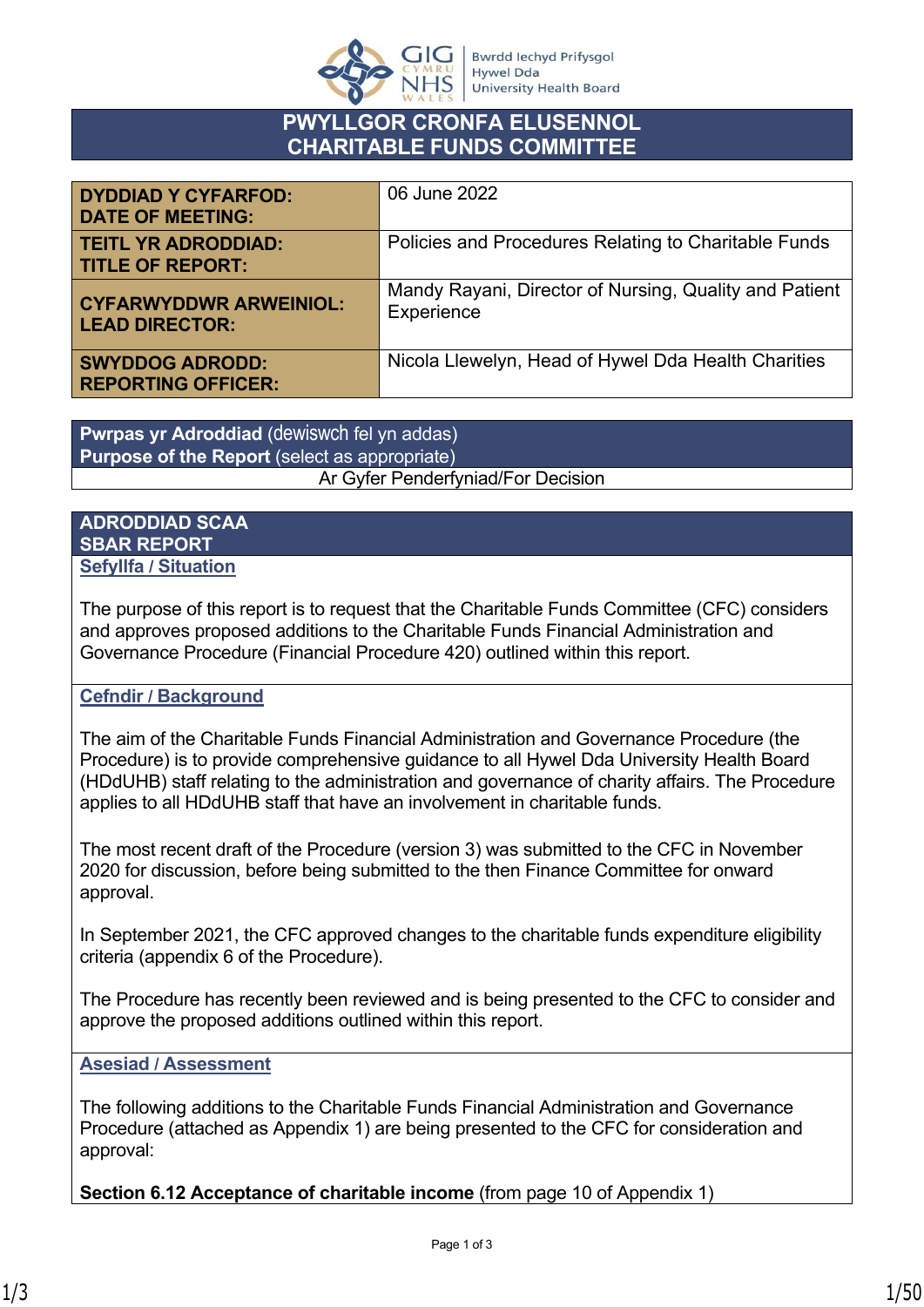This section discusses key considerations for the charity in relation to the acceptance and refusal of charitable income as well as reputational considerations and due diligence checks.

**Section 6.13 Acknowledgement of charitable donations** (from page 12 of Appendix 1) This section discusses key considerations for the charity in relation to the practice of naming buildings and facilities funded by charitable income, in line with HDdUHB policies and procedures.

**Appendix 6 – Charitable Funds Expenditure Eligibility Criteria** (page 40 of Appendix 1) An addition to the education and training section of the Charitable Funds Expenditure Eligibility Criteria in relation to attendance at awards ceremonies and eligible and ineligible expenditure.

Following CFC discussion and consideration, the Procedure's equality impact assessment will be reviewed with the support of the HDdUHB Senior Diversity and Inclusion Officer.

The Procedure will then be submitted to the HDdUHB Policy Co-Ordination Officer for the consultation stage where HDdUHB staff will be invited to comment on the proposed additions to the report.

Following the consultation stage there will then be a requirement for the Chair of the CFC, via Chair's Actions, to approve the final version of the Procedure and equality impact assessment.

**Argymhelliad / Recommendation**

The Charitable Funds Committee is asked to **CONSIDER** and **APPROVE** the proposed additions to Charitable Funds Financial Administration and Governance Procedure outlined within this report.

| Amcanion: (rhaid cwblhau)<br><b>Objectives: (must be completed)</b>                              |                                                                                                                                                                                                                                                                                 |
|--------------------------------------------------------------------------------------------------|---------------------------------------------------------------------------------------------------------------------------------------------------------------------------------------------------------------------------------------------------------------------------------|
| <b>Committee ToR Reference:</b><br>Cyfeirnod Cylch Gorchwyl y Pwyllgor:                          | 6.2 To devise, implement and approve appropriate<br>procedures and policies to ensure that fundraising and<br>accounting systems are robust, donations are received<br>and coded as instructed and that all expenditure is<br>reasonable, clinically and ethically appropriate. |
| Cyfeirnod Cofrestr Risg Datix a Sgôr<br>Cyfredol:<br>Datix Risk Register Reference and<br>Score: | Not applicable                                                                                                                                                                                                                                                                  |
| Safon(au) Gofal ac lechyd:<br>Health and Care Standard(s):                                       | Governance, Leadership and Accountability                                                                                                                                                                                                                                       |
| <b>Amcanion Strategol y BIP:</b><br><b>UHB Strategic Objectives:</b>                             | Not Applicable                                                                                                                                                                                                                                                                  |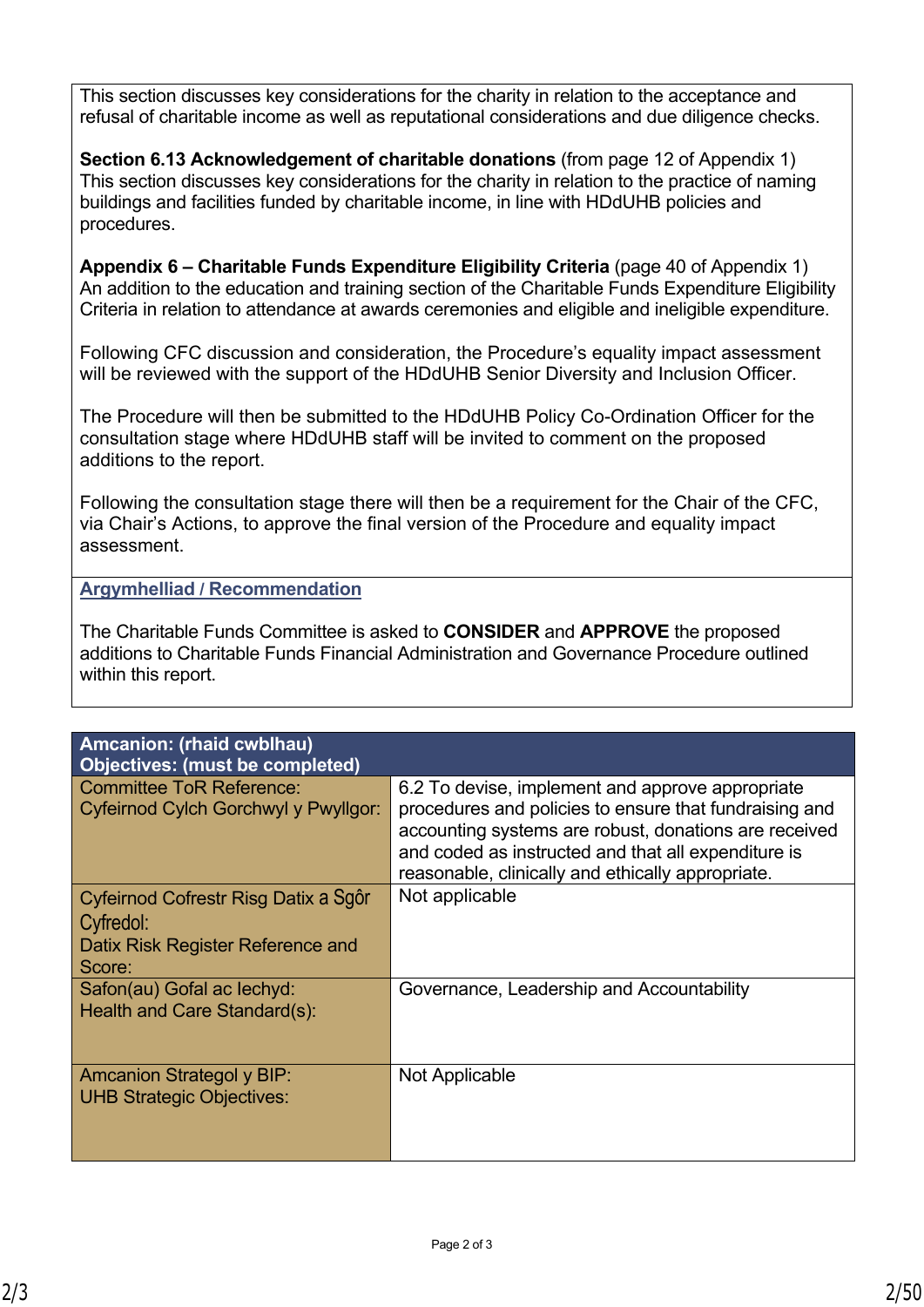| <b>Amcanion Cynllunio</b>                 | 2E Evidencing impact of charitable funds |
|-------------------------------------------|------------------------------------------|
|                                           |                                          |
| <b>Planning Objectives</b>                |                                          |
|                                           |                                          |
|                                           |                                          |
|                                           |                                          |
|                                           |                                          |
|                                           |                                          |
|                                           |                                          |
|                                           |                                          |
| <b>Amcanion Llesiant BIP:</b>             | 10. Not Applicable                       |
|                                           |                                          |
| <b>UHB Well-being Objectives:</b>         |                                          |
|                                           |                                          |
| <b>Hyperlink to HDdUHB Well-being</b>     |                                          |
| <b>Objectives Annual Report 2018-2019</b> |                                          |
|                                           |                                          |
|                                           |                                          |

| <b>Gwybodaeth Ychwanegol:</b><br><b>Further Information:</b>                                                                                                |                                                                                                                                                                                                 |
|-------------------------------------------------------------------------------------------------------------------------------------------------------------|-------------------------------------------------------------------------------------------------------------------------------------------------------------------------------------------------|
| Ar sail tystiolaeth:<br><b>Evidence Base:</b>                                                                                                               | Provide independent oversight and ensure correct<br>controls and governance arrangements are in place to<br>provide assurance that charitable funds within<br>HDdUHB are appropriately managed. |
| <b>Rhestr Termau:</b><br><b>Glossary of Terms:</b>                                                                                                          | Included within the main body of the report                                                                                                                                                     |
| Partïon / Pwyllgorau â ymgynhorwyd<br>ymlaen llaw y Pwyllgor Cronfa<br>Elusennol:<br>Parties / Committees consulted prior<br>to Charitable Funds Committee: | <b>Fundraising Manager</b><br><b>NHS Charities Together</b>                                                                                                                                     |

| <b>Effaith: (rhaid cwblhau)</b><br>Impact: (must be completed)    |                                                                                                                                                                                                 |
|-------------------------------------------------------------------|-------------------------------------------------------------------------------------------------------------------------------------------------------------------------------------------------|
| <b>Ariannol / Gwerth am Arian:</b><br><b>Financial / Service:</b> | Provide independent oversight and ensure correct<br>controls and governance arrangements are in place<br>to provide assurance that charitable funds within<br>HDdUHB are appropriately managed. |
| <b>Ansawdd / Gofal Claf:</b><br><b>Quality / Patient Care:</b>    | Develop a proactive and standard approach to the<br>expenditure of charitable funds to ensure that<br>appropriate service needs and additional benefits to<br>patient care is supported.        |
| <b>Gweithlu:</b><br><b>Workforce:</b>                             | There should be no workforce impacts from the<br>implementation of the recommendations within this<br>report.                                                                                   |
| Risg:<br><b>Risk:</b>                                             | Reputational risk if charitable funds are not<br>appropriately managed and governance controls are<br>not followed.                                                                             |
| <b>Cyfreithiol:</b><br>Legal:                                     | Breach of the Charitable Funds Financial<br>Administration and Governance Procedure if the<br>Procedure is not adhered to.                                                                      |
| <b>Enw Da:</b><br><b>Reputational:</b>                            | Reputational risk if charitable funds are not properly<br>managed and governance controls are not followed<br>correctly.                                                                        |
| <b>Gyfrinachedd:</b><br><b>Privacy:</b>                           | Not applicable                                                                                                                                                                                  |
| Cydraddoldeb:<br><b>Equality:</b>                                 | Equity of access by ensuring decisions made benefit<br>patients and staff within HDdUHB.                                                                                                        |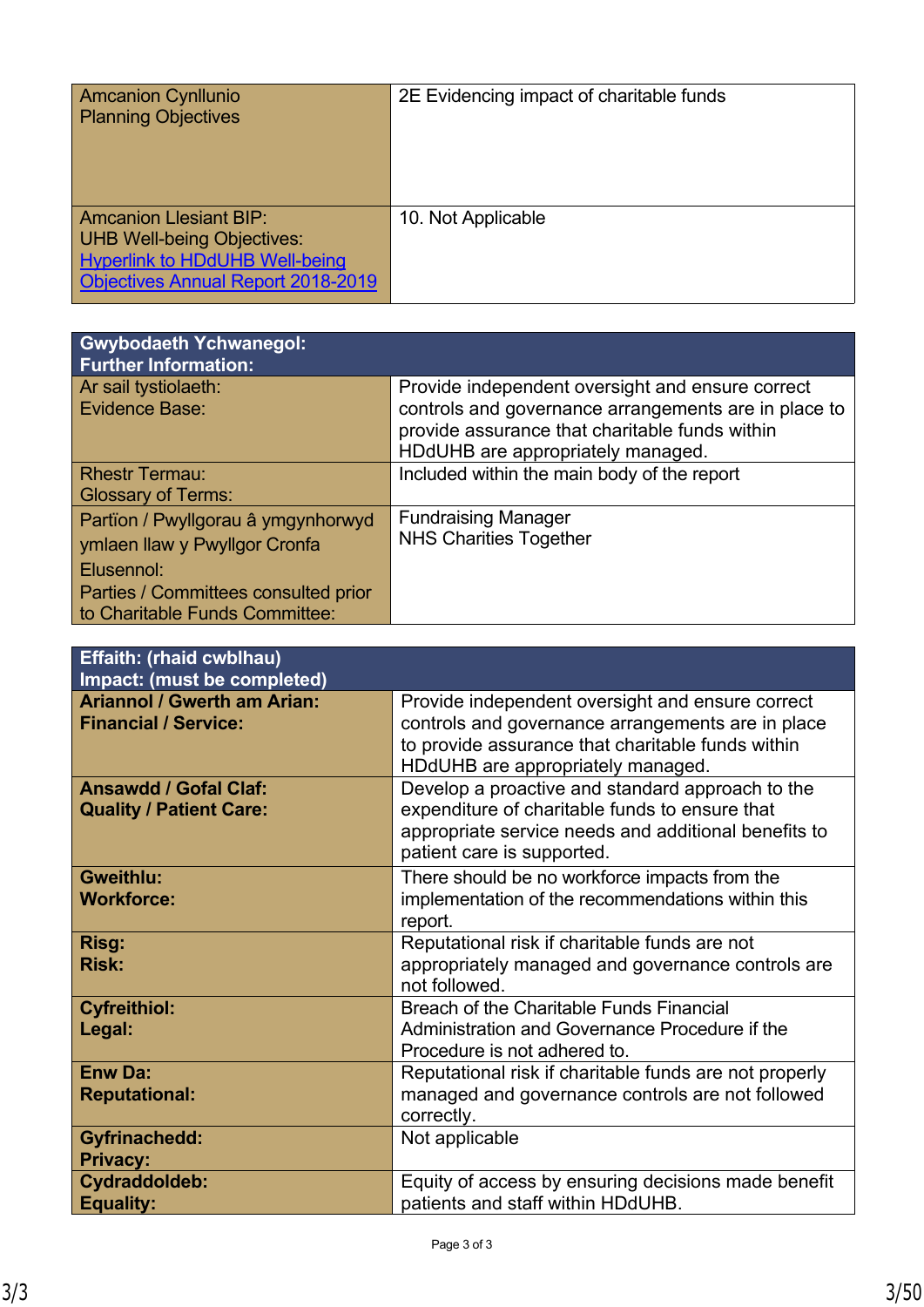

**Bwrdd lechyd Prifysgol Hywel Dda University Health Board** 

# **CHARITABLE FUNDS FINANCIAL ADMINISTRATION AND GOVERNANCE PROCEDURE**

| Procedure<br>Number: |               | 420 | Supersedes:                                 | <b>Classification</b> | Financial            |                        |
|----------------------|---------------|-----|---------------------------------------------|-----------------------|----------------------|------------------------|
|                      |               |     |                                             |                       |                      |                        |
| Version<br>No:       | Date of EqIA: |     | Approved by:                                | Date Approved:        | Date made<br>active: | <b>Review</b><br>Date: |
| V3                   | 20/05/2021    |     | <b>Finance Committee</b>                    | 26-01-21              | $27 - 5 - 21$        | $26 - 01 - 24$         |
| V <sub>4</sub>       | 20/05/2021    |     | <b>Charitable Funds</b><br><b>Committee</b> | 06-06-22              | TBC                  | 26-01-24               |

| <b>Brief Summary</b><br>of Document: | To outline Charitable Funds administration and governance practices to ensure<br>safe custody of those funds.                                                                                                               |  |
|--------------------------------------|-----------------------------------------------------------------------------------------------------------------------------------------------------------------------------------------------------------------------------|--|
|                                      |                                                                                                                                                                                                                             |  |
| Scope                                | This procedure applies to all staff that have an involvement in Charitable Funds.<br>This procedure should be read in conjunction with Standing Orders, Standing<br><b>Financial Instructions and Financial Procedures.</b> |  |

| To be read in | <b>Standing Orders</b>                 |
|---------------|----------------------------------------|
| conjunction   | <b>Standing Financial Instructions</b> |
| with:         | <b>Other Financial Procedures</b>      |

| Owning<br>committee | <b>Charitable Funds Committee</b> |
|---------------------|-----------------------------------|
|---------------------|-----------------------------------|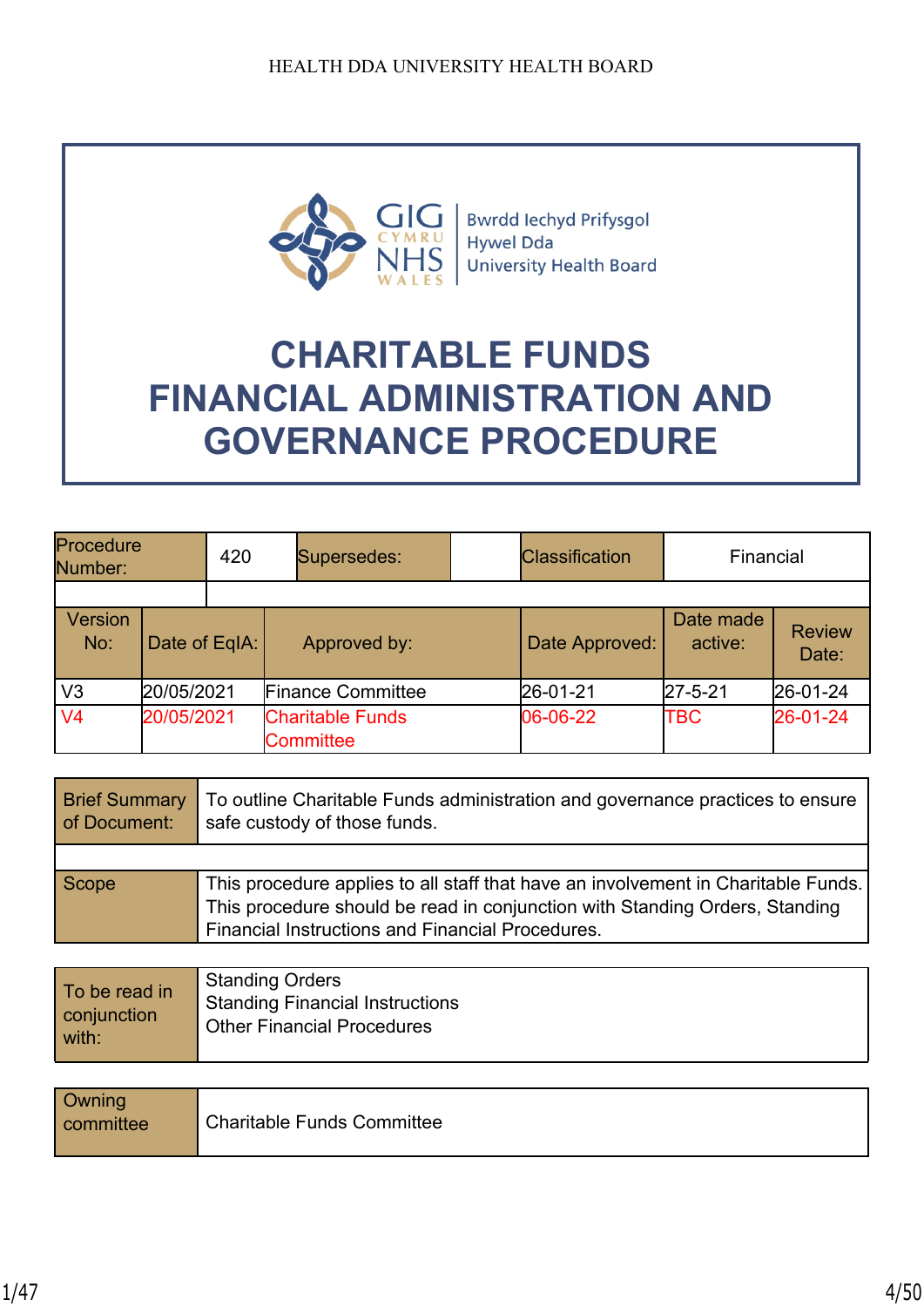| <b>Reviews and updates</b> |                                      |                   |
|----------------------------|--------------------------------------|-------------------|
| Version<br>no:             | <b>Summary of Amendments:</b>        | Date<br>Approved: |
| 1                          | <b>New Policy</b>                    | April 2015        |
| 2                          | <b>Revised</b>                       | 09/03/2017        |
| 3                          | Full Review – changed to a procedure | 26-01-21          |
| 4                          | Additions made to procedure          | 06-06-22          |

## Glossary of terms

| $\mathbf{z}$ | .                                                                                                               |
|--------------|-----------------------------------------------------------------------------------------------------------------|
| .            | ------                                                                                                          |
| yworus       | .                                                                                                               |
| . .          | lable                                                                                                           |
|              | the contract of the contract of the contract of the contract of the contract of the contract of the contract of |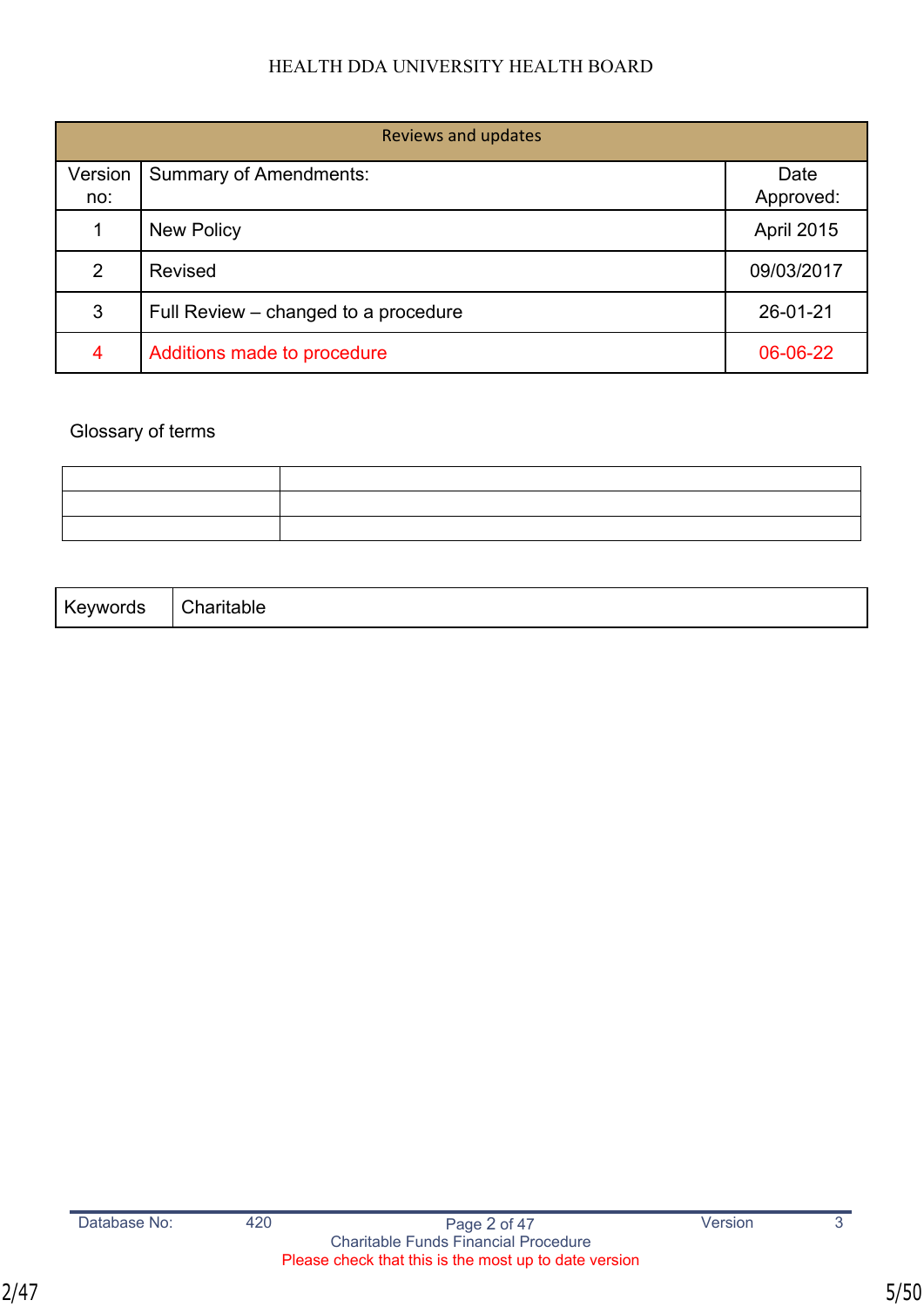## **CONTENTS**

| 1                       |                                                    |  |
|-------------------------|----------------------------------------------------|--|
| $\overline{\mathbf{2}}$ |                                                    |  |
| 3                       |                                                    |  |
| 4                       |                                                    |  |
| 5                       |                                                    |  |
| 6                       |                                                    |  |
| 6.1                     |                                                    |  |
| 6.2                     |                                                    |  |
| 6.3                     |                                                    |  |
| 6.4                     |                                                    |  |
| 6.5                     |                                                    |  |
| 6.6                     |                                                    |  |
| 6.7                     |                                                    |  |
| 6.8                     |                                                    |  |
| 6.9                     |                                                    |  |
| 6.10                    |                                                    |  |
| 6.11                    |                                                    |  |
| 6.12                    |                                                    |  |
| 6.13                    |                                                    |  |
| $\overline{7}$          |                                                    |  |
| 7.1                     |                                                    |  |
| 7.2                     | STAFF FUNDRAISING FOR HYWEL DDA HEALTH CHARITIES13 |  |
| 7.3                     |                                                    |  |
| 7.4                     |                                                    |  |
| 7.5                     |                                                    |  |
| 8                       |                                                    |  |
| 8.1                     |                                                    |  |
| 8.2                     |                                                    |  |
| 8.3                     |                                                    |  |
| 8.4                     |                                                    |  |
| 8.5                     | DONATION OF MEDICAL DEVICES AND OTHER EQUIPMENT20  |  |
| 9                       |                                                    |  |
| 10                      |                                                    |  |
|                         |                                                    |  |

 $\overline{3}$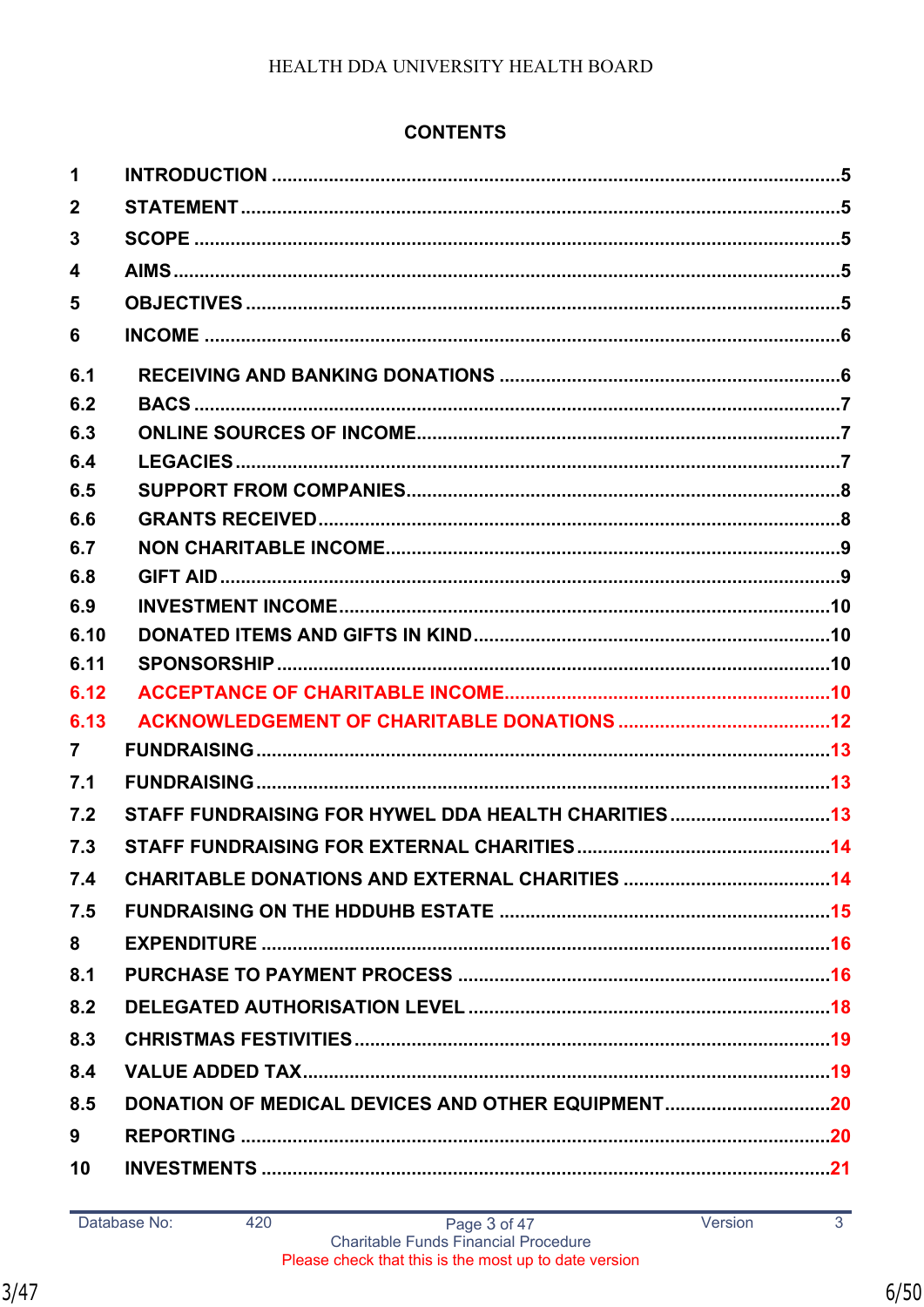| 11 |                                                                           |  |
|----|---------------------------------------------------------------------------|--|
| 12 |                                                                           |  |
| 13 |                                                                           |  |
| 14 |                                                                           |  |
| 15 |                                                                           |  |
| 16 |                                                                           |  |
| 17 |                                                                           |  |
| 18 |                                                                           |  |
|    | <b>APPENDIX 1 – SAMPLE CHARITABLE FUNDS DONATION FORM AND FLOWCHART25</b> |  |
| 19 |                                                                           |  |
| 20 |                                                                           |  |
| 21 |                                                                           |  |
| 22 | <b>APPENDIX 5 – PROCESS FOR APPROVING CHARITABLE FUNDS REQUESTS</b>       |  |
|    | AND REQUEST FOR CHARITABLE FUNDS EXPENDITURE FORM32                       |  |
|    | APPENDIX 6 - ELIGIBLE AND INELIGIBLE CHARITABLE EXPENDITURE39             |  |
|    |                                                                           |  |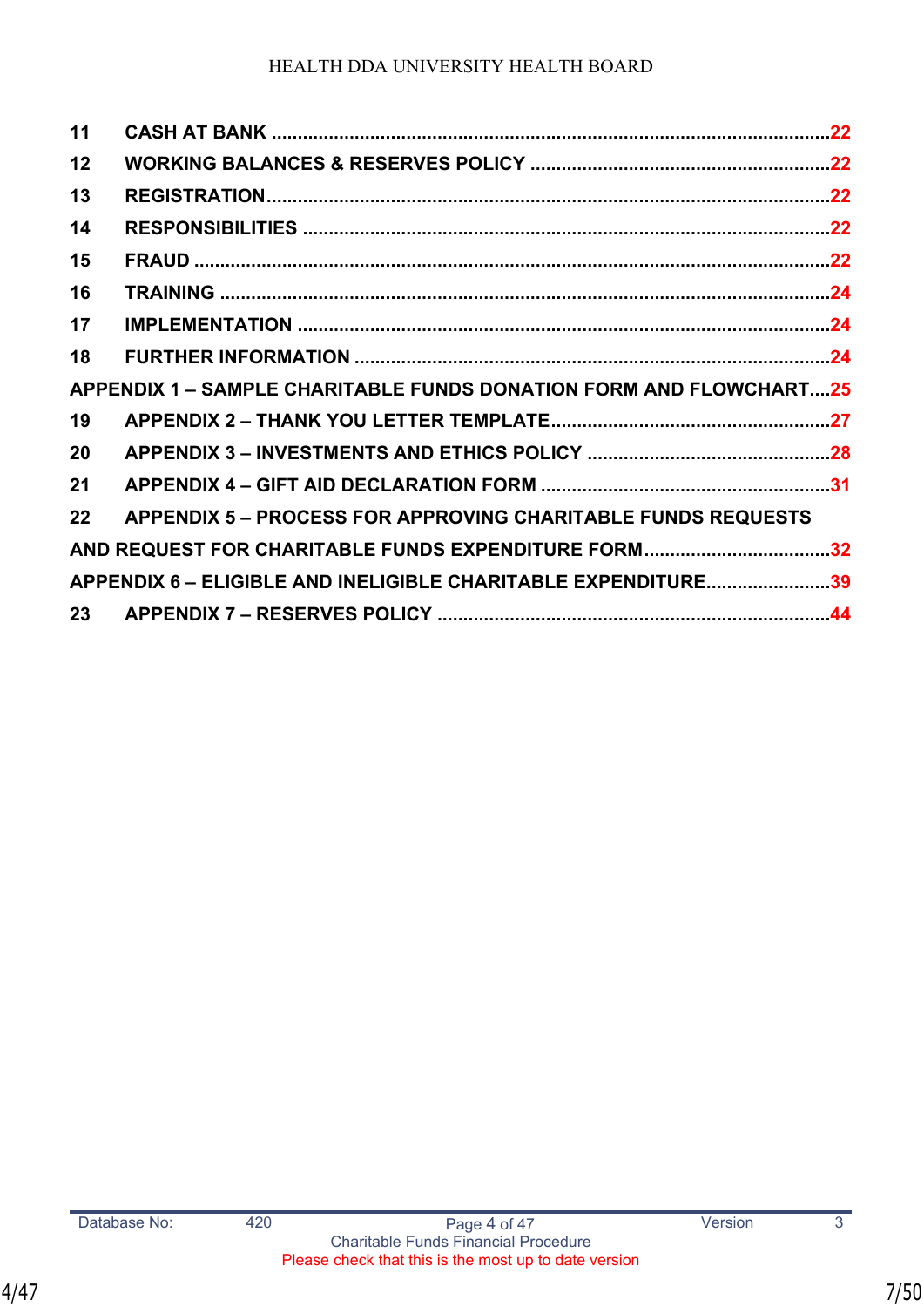## <span id="page-7-0"></span>**1 INTRODUCTION**

Hywel Dda Health Charities (the Charity), is the official charity of Hywel Dda University Health Board (HDdUHB) and exists to make a difference to the thousands of people cared for by HDdUHB each year. The Charity does not replace NHS funding but uses the generous donations received to provide services and activities beyond what the NHS can provide. Hywel Dda Health Charities which is responsible for our charitable funds is registered with the Charity Commission for England and Wales<sup>1</sup> and is subject to the provisions of the Charities Act 2011. The registered charity is a separate legal entity to HDdUHB and for this reason the charitable funds should be held and accounted for separately from the exchequer funds of HDdUHB. HDdUHB is the corporate trustee of Hywel Dda Health Charities, in accordance with NHS legislation.

HDdUHB, in the conduct of its responsibilities connected with the charitable funds, shall take into account relevant guidance produced by the Charity Commission. HDdUHB has appointed a Charitable Funds Committee to assist in the discharge of its corporate trustee responsibilities in respect of charitable funds. This is in accordance with Standing Orders.

NHS legislation enables NHS bodies, such as Hywel Dda University Health Board, to hold property on trust and also defines the objects, or purpose, of NHS charities for the public **benefit** 

NHS bodies themselves are not the beneficiaries of NHS charities. Most NHS charities however choose to provide support to their beneficiaries via their linked NHS body. Beneficiaries of NHS charities are primarily NHS patients rather than the charities linked NHS bodies. The majority of grant payments are made as contributions to the NHS. Other grant payments are made for patient and staff welfare and amenities.

## <span id="page-7-1"></span>**2 STATEMENT**

The purpose of this procedure is to support staff and those charged with governance in their financial responsibilities with regards to Charitable Funds.

#### <span id="page-7-2"></span>**3 SCOPE**

This procedure applies to all staff that have an involvement in Charitable Funds. This procedure should be read in conjunction with Standing Orders, Standing Financial Instructions and Financial Procedures. Appropriate action will be taken should any member of staff not comply with the requirements of this procedure .

## <span id="page-7-3"></span>**4 AIMS**

The purpose of this procedure is to provide comprehensive guidance to all staff relating to the administration and governance of charity affairs.

## <span id="page-7-4"></span>**5 OBJECTIVES**

The aim will be achieved by

- Setting out the process to be followed to ensure all income due to the charity is identified and appropriate controls are in place for income collection and banking
- Outlining the criteria required for charitable funds reimbursement of expenditure
- Detailing the Charity Investment Policy, Ethical Policy and Reserves Policy
- Covering internal and external reporting requirements

<sup>1</sup> Registered charity number 1147863.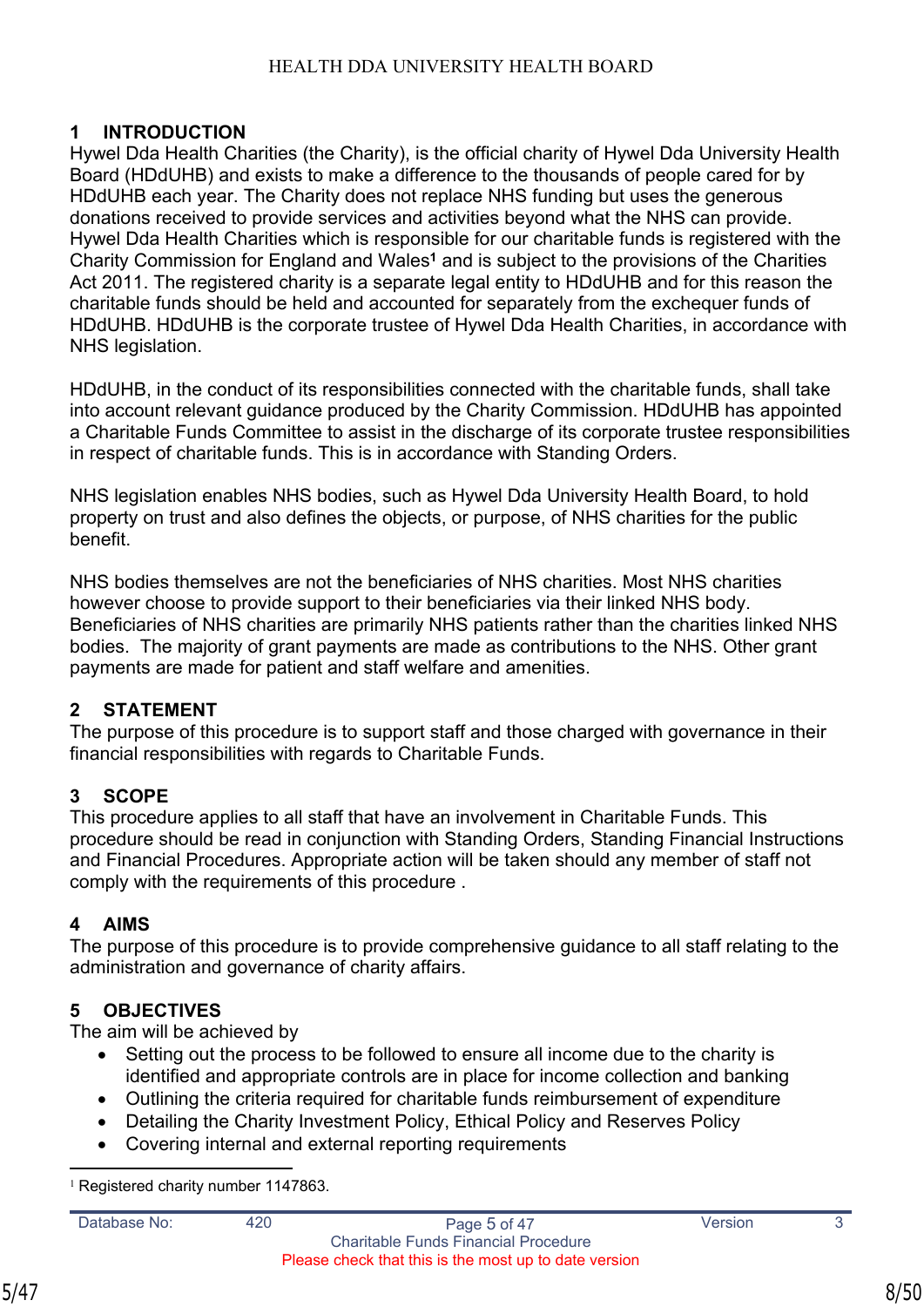- Explaining how the charity administers its investments
- Detailing the registrations required of the Charity

## <span id="page-8-0"></span>**6 INCOME**

## <span id="page-8-1"></span>**6.1 Receiving and Banking Donations**

## **At Ward/Department**

It is the responsibility of the member of staff receiving the donation to ensure all donations to the Charity are banked in accordance with this procedure. When charitable donations are received directly by a ward/department it is the responsibility of the member of staff receiving the donation to, complete a receipt in the ward/department Charitable Funds Donation Book, whether the donation is received in person or by post. The Donation Book is classed as controlled stationery and every ward/department should have their own Donation book. Donation books can be requested via email [\(CharitableFundsFinance.hdd@wales.nhs.uk](mailto:CharitableFundsFinance.hdd@wales.nhs.uk)) from the Finance Department.

The Charitable Funds Donation Book must be completed as fully as possible with details of the donation. Details on completion can be found inside the cover of the book. A sample charitable funds donation form and flowchart can be found in **Appendix 1.**

Always ensure when paying money in that it has been counted twice and ensure the donation form has been signed by the donor and the person accepting the donation. All cheques should be made payable to Hywel Dda Health Charities. All receipts should be promptly passed to the nearest General Office for banking.

It is the responsibility of the officer accepting the donation on behalf of the Health Board to formally establish the intention of the donor as to its use. The officer should use the Charitable Funds Donation Book to record the specific fund the donation is intended for. The Health Board's official donation record form shall be completed; a copy of the donation record form (yellow copy) shall be retained by the Finance Department.

A receipt (the white copy) of the Donation form shall be made available to the originator of the donation. The receipt will bear an expression of thanks and the charity registration number. It is recommended that a letter of thanks be sent to the donor (minimum value £10). A letter of thanks template can be found in Appendix 2 of this document.

The blue copy of the form should remain in the book and retained for ward/department records.

Where donations are received in the post, not in person, a letter of thanks together with the official receipt will be sent out by the officer receiving the donation. If there is no supporting documentation with the donation indicating the use to which the donation is to be put (no Hospital, Service, Department or type of expenditure indicated) the donation shall be banked in HDdUHB's General Purpose Fund (Support for Life Response Fund T600).

If it appears likely that it is not possible to make use of a donation because the donor wishes it to be used for;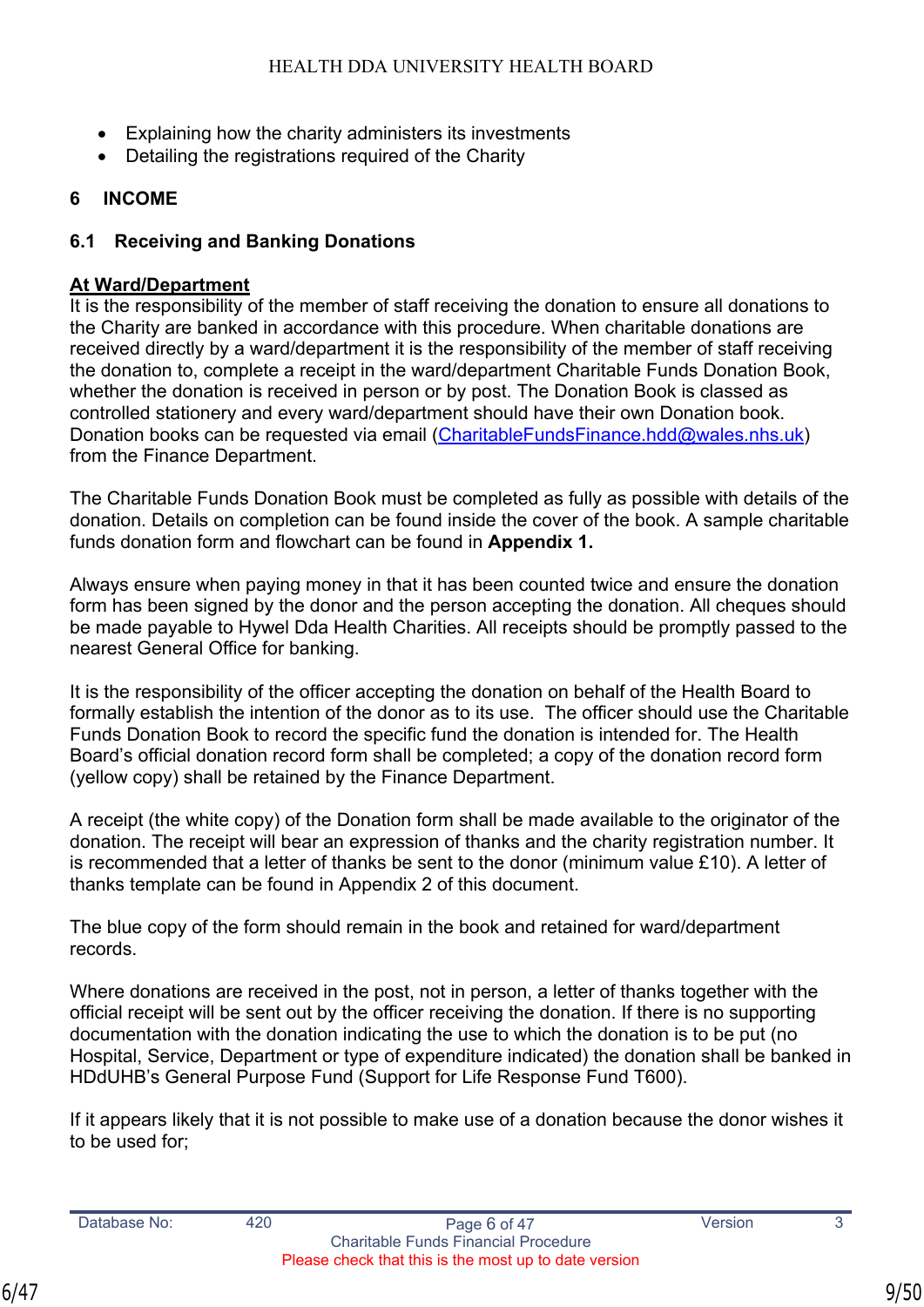- a purpose not relating to the health service,
- a purpose for which a much larger sum is required and there appears little likelihood of such a sum being made available in the foreseeable future,
- a purpose from which there may be significant revenue consequences, the donor shall be advised of the situation, with the suggestion that the donation is made available for an alternative purpose.

## <span id="page-9-0"></span>**6.2 BACS**

Where charitable donations are received via bank transfer, it is the responsibility of the Charitable Funds Support Officer to complete a donation form and ensure the donation is allocated to the appropriate fund as per the intention of the donor.

A letter of thanks & the white copy of the donation form will be sent out to the donor where sufficient information has been provided. Where applicable, a retrospective Gift Aid claim form will be sent out to the donor with the letter of thanks.

## <span id="page-9-1"></span>**6.3 Online Sources of Income**

Fundraisers wishing to raise monies for Hywel Dda Health Charities online should refer to the 'Support Hywel Dda Health Charities' section on the Hywel Dda Health Charities' website (www.hywelddahealthcharities.org.uk).

**JustGiving** 

Once fundraisers have created a new fundraising page, linked to the charity's Just Giving account (https://justgiving.com/hywelddahealthcharities), an e-mail is automatically generated by the system and sent to the Fundraising Team, confirming that a new page has been created. Once received, the team will notify the Charitable Funds Support Officer of the page along with the specific fund to be credited with the donation. If it is not clear from the fundraising page which charitable fund the money is to be raised for, then the Fundraising Team will make contact with the fundraiser to allocate to the correct fund.

The Charitable Funds Support Officer will extract monthly details of payments from the Just Giving page and will allocate the donations to the relevant fund. This report will then be sent to the Cash Section to enable the receipts to be allocated to the correct Charitable Fund. The Just Giving platform manages the gift aid reclaim process including the reporting and communication to HMRC and the Charity.

Other online sources available to receive charitable fund donations are Memory Giving and Virgin Money Giving. These webpages are monitored by the Fundraising Team who inform Finance where to allocate income received.

## <span id="page-9-2"></span>**6.4 Legacies**

The Director of Finance (or nominated Deputy) will be informed immediately of any legacies due to the charitable funds. The Director of Finance will retain the services of Smee & Ford to advise HDdUHB of legacies that are due.

The Finance Department will maintain a register of legacies, which will be reviewed and updated on a regular basis. Details of the legacy will be recorded from the time it is brought to the attention of HDdUHB until the final account is completed and HDdUHB has received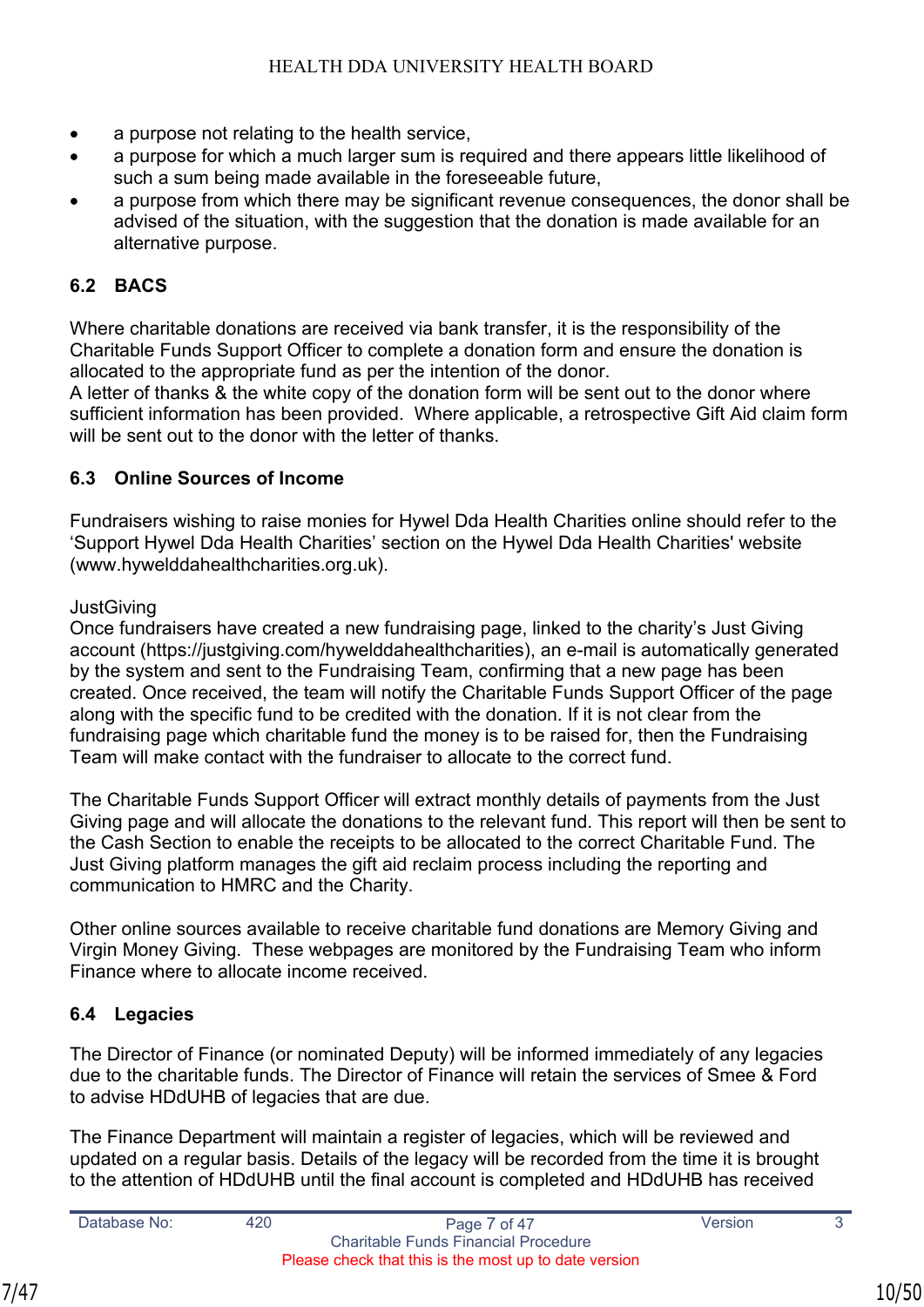all proceeds that are due. The full value of the legacy will be recognised in the accounts as soon as HDdUHB is advised of the legacy, as long as the value can be accurately measured and receipt of the bequest being certain. No legacies will be recognised to individual designated fund level until they are physically received.

The extracting solicitors shall be informed that the Director of Finance is the person empowered to give a valid discharge of legacies. The relevant extract from the will shall be requested. Copies of wills are forwarded at point of notification from external agency.

If it is necessary for HDdUHB to obtain grant of probate or to make application for grant of letters of administration in order to obtain a legacy due to the charitable funds under the terms of a will, the Director of Finance will be HDdUHB's nominee for this purpose.

Any correspondence relating to legacy income for any HDdUHB should be directed to the Charitable Funds Finance Team at the address below for processing:

Charitable Funds Finance Team, Tŷ Gorwel, Building 14, St David's Park, Carmarthen SA31 3HB.

#### <span id="page-10-0"></span>**6.5 Support from Companies**

The Charity only accepts donations from companies, which are acceptable within the framework of our Investments and Ethics Policy and the Health Board's Standards of Behaviour policy. See Appendix 3

#### <span id="page-10-1"></span>**6.6 Grants Received**

This relates to monies received from outside organisations such as grant making trusts and foundations.

All grant applications submitted in the name of the Charity must be approved by the head of Hywel Dda Health Charities (or nominated deputy). The submission of grant applications in the Charity's name without the approval and knowledge of the fundraising team is strictly forbidden.

The Fundraising Team will be responsible for submitting grant applications and retaining all relevant correspondence on file. Copies of the grant application, award letter, spend plan & remittance is to be forwarded to Finance. The Finance Department will create a new fund account for each grant award.

Successful applicants must ensure they are familiar and comply with these together with any specific conditions attached to their grant as set out in the award letter.

There is no requirement for a charitable funds request form to be completed for expenditure relating to external grant funding. A purchase order will need to be raised, attached electronically to the requisition should be a copy of the approved application form along with a copy of the grant award letter.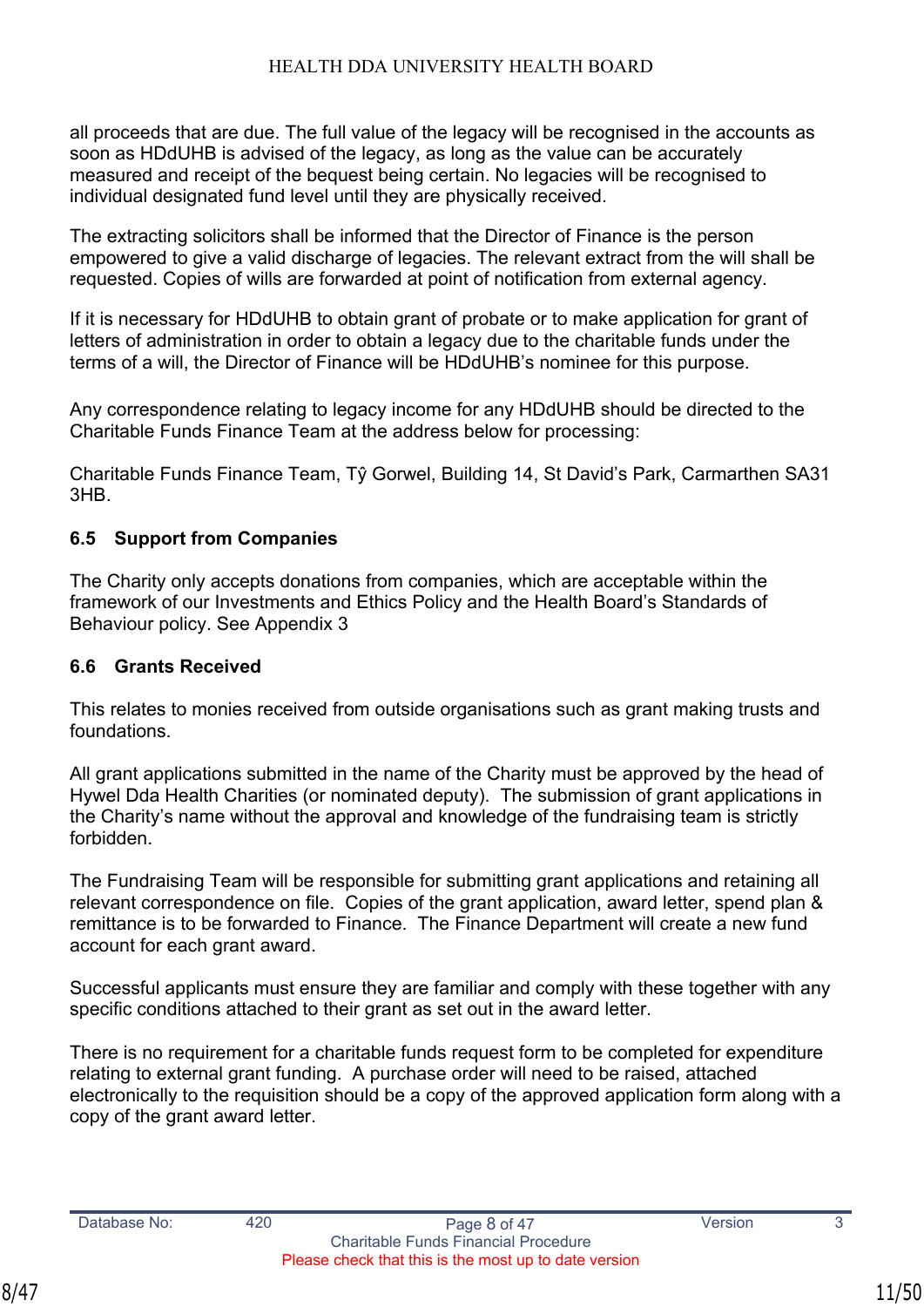Finance will be responsible for maintaining a record of all grants received in year, monitoring & recording expenditure to ensure it is appropriate and incurred with the timescales specified with the terms and conditions of the grant.

Evaluation and end of grant reports will be completed by the applicant with support provided from the Fundraising Team and Finance to complete any financial returns.

## <span id="page-11-0"></span>**6.7 Non Charitable Income**

Not all income received by HDdUHB for health purposes is charitable. If you are unsure whether something should be classed as charitable or not, please contact Finance. Monies received from organisations for work done by members of staff during HDdUHB time should not be banked into one of the Charity's funds, but should be banked into the main HDdUHB exchequer funds.

Income arising from the provision of health care, or goods or services connected with the operation of health care activities is classed as trading activity and must be accounted for through revenue (exchequer) funds.

The following activities are not classed as charitable donations and MUST therefore be accounted for through normal income generation (revenue) methods:

- Payment in Return for Access to Staff, Patients and Premises
- Clinical trials and research
- Payment made to an Individual as a direct result of their employment by HDdUHB
- Income that could be perceived as NHS income (income generation) will not be credited to a charitable fund
- Attendance fees for training courses/conferences organised by HDdUHB

## <span id="page-11-1"></span>**6.8 Gift Aid**

If a taxpayer makes a donation to a registered charity and completes a Gift Aid declaration, then the Charity can re-claim the basic rate tax on that donation. Currently, this is an additional 25% of the original donation.

When a donation is received, the donor should always be asked to complete the Gift Aid declaration section of the Charitable Funds donation form, if they are eligible (i.e. a UK taxpayer). This maximises the donation to the Charity, at no additional cost to the donor.

Should an opportunity to claim Gift Aid be missed on receipt of the donation, Hywel Dda Fundraising Team send a retrospective claim form to the donor for all claims over £50.

The finance department will ensure that Gift Aid is recovered annually and by the necessary deadlines on form R68. A gift aid form is included as Appendix 4.

## <span id="page-11-2"></span>**6.9 Investment Income**

The investments held by the Charity have been invested solely for the purpose of the Charity with no pooling arrangement in place.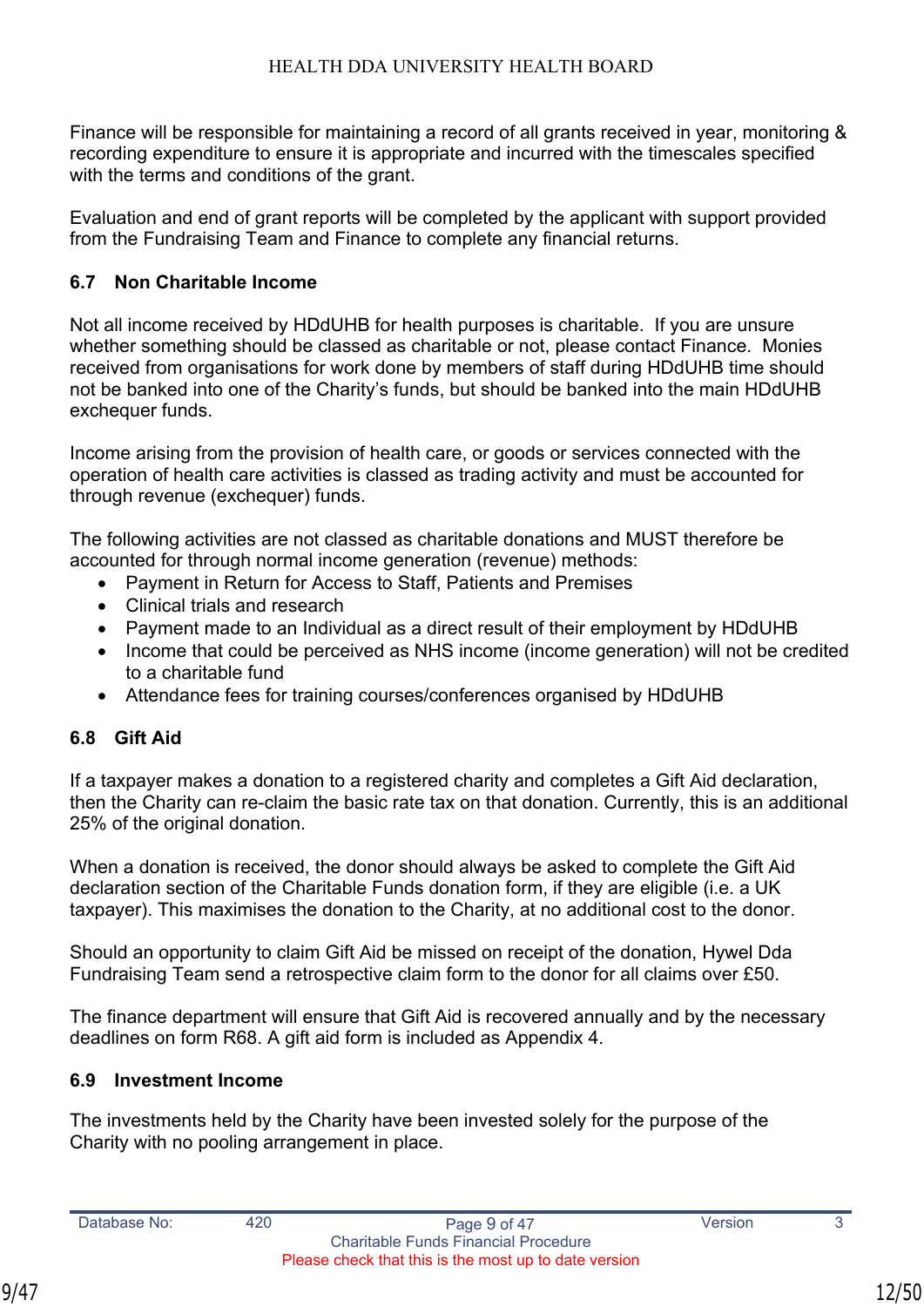An officer of the Finance Department will obtain such valuations in order to determine the valuation gains and losses of individual investments.

Income from dividends and interest, and realised and unrealised gains and losses will be distributed on a quarterly basis to each charitable fund. The average monthly balance of the individual charitable funds will be used to apportion investment returns.

A record of investment transactions will be maintained.

## <span id="page-12-0"></span>**6.10 Donated items and gifts in kind**

All potential donated assets (medical equipment, furnishings) and gifts in kind must follow the guidance given in the Standards of Behaviour Policy which is available on the intranet.

## <span id="page-12-1"></span>**6.11 Sponsorship**

All potential sponsorship agreements must be in line with the Sponsorship by the Private Sector Policy (FP1601) which is available on the intranet.

## **6.12 Acceptance of charitable income**

As stated in guidance issued by the Chartered Institute of Fundraising, charitable income should only be rejected if it would be unlawful to accept or if accepting the income would be detrimental to the achievement of the purposes of the Charity.

#### High risk sectors

The following industry sectors are considered high risk and detrimental to the achievement of the purposes of the Charity. Donations, grants, proceeds of fundraising or partnerships from organisations or individuals that are derived directly from the following will be refused:

- Armament sales, manufacture or export
- Manufacture or production of tobacco products
- Manufacture or production of alcoholic beverages, where more than 10% of income is derived from this source.

Other sectors may be reviewed and identified as high risk at the discretion of the Charitable Funds Committee and Lead Executive Directors.

#### Reputational considerations and due diligence

Charitable income will be declined or returned when it is known, or there are reasonable grounds to believe that:

- Funds have been obtained illegally or through unethical approaches
- There are risks to the Charity or HDdUHB's integrity and reputation
- There is a conflict of interest with the Charity or HDdUHB
- There is evidence that a donor lacks capacity to make an informed decision
- The income would require reciprocal endorsement or recognition which may be detrimental to the reputation of the Charity or HDdUHB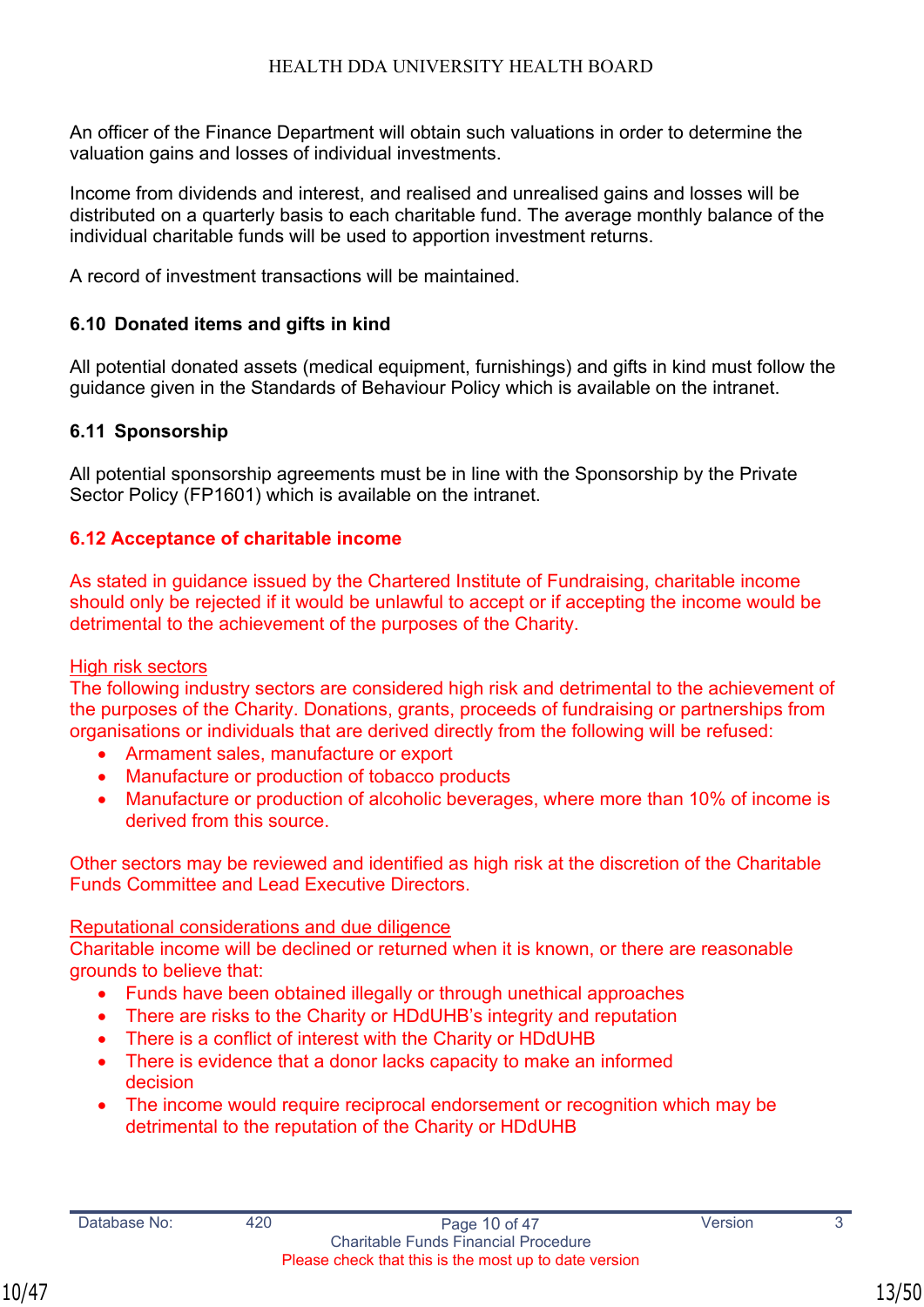Any charitable income that is refused or returned will be logged on the Charity's fundraising database with a full explanation of the process followed and justification for the decision and subsequently reported to the Charitable Funds Committee.

In line with recommendations made by the Fundraising Regulator, the Charity will carry out due diligence checks, appropriate for the size and nature of the charitable income, on both the financial and reputational dealings of possible donors before accepting any charitable income.

| <b>Value of charitable</b><br><i>income</i> | <b>Due diligence checks</b><br>required | <b>Action required</b>        |
|---------------------------------------------|-----------------------------------------|-------------------------------|
| Up to £10,000                               | No checks required                      | No action required            |
| £10,001 - under                             | Level 1 due diligence                   | Any potential risk to be      |
| £50,000                                     | checks                                  | highlighted to the Lead       |
|                                             |                                         | <b>Executive Director for</b> |
|                                             |                                         | decision-making               |
| £50,001 - £250,000                          | Level 2 due diligence                   | Any potential risk to be      |
|                                             | checks                                  | highlighted to the            |
|                                             |                                         | <b>Charitable Funds</b>       |
|                                             |                                         | Committee for                 |
|                                             |                                         | decision-making               |
| Equal to or over                            | Level 3 due diligence                   | Any potential risk to be      |
| £250,000                                    | checks                                  | highlighted to the            |
|                                             |                                         | <b>Corporate Trustee for</b>  |
|                                             |                                         | decision-making               |

The due diligence checks that will be undertaken, coordinated by the Head of Hywel Dda Health Charities and Fundraising Manager, can be summarised as follows:

|                                                                                            | Level 1<br>£10,001 - under<br>£50,000 | Level 2<br>£50,001 - under<br>£250,000 | Level 3<br><b>Equal to or</b><br>over £250,000 |
|--------------------------------------------------------------------------------------------|---------------------------------------|----------------------------------------|------------------------------------------------|
| Online key word search                                                                     |                                       |                                        |                                                |
| <b>Review of social media</b>                                                              |                                       |                                        |                                                |
| <b>Review of media</b><br>coverage                                                         |                                       |                                        |                                                |
| <b>Review of any previous</b><br>charitable giving and<br>partnerships                     |                                       |                                        |                                                |
| Google alert set-up for<br>ongoing media review                                            |                                       |                                        |                                                |
| Review of corporate<br>social responsibility and<br>giving policies (for<br>organisations) |                                       |                                        |                                                |
| Review of board/<br>senior management<br>team (for organisations)                          |                                       |                                        |                                                |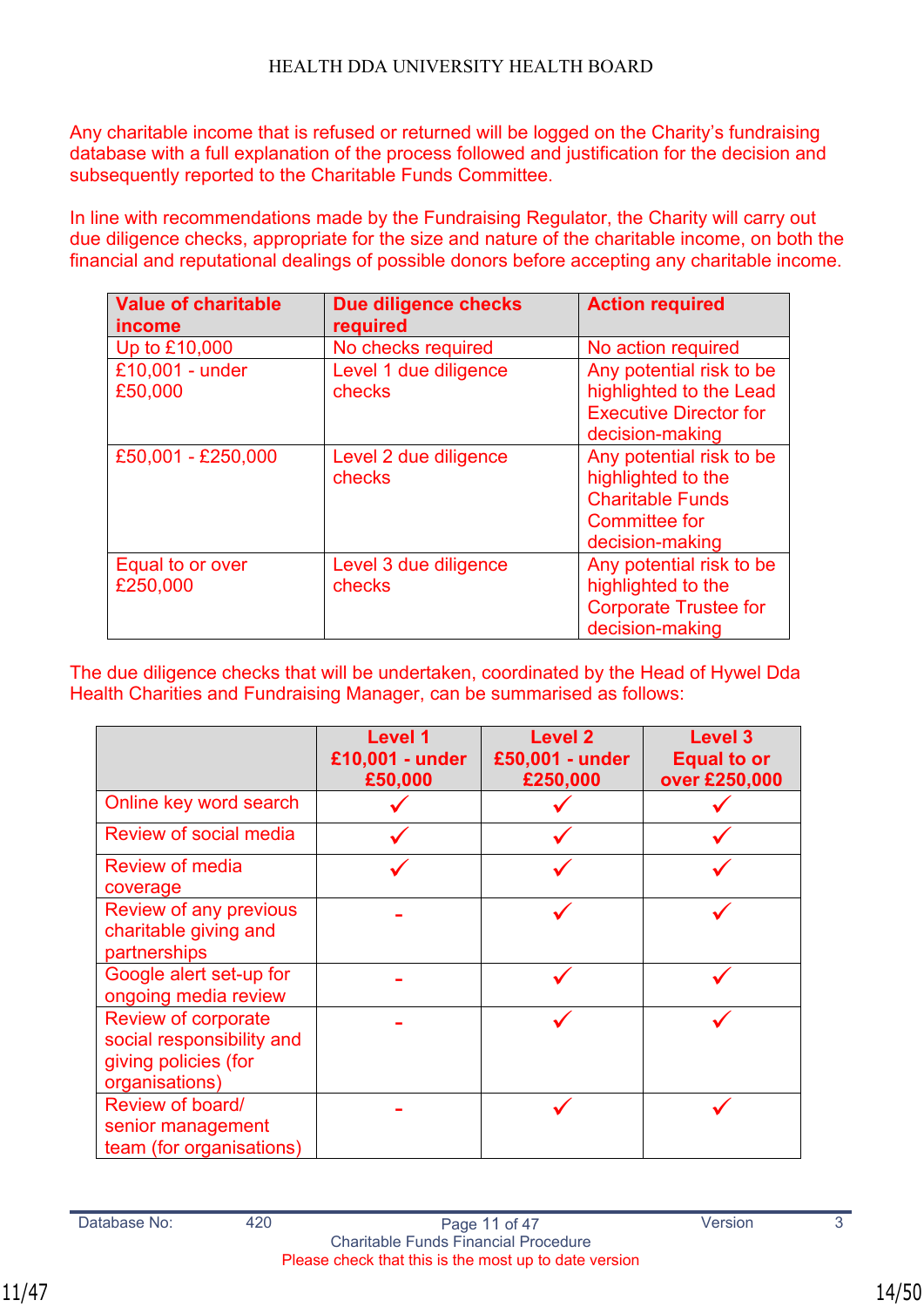| Dun & Bradstreet       |  |  |
|------------------------|--|--|
| business credit report |  |  |

#### Anonymous donations

If a donation is offered or received anonymously, information from the donor's representatives will be sought to ensure that it would be appropriate for the Charity to accept the funds. In the event of the receipt of an anonymous donation where there is no paperwork or the ability to identify the donor and it is impossible to return the donation, we will accept donations up to the value of £10,000. Anonymous donations over the value of £10,000 will be referred to the Charitable Funds Committee for decision making. All anonymous donations will be recorded on our fundraising database.

#### Return of charitable donations

In line with the Fundraising Regulator's Code of Fundraising Practice, charitable donations cannot routinely be returned or refunded to donors.

In cases where donations with agreed restrictions have been received and circumstances have changed so that the original purpose of the gift cannot be fulfilled in whole or part, the Charity will typically seek to use the funds in a way that closely corresponds to the original objectives of the donor, consulting the donor or the donor's representatives wherever possible.

In the event of a cancellation of an activity or event managed by the Charity, donors will be contacted to discuss rescheduling of the event or a refund.

#### **6.13 Acknowledgement of charitable donations**

The Charity recognises the significant role that charitable income brings to the Charity and HDdUHB. The practice of naming buildings and facilities funded by charitable income should however only be considered in exceptional circumstances, in line with HDdUHB policies and procedures.

The Lead Executive Director for Hywel Dda Health Charities, in conjunction with the Charitable Funds Committee, will be responsible for considering requests in relation to the naming of buildings or facilities funded, or part funded, by charitable income, for approval in line with HDdUHB policies and procedures.

The following guidelines are intended to support discussions:

#### **Precedence**

Previous decisions made by HDdUHB should not be seen as a precedent for the recognition of individuals or organisations making a similar contribution, with each decision being made on a case-by-case basis.

#### Values

In all cases where a naming opportunity is being considered in relation to charitable income, the naming opportunity should reflect the core values and integrity of the Charity and HDdUHB, and reflect the diverse nature of those who contribute to the Charity.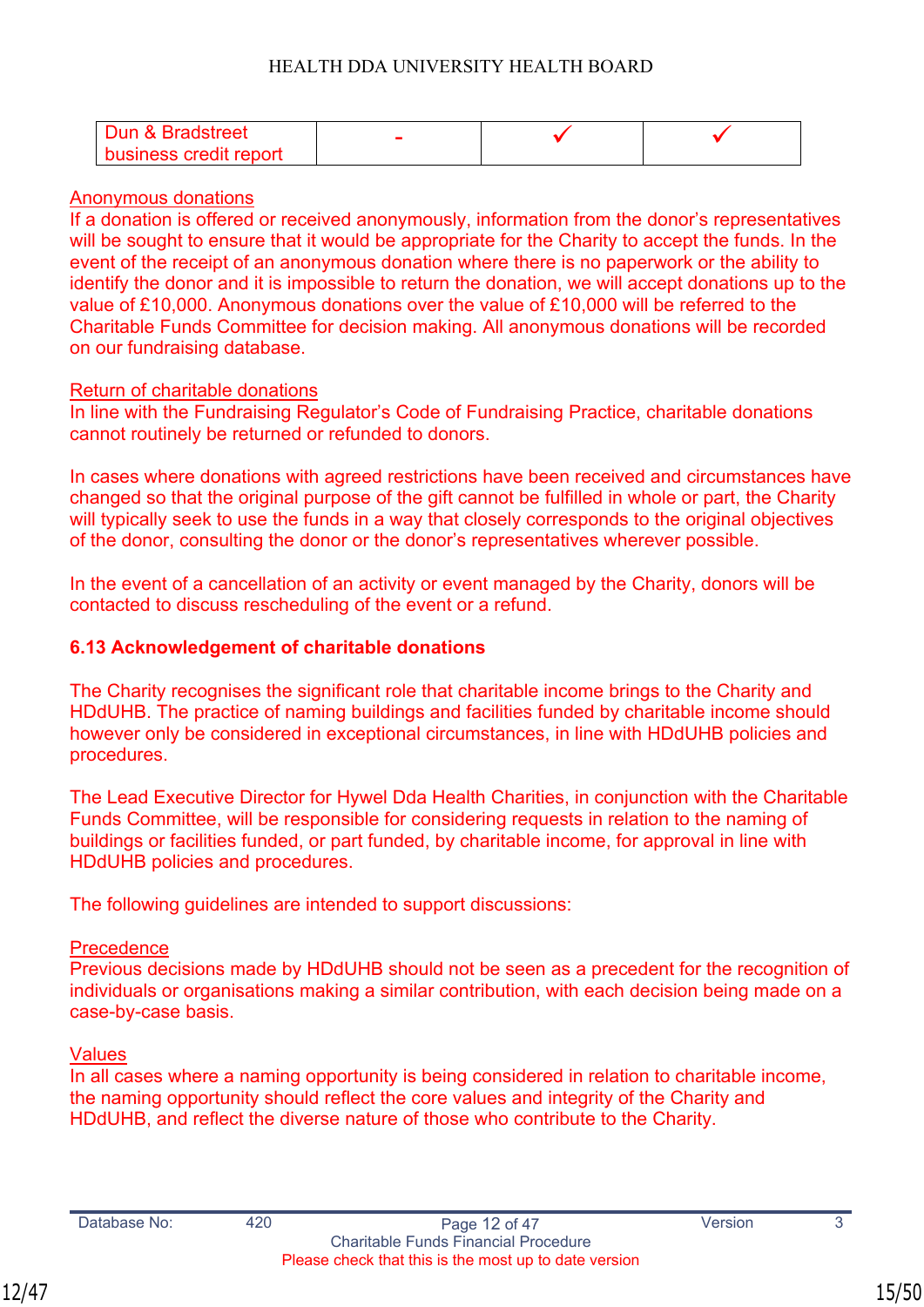## Construction of new or refurbishment of existing buildings

The suggested value of a financial contribution to be recognised through a building naming opportunity (e.g. hospital, health centre) should be a minimum of 51% of the construction costs of a new building or the refurbishment costs of an existing building.

Where it is proposed that a charitable gift is to be recognised through the naming of a building, the actual name and period of naming should be discussed and agreed in advance by the principal decision makers.

#### Construction of new or refurbishment of existing facilities

The suggested value of a financial contribution to be recognised through a facility naming opportunity (e.g. ward, service, department, laboratory) should be a minimum of 75% of the construction costs of a new facility or the refurbishment costs of an existing facility.

Where it is proposed that a charitable gift is to be recognised through the naming of a facility, the actual name and period of naming should be discussed and agreed in advance by the principal decision makers.

#### Capital fundraising appeals

Where appropriate, a facility or room naming list should be prepared prior to the launch of a capital fundraising appeal. This list should include the proposed values for naming associated with each facility or room aligned with the development. The specific value of gifts for naming opportunities will be agreed on a case-by-case basis for each a capital fundraising appeal in line with HDdUHB policies and procedures.

#### <span id="page-15-0"></span>**7 FUNDRAISING**

#### **7.1 Fundraising**

Fundraising for Hywel Dda Health Charities (the charity) is actively encouraged. Anyone who wishes to raise money for the charity, whether it be staff, patients, their families, local businesses or the general public, should be encouraged to contact our Fundraising Team at the earliest opportunity.

The Fundraising Team is able to provide fundraising guidance and support for those who wish to raise funds for the charity to ensure that the fundraising complies with the relevant legal requirements and fundraising best practice:

Telephone: 01267 239815 E-mail: [Fundraising.HywelDda@wales.nhs.uk](mailto:Fundraising.HywelDda@wales.nhs.uk)

## **7.2 Staff fundraising for Hywel Dda Health Charities**

The participation in fundraising activities for the charity by members of HDdUHB staff is entirely voluntary and should not be imposed upon any individual member of staff.

Members of HDdUHB staff are however encouraged to work with the Fundraising Team to promote charitable giving and fundraising for the charity as well as their individual wards, services and departments.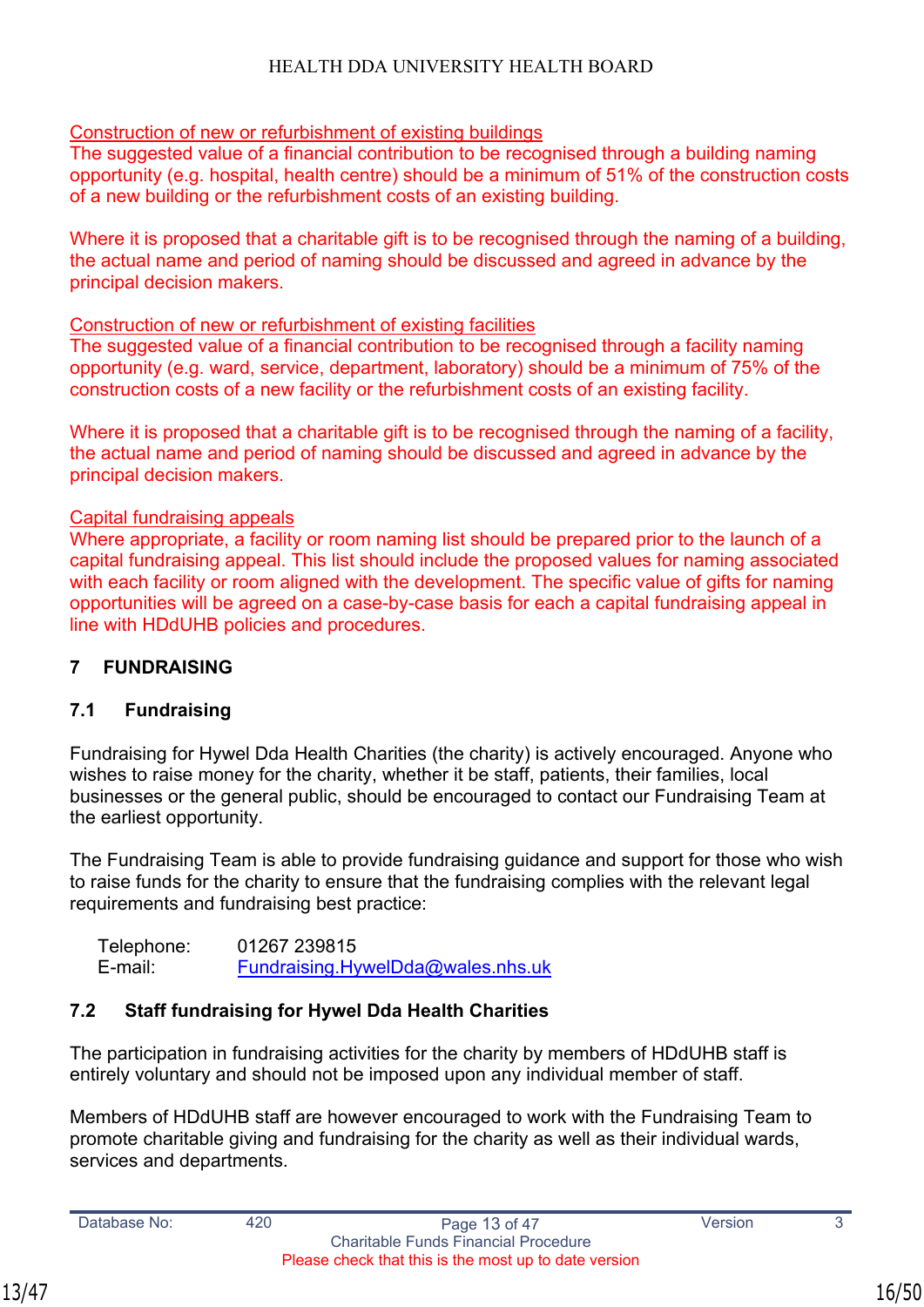Where individual members of staff, or a group of staff, wish to fundraise for the charity, they are encouraged to contact the Fundraising Team to ensure that the fundraising complies with the relevant legal requirements, fundraising best practice and for any relevant support to be provided.

As staff participation in fundraising activities for the charity is voluntary, fundraising activities must not take place during working hours or utilise HDdUHB resources without prior line management approval.

Members of staff must ensure that all staff led fundraising activities must not attract adverse publicity or meet with public disapproval that could damage the reputation of both the HDdUHB and the charity.

Fundraising must not take place at the bedside. Members of staff must not directly approach patients or visitors to request support for their fundraising activity; however, if they are approached by patients or visitors regarding the fundraising activity then offers of support can be accepted.

It is permissible to display information on staff fundraising activities for the charity within the HDdUHB estate, such as in patient waiting areas and on notice boards.

## <span id="page-16-0"></span>**7.3 Staff fundraising for external charities**

The participation of staff members in major national fundraising events (e.g. Children in Need, Red Nose Day, Macmillan Coffee Morning, Genes for Jeans) is permitted during the duration of each individual appeal, with line management approval.

Staff members are not permitted to fundraise or support the fundraising activities of external charities during working hours or to utilise HDdUHB resources (e.g. name, premises, email, office equipment etc) in relation to this.

In line with HDdUHB's Standards of Behaviour Policy, all HDdUHB staff must ensure that they declare any relevant interests (including those of close family members or associates) in external charities or charitable organisations to the HDdUHB for recording in the Register of Interests, which may include:

- A position of authority in a charity or voluntary body in the field of health and social care; and/or
- Any other connection with a voluntary, statutory, charitable or private body that could create a potential opportunity for conflicting interests.

## <span id="page-16-1"></span>**7.4 Charitable donations and external charities**

All charitable income, including donations, received by HDdUHB staff must be banked, held and administered by HDdUHB. This applies to all charitable income intended to benefit HDdUHB's patients or staff including donations made as a token of thanks for care received.

Staff members are not permitted to hold any charitable income in external bank accounts or direct this income to any external charity or organisation not governed by HDdUHB.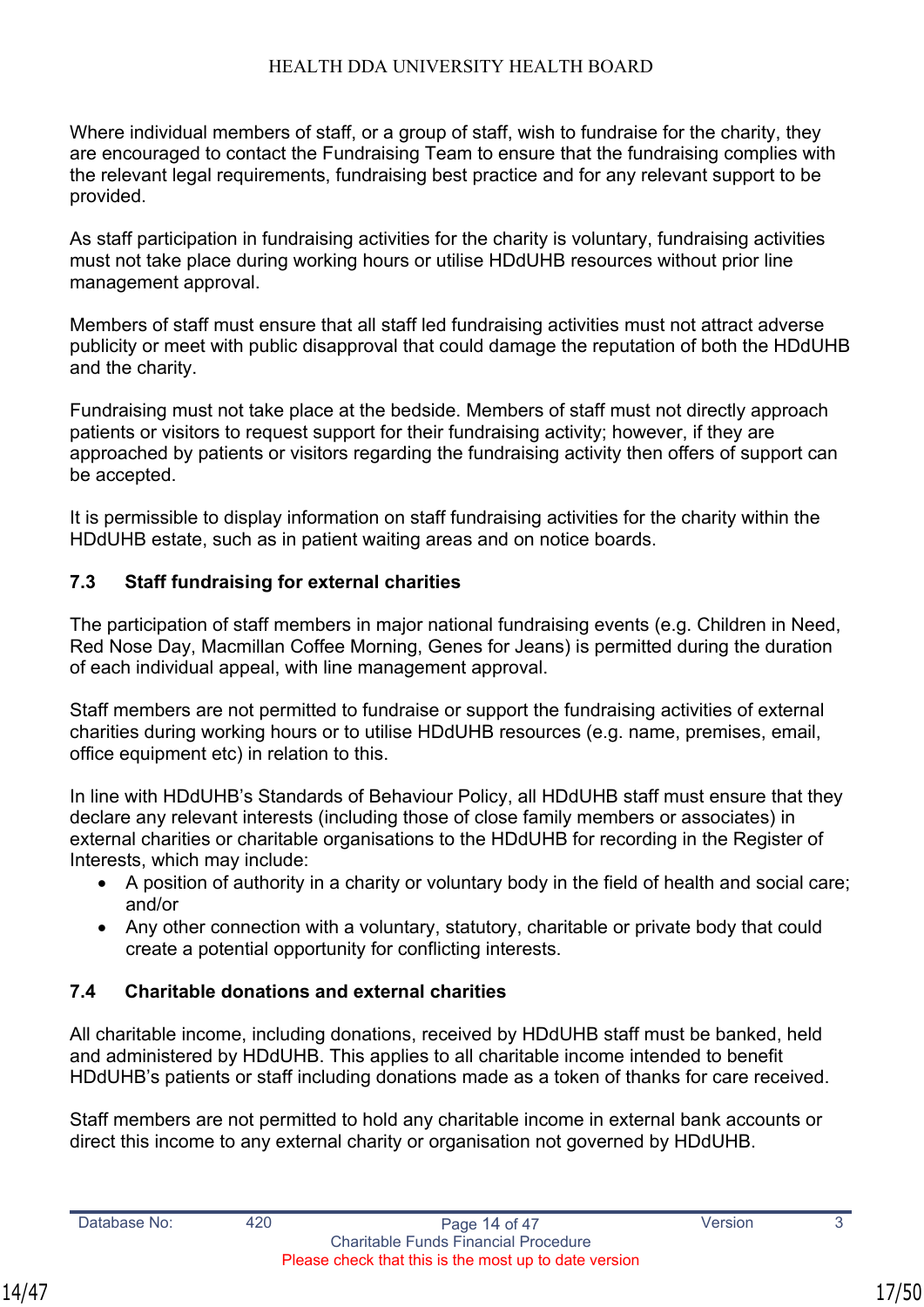## <span id="page-17-0"></span>**7.5 Fundraising on the HDdUHB estate**

To protect our patients, visitors and staff from the risks and confusion associated with fundraising activity by multiple charities, HDdUHB does not permit fundraising activities by external charities on the HDdUHB estate.

HDdUHB does however recognise a number of 'partner' charities who raise funds solely, or for the majority, in support of HDdUHB's services, patients and staff and whose aims are closely aligned to those of the charity.

HDdUHB permits its partner charities to raise funds on the HDdUHB estate. The nature of all partner charity fundraising activities on the HDdUHB estate requires the approval of the relevant relationship manager and the Head of Hywel Dda Health Charities.

| Organisation                         | Registered<br>charity number | Relationship manager          |
|--------------------------------------|------------------------------|-------------------------------|
| Cardigan Hospital and                | 1062054                      | <b>Ceredigion County</b>      |
| <b>Community League of Friends</b>   |                              | <b>Director</b>               |
| <b>Friends of Glangwili General</b>  | 250482                       | Glangwili Hospital            |
| Hospital                             |                              | <b>General Manager</b>        |
| League of Friends of                 | 253992                       | <b>Bronglais Hospital</b>     |
| Aberystwyth Hospitals and            |                              | <b>General Manager</b>        |
| <b>Welfare Homes</b>                 |                              |                               |
| <b>Amman Valley Hospital</b>         | 1038522                      | <b>Carmarthenshire County</b> |
| League of Friends                    |                              | <b>Director</b>               |
| The League of Friends of the         | 512714                       | <b>Carmarthenshire County</b> |
| <b>Llandovery Hospital</b>           |                              | <b>Director</b>               |
| The Llanelli and District            | 501207                       | <b>Prince Philip Hospital</b> |
| League of Hospital Friends           |                              | <b>General Manager</b>        |
| The Llanelli-Dinefwr Hospice         | 702507                       | <b>Carmarthenshire County</b> |
| Appeal Fund (Tŷ Bryngwyn)            |                              | <b>Director</b>               |
| <b>Prince Philip Hospital Breast</b> | 1140533                      | <b>General Manager</b>        |
| Care Unit Fund (PPH BSU              |                              | <b>Scheduled Care</b>         |
| Fund)                                |                              |                               |
| Tŷ Cymorth (Carmarthen &             | 1020279                      | <b>Carmarthenshire County</b> |
| District) Hospice Care Appeal        |                              | <b>Director</b>               |
| <b>Withybush General Hospital</b>    | 256896                       | Withybush Hospital            |
| League of Friends                    |                              | <b>General Manager</b>        |
| <b>Withybush Hospital Cancer</b>     | 1130261                      | <b>General Manager Cancer</b> |
| Day Unit Appeal                      |                              | <b>Services</b>               |

Partner charities:

External charities or organisations, other than HDdUHB's partner charities, can seek permission to fundraise on the HDdUHB estate for the benefit of NHS services across mid and west Wales. Requests will be considered on a case by case basis by the Charitable Funds Sub-Committee. Applications should be made in writing to the Head of Hywel Dda Health **Charities**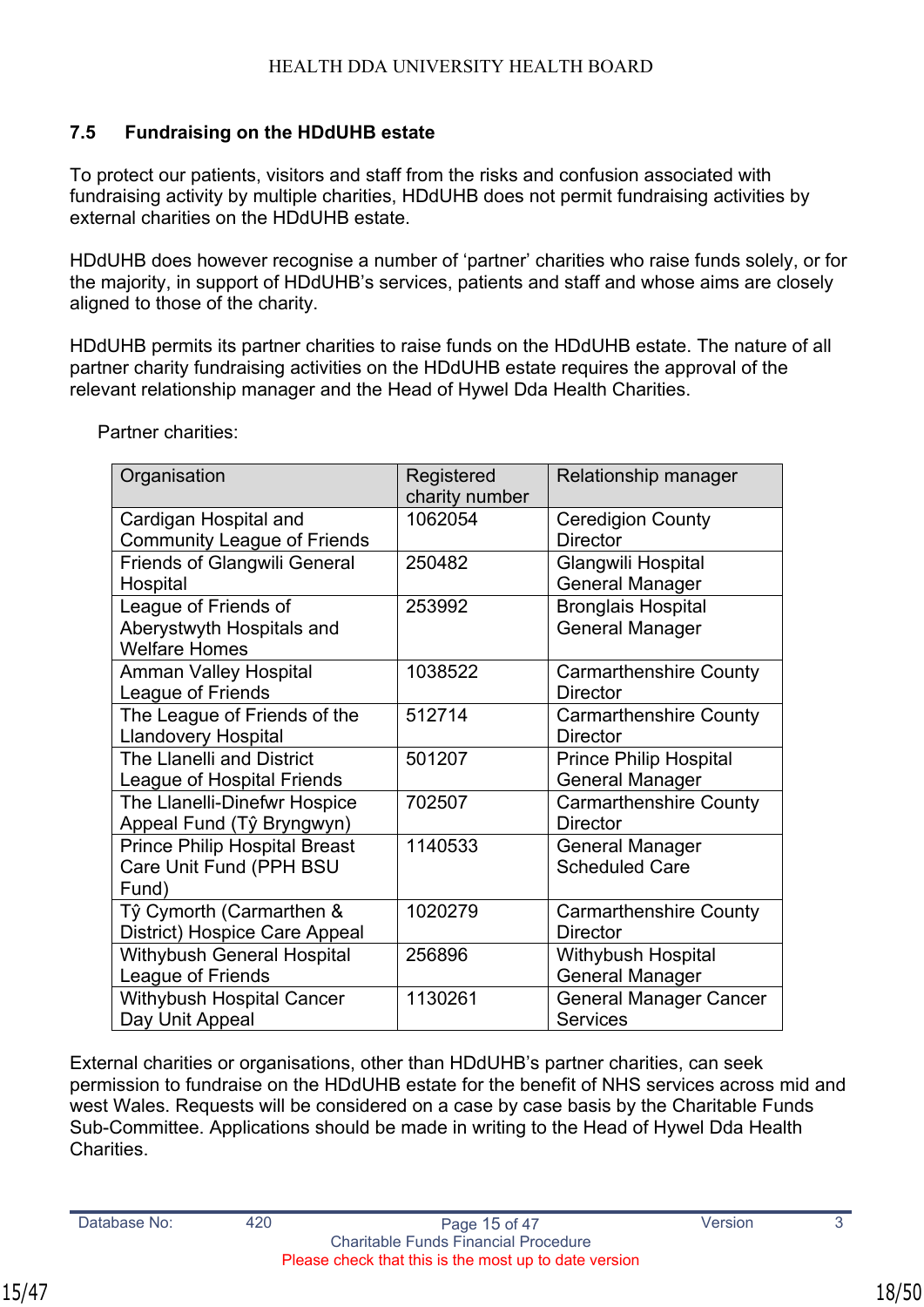## <span id="page-18-0"></span>**8 EXPENDITURE**

Expenditure from charitable funds will be for exclusively charitable purposes only, as defined by the Charity Commission. The expenditure shall satisfy both the objects of the relevant registered charity and the deed of trust of the specific fund.

It should be noted that staff welfare and amenity funds are charitable only because their immediate non-charitable purpose of providing benefits to staff is perceived as conducive to the furtherance of the charitable purposes of HDdUHB.

The Corporate Trustee has a duty to apply funds unless the charity's governing document gives them the power to accumulate income or they have plans for specific applications. The expenditure of restricted funds shall be within the terms of the original receipt. Applying these funds to other charitable purposes shall only be with prior consultation and agreement of the Charity Commission.

The expenditure relating to unrestricted funds should be spent within the original intention of the donor. Where these funds cannot be spent within the original terms, then they can only be reapplied for other purposes through Charitable Funds Committee approval.

All payments shall be made from the HDdUHB's General account and then recharged to the Charitable Funds bank account.

#### **8.1 Purchase to Payment Process**

All items of expenditure, **will need to be approved prior to the expenditure being incurred**. For this reason disbursements from petty cash from charitable funds are not permitted (unless used as part of the Christmas festivities funding of wards and departments as determined by the Finance Department).

A 'Request for charitable funds expenditure' form (Appendix 5) needs to be completed in the first instance detailing the item of expenditure and justification for spend, ensuring spend is eligible. Appendix 6 outlines the **list of eligible and ineligible expenditure under charitable funds**.

Dependent on the type of expenditure being considered a number of pre-approval checks are required to ensure the items to be purchased are compatible with items purchased via exchequer funds.

- IT requests involving the purchase of any IT equipment must be supported by the ICT **Department**
- Medical devices requests for the purchase of medical devices must be supported by the Clinical Engineering Department
- Staff training approval of requests for staff learning and development opportunities will be made subject to the approval of the relevant study leave application
- Estates requests involving any building or groundworks must be supported by the relevant estates site operations management team.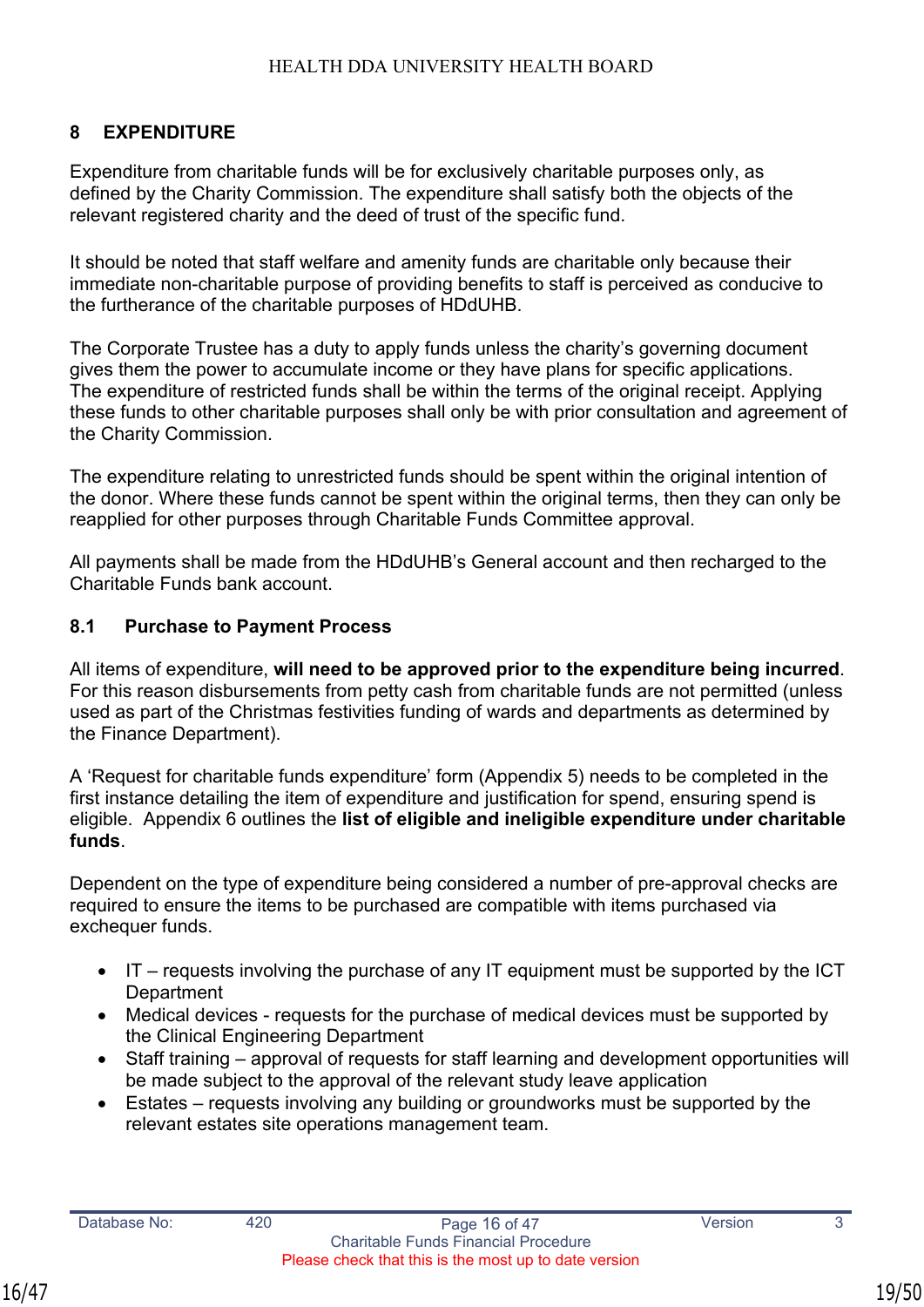All requests for expenditure shall be approved by the appropriate authorisation level (see 8.2 below) and forwarded to the Finance Department Funds Officer who will check to ensure eligibility, approval and that there are sufficient funds in place.

Approved charitable funds request forms are valid for 3 months, during which time the expenditure must be spent or the approval of funds will be withdrawn after this time.

Purchase order expenditure requests shall be made through the Finance Oracle iProcurement System in accordance with self-service procurement desk top instructions and the guidance to budget holders in the "HDHC User Guide".

Detailed process for approving & authorising charitable funds expenditure claims is in outlined in Appendix 5.

Payment against orders will be made in the normal way following receipt of goods or services and the supplier invoice. The payment will be made by BACS transfer or cheque from the Health Board's General Account.

**No retrospective submissions for reimbursement of expenditure should be made**. Expenditure forms should include the nearest estimate of costs if costs are not known and should always be completed before the expenditure is incurred. All retrospective claims will be forwarded to the Charitable Funds Sub-Committee for consideration.

#### **Procurement requirements**

The procedure for requisitioning any items or services using money held in charitable funds is identical to that for Exchequer funds (revenue), therefore all procurement policies must be deemed to apply equally.

## **For items over £5,000 (excluding VAT)**

In addition to the process set out above, completed and approved expenditure forms should be sent to the Finance Department along with evidence of compliance with procurement rules. Such evidence is:

- Items purchased are on Oracle catalogue
- 3 competitive quotations have been obtained (copies should be provided with the Expenditure form), and if not, justification
- There is a compliant Public sector framework that the Health Board can utilise

## **For items over £25,000 (excluding VAT)**

In addition to the process set out above, completed and approved expenditure forms should be sent to the Finance Department along with evidence of compliance with procurement rules. Such evidence is:

- Items purchased are on Oracle catalogue
- 4 competitive tenders have been obtained (copies should be provided with the Expenditure form) (and OJEU process followed for items above prevailing threshold)
- A single tender application (STA) form has to be completed and approved by the Fund Manager and sent to Procurement.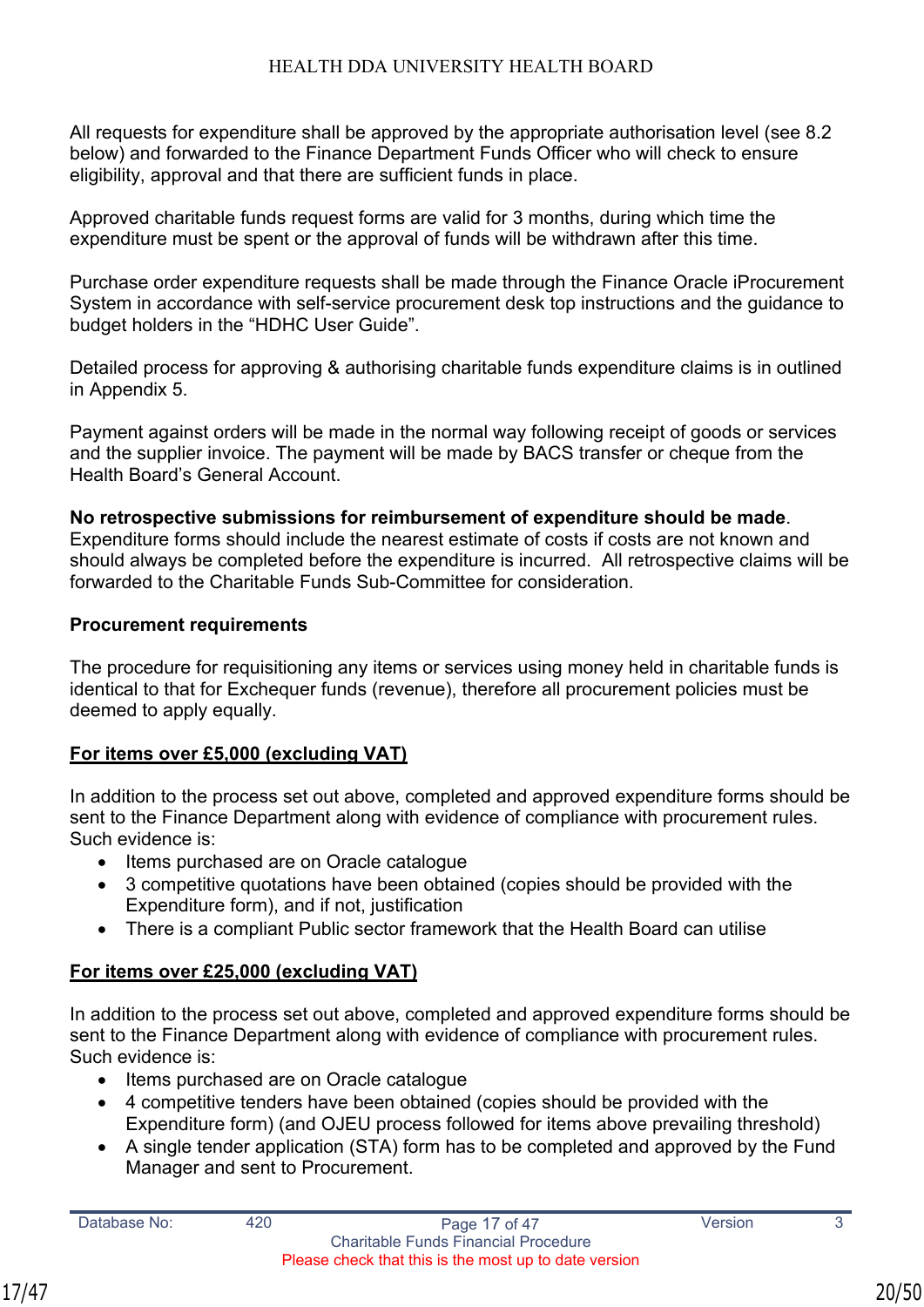• There is a compliant Public sector contract/ framework that the Health Board can utilise

Where such evidence is not provided the expenditure request form will be returned to the requestor.

## **Capital Expenditure**

Items over £5,000 in value and falling within the capital definition will need to be capitalised. Requests to make capital purchases from the Charity may be put forward by the Fund manager, with appropriate approval. The revenue consequences of the purchase must be considered and details included in the request. For all capital purchases, a capital business case form should be completed and submitted to the Capital Planning Group. It must be approved at this group to ensure it fits in with the Health Board's capital strategy. Further guidance regarding capital spend can be obtained from Finance Department Planning and Major Projects Team.

## **Higher Award Study**

Higher award and academic studies for which significant benefit to HDdUHB can be quantified through training and development objectives. All applications will be referred to the Charitable Funds Sub-Committee for consideration on a case by case basis. Approvals will be made in line with the HDdUHB's Learning & Development Policy.

## <span id="page-20-0"></span>**8.2 Delegated Authorisation Level**

The Finance Department will maintain a list of all authorised signatories, and will only process requests for expenditure that have been suitably authorised. The list of authorised signatories is available on the intranet and will require periodic review by the Service and Finance to ensure it's up to date.

| <b>Expenditure Amount</b> | <b>Approval Required</b>                        |
|---------------------------|-------------------------------------------------|
| Up to $£1,000$            | Senior Nurse Manager/Service Delivery Manager   |
|                           | Head of service or managers at equivalent level |
| £1,001 to £10,000         | <b>Clinical, Hospital or Service Director</b>   |
|                           | <b>Hospital or Service General Manager</b>      |
|                           | Head of Nursing or managers at equivalent level |
| £10,001 to £50,000        | <b>Charitable Funds Sub-Committee</b>           |
| £50,001 to £100,000       | <b>Charitable Funds Committee</b>               |
| >E100,000                 | <b>Corporate Trustee</b>                        |

Approval levels are as follows:

This is in line with the delegated limits of the Health Board.

Where expenditure is in excess of £5,000 and satisfies the definition of capital expenditure the expenditure will be recorded as appropriate on the capital asset register.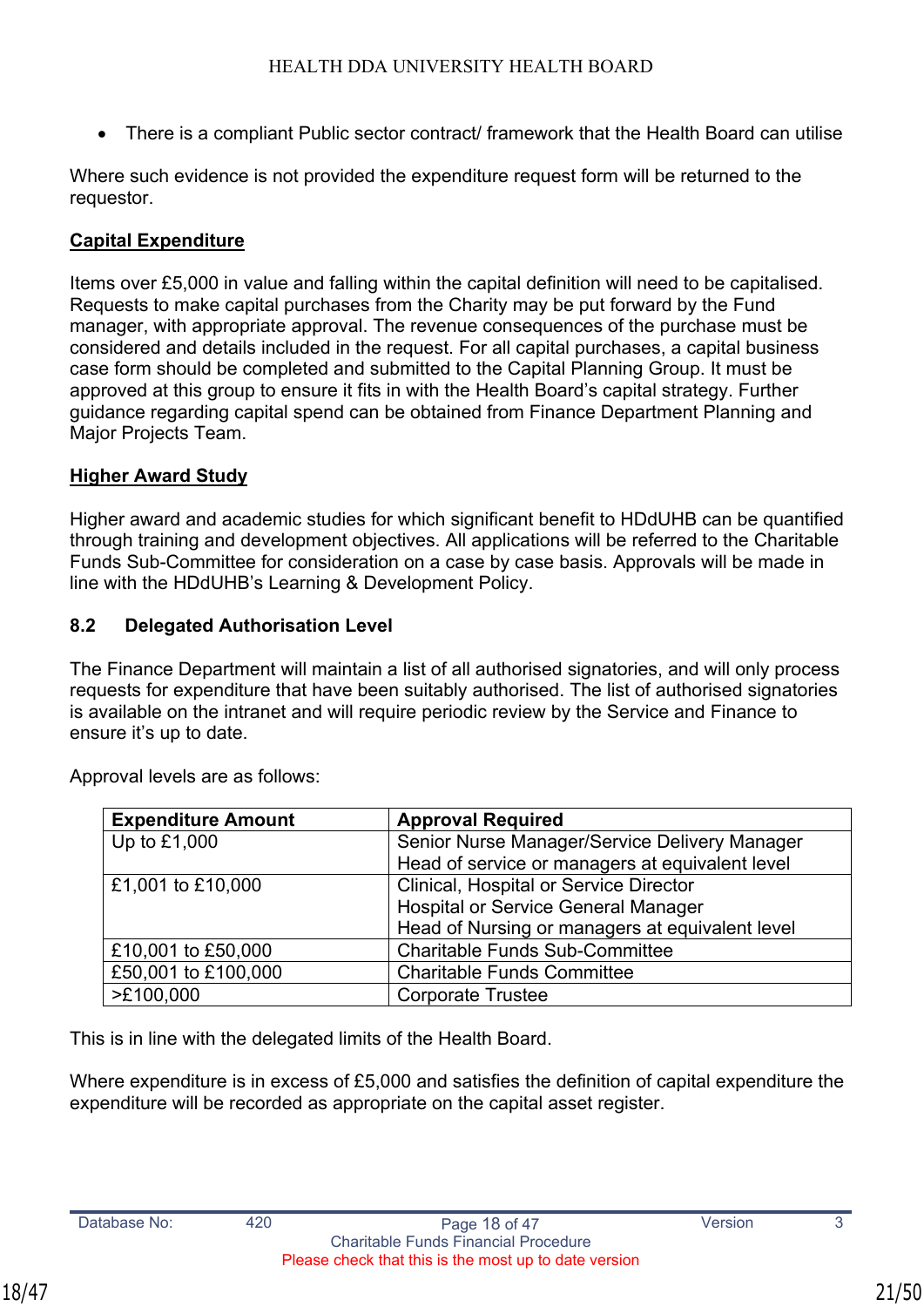## <span id="page-21-0"></span>**8.3 Christmas festivities**

The Charity is **not** able to support any staff celebrations or parties including gifts for staff.

The purchase of Christmas presents for inpatients is allowable under charitable funds with the following guiding principles:

- Gifts of a nominal value of up to a maximum of £5 per inpatient will be authorised by the Charity. An allocation to each inpatient ward will be calculated centrally and will need to be validated by Operational Managers.
- All patient Christmas gifts **must be non-monetary.** The distribution of money direct to patients at any time is strictly forbidden. Ward Managers should therefore arrange to buy suitable gifts (taking into account age, gender of anticipated patients) prior to Christmas for distribution on Christmas Day.
- No alcohol or tobacco to be purchased.
- Finance should be notified of any monies not used and this must be banked back into the Charity
- Receipts must be provided for all items purchased, with a deadline of  $10<sup>th</sup>$  January in the following year. If the receipts for all expenditure are not received by this date, Finance will reserve the right to inform Counter Fraud.
- No receipts dated after 25th December will be accepted as the gift is for the patients who are in hospital on Christmas Day

The Charity will also consider additional items of expenditure relating to the Christmas period for inpatient and other direct patient contact areas. The allocation will be up to a maximum of £100 per inpatient area and £30 for other departments. The Managers should apply for this by emailing the Charitable Funds Support Officer in Finance no later than 15<sup>th</sup> November.

Final approval of the charitable funds Christmas monies will be sought from the Charitable Funds Sub Committee and a follow up report will be presented to the Charitable Funds Sub-Committee and Charitable Funds Committee in the quarter following Christmas.

## <span id="page-21-1"></span>**8.4 Value Added Tax**

The purchase of certain items/goods by or on behalf of an NHS body may be zero rated for VAT, provided they are:

- Purchased **wholly** from charitable funds
- Purchased by an eligible body wholly from funds provided by a charity or voluntary contributions
- Relevant goods as categorised below:
	- o Medical, scientific, computer, video, sterilising, laboratory or refrigeration equipment used in medical research, training, diagnosis or treatment
	- o Parts and accessories for use with the above item
	- o Qualifying aids for the handicapped
	- o Computer software solely for use in medical research, diagnosis or treatment and its repair and maintenance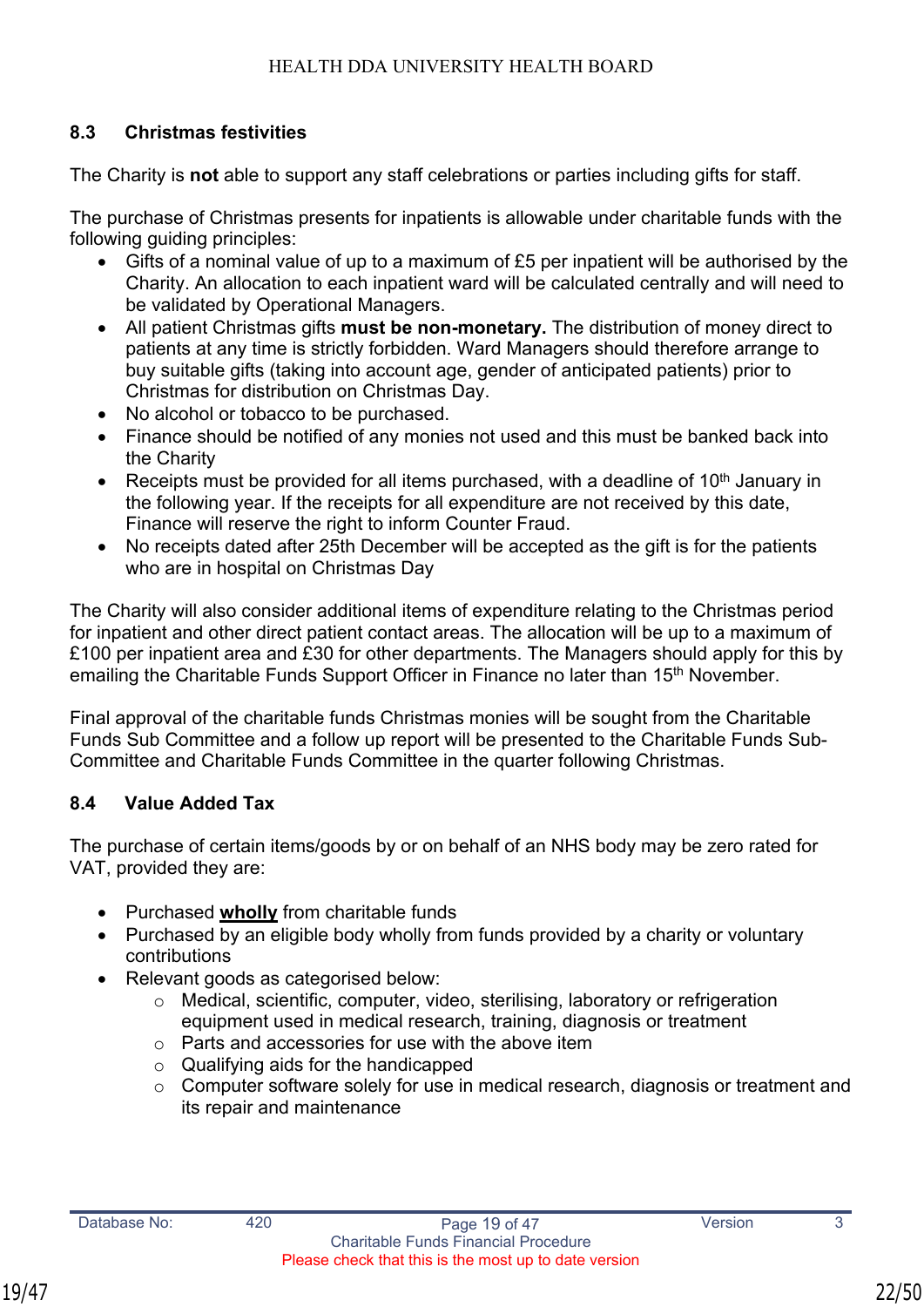To qualify for VAT zero-rating, the item must be used solely for the declared purpose, e.g. a computer may qualify where used entirely for medical research, however, if it were used partly for research and partly for general administrative work, exemption would not apply.

Before making a request for funds, a quote or other written assurance should be sought from the supplier that the zero rate would be applied. By completing a VAT zero-rating certificate will not guarantee that the zero-rate will be applied. It is at the supplier discretion to be satisfied that the item is eligible and all other conditions are met.

The Fund Holder should ensure that any items requisitioned from charitable funds are clearly marked as such on the requisition and marked as **Non-Catalogue** so that the additional information is visible to Procurement. In the 'Note to Buyer' section of the requisition the following statement should be included:

'THIS ORDER IS FROM CHARITABLE FUNDS. PLEASE ISSUE A VAT ZERO-RATING CERTIFICATE WITH THE ORDER'.

The VAT zero-rating certification is processed by NWSSP Procurement.

VAT exemption is also available where items are purchased specifically for fund raising. Such items include:

- o Printed stationery
- o Collecting envelopes
- o Secure collection boxes which are capable of being locked or sealed containing the charity name
- o Label badges, stickers, pens which are given free as an acknowledgement of a donation. Such items are not VAT exempt if sold to raise funds

Further information regarding the VAT zero-rating can be found in HMRC's VAT Notice 701/6. Section 4.11 of the notice includes a comprehensive list of the types of expenditure eligible and not eligible to the relief.

[https://www.gov.uk/guidance/charity-funded-equipment-for-medical-and-veterinary-uses](https://www.gov.uk/guidance/charity-funded-equipment-for-medical-and-veterinary-uses-notice-7016#qualifying-goods-and-services)[notice-7016#qualifying-goods-and-services](https://www.gov.uk/guidance/charity-funded-equipment-for-medical-and-veterinary-uses-notice-7016#qualifying-goods-and-services)

## **8.5 Donation of medical devices and other equipment**

Where items are purchased and donated by an individual or organisation, outside the standard procurement process, all warranties should be in HDdUHB's name. Wherever possible we advise against using this method of purchase. It is best practice for the individual to donate the purchase cost and for HDdUHB to carry out the procurement.

## **9 REPORTING**

Fund managers will be sent a charitable fund report on a monthly basis. The Finance Department will be responsible for maintaining an up-to-date distribution list.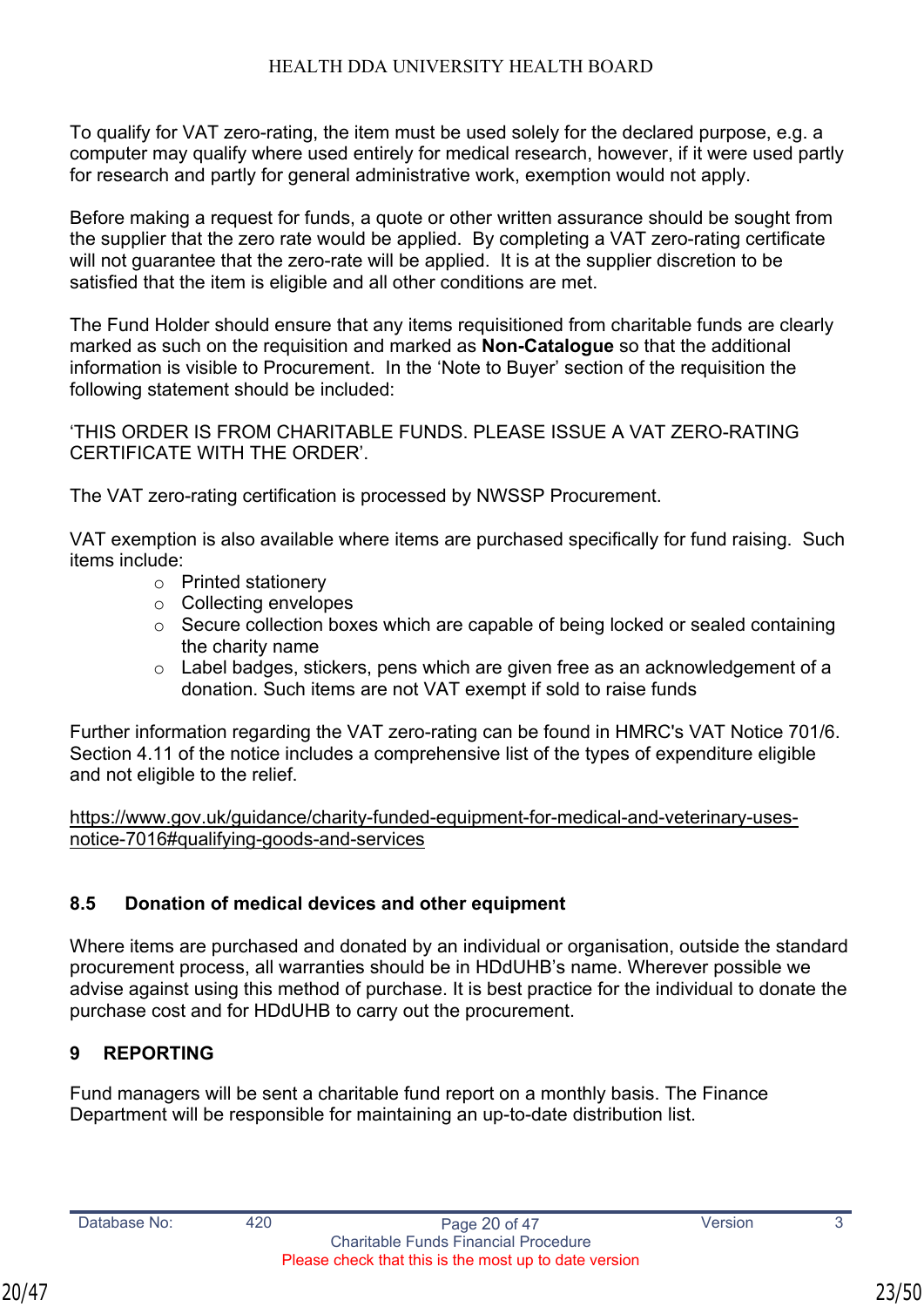The financial position of the charitable funds will be reported by the Director of Finance to the Charitable Funds Committee and Sub-Committee on a quarterly basis or otherwise as directed. The Charitable Fund Committee will be advised of all fund balances as requested.

The Charitable Funds Committee will also be advised of the performance of the investments held by the Charity.

The annual report and annual accounts of the charitable funds incorporating the full, not abridged, annual accounts will be submitted to the Charity Commissioners in accordance with Charity Commission guidance.

## <span id="page-23-0"></span>**10 INVESTMENTS**

Currently the general power of investment means the power of investment, which is given to trustees by section 3 of the Trustee Act 2000. This Act imposes a duty on those acting as charity trustees, when exercising their powers of investment, to consider the need for diversification, in order to reduce the risk of loss should an investment fail.

Hywel Dda Health Charities shall contract an external Investment Advisor to provide advice on investment of surplus funds. The principles of the appointment will be as specified in the Investment Policy (Appendix 3).

In addition as corporate trustee, HDdUHB, in line with the ethos of promoting patient care, attempts to ensure that all investments are ethically and environmentally sound, and are not opposed to the "objects" of the charity. To support this the Charity shall maintain an ethical policy statement (Appendix 3) which clearly states any ethical restrictions that it sees appropriate.

To ensure that appropriate advice and guidance is available for investments the following has been agreed:

- The Charitable Funds Committee on behalf of HDdUHB has the delegated authority to appoint investment advisors
- The external adviser appointed will be required to submit quarterly performance reports, and to attend the committee on an annual basis to advise on current performance, investment trends, opportunities and possible concerns.
- External adviser's performance will be reviewed quarterly by the Trustees, and will be subject to re-appointment on a 3 yearly basis. Any proposed change in provider shall be subject to formal tender procedures
- The bank deposit account will be subject to an annual review to ensure that competitive rates of interest are being obtained
- Interest will be received on investments on a regular basis. This will be apportioned over all funds, based on an average monthly balance method
- A separate fund will be maintained for the Permanent Endowment legacy due to this being a material capital in perpetuity. The interest can be spent, however the initial capital remains intact unless the Trustee adopts a total return approach
- Fees payable for external and advice on management of investments will be apportioned across all funds on an average monthly balance basis.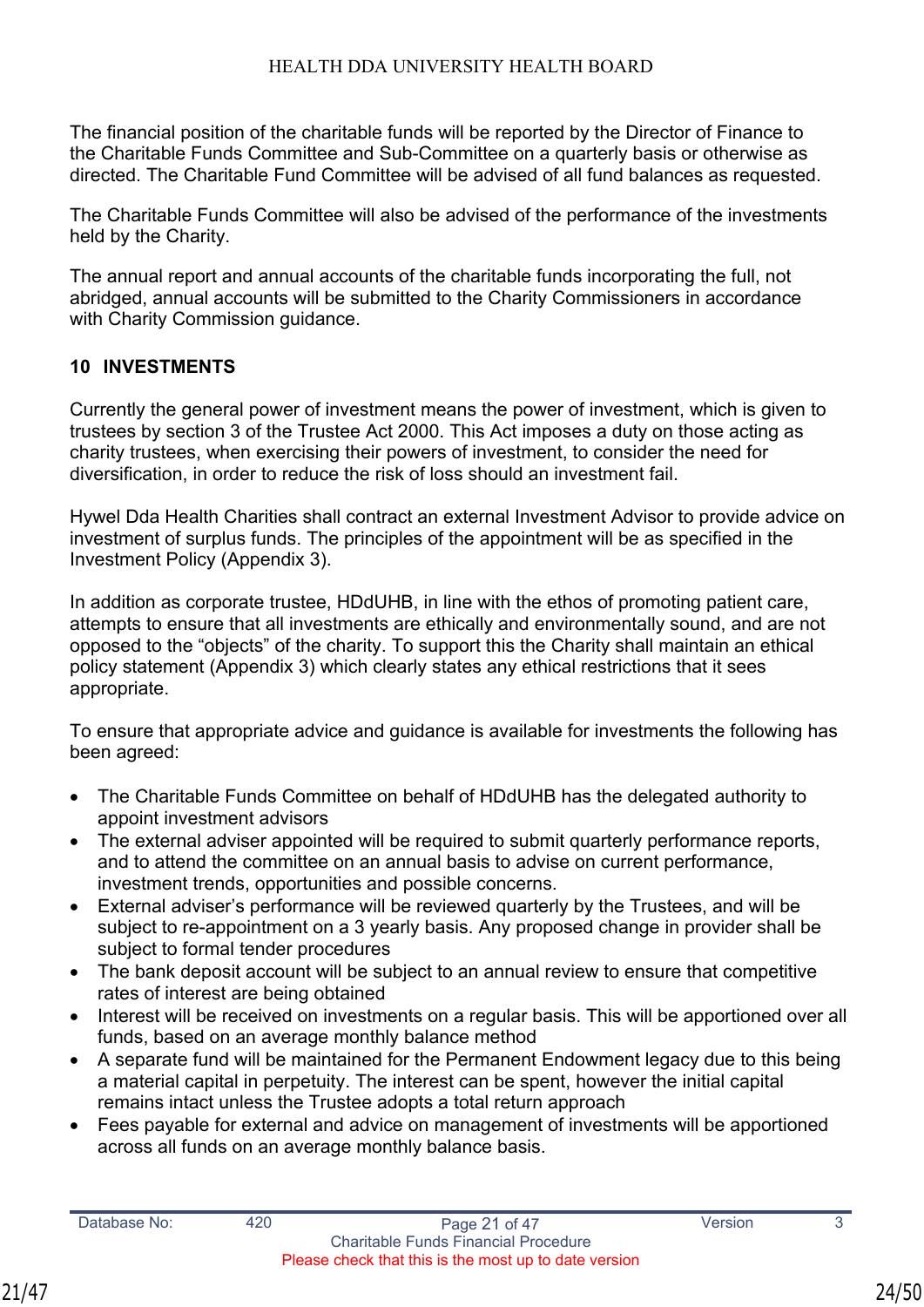## **11 CASH AT BANK**

The Charitable Fund bank account will be used to fund all charitable fund expenditure. Any surplus not required for immediate use shall be transferred for investment to the deposit account. The Charitable Fund bank account will be operated in accordance with HDdUHB's banking mandate. Any long term cash surpluses shall be transferred to the Charity's investment advisors.

## **12 WORKING BALANCES & RESERVES POLICY**

The working balances will be reviewed on regular basis to ensure there are sufficient accessible funds to meet its daily needs. Income expectations and future expenditure commitments and expenditure expectations will be taken account in the assessment.

The charity should not accumulate significant reserves and the charity has a reserves policy which justifies the holding of certain reserves (Appendix 8).

#### **13 REGISTRATION**

HDdUHB will register with the Charity Commission, as per guidance, and will be required to submit annual accounts and an annual report to the Charity Commission for the charity. All bank accounts and investments of the charitable fund will be held in the name of the charity

HDdUHB will register further charities where there is a clear requirement to do so.

## **14 RESPONSIBILITIES**

The Director of Finance is responsible for ensuring that robust processes and procedures are in place to ensure the management of charitable funds is within the objects of the Charity, and also within the rules and regulations as laid down by the Charity Commission. The Charitable Funds Committee's purpose, acting as representative of the Corporate Trustee, is:

- To make and monitor arrangements for the control and management of the Board's Charitable Funds, within the budget, priorities and spending criteria determined by the Board and consistent with the legislative framework.
- To provide assurance to the Board in its role as corporate trustees of the charitable funds held and administered by the Health Board.
- To agree issues to be escalated to the Board with recommendations for action.

## **15 FRAUD**

All staff are required to comply with the Health Boards policies and procedures and apply best practice in order to prevent fraud, bribery and corruption. Staff should be made aware of their own responsibilities in protecting the Health Board from these crimes.

All staff have a duty to notify the Local Counter Fraud Department of any suspected fraud or inappropriate actions and are protected by the AW Raising Concerns (Whistleblowing) Policy. Anyone who suspects fraud or has any concerns reference Fraud Bribery and Corruption then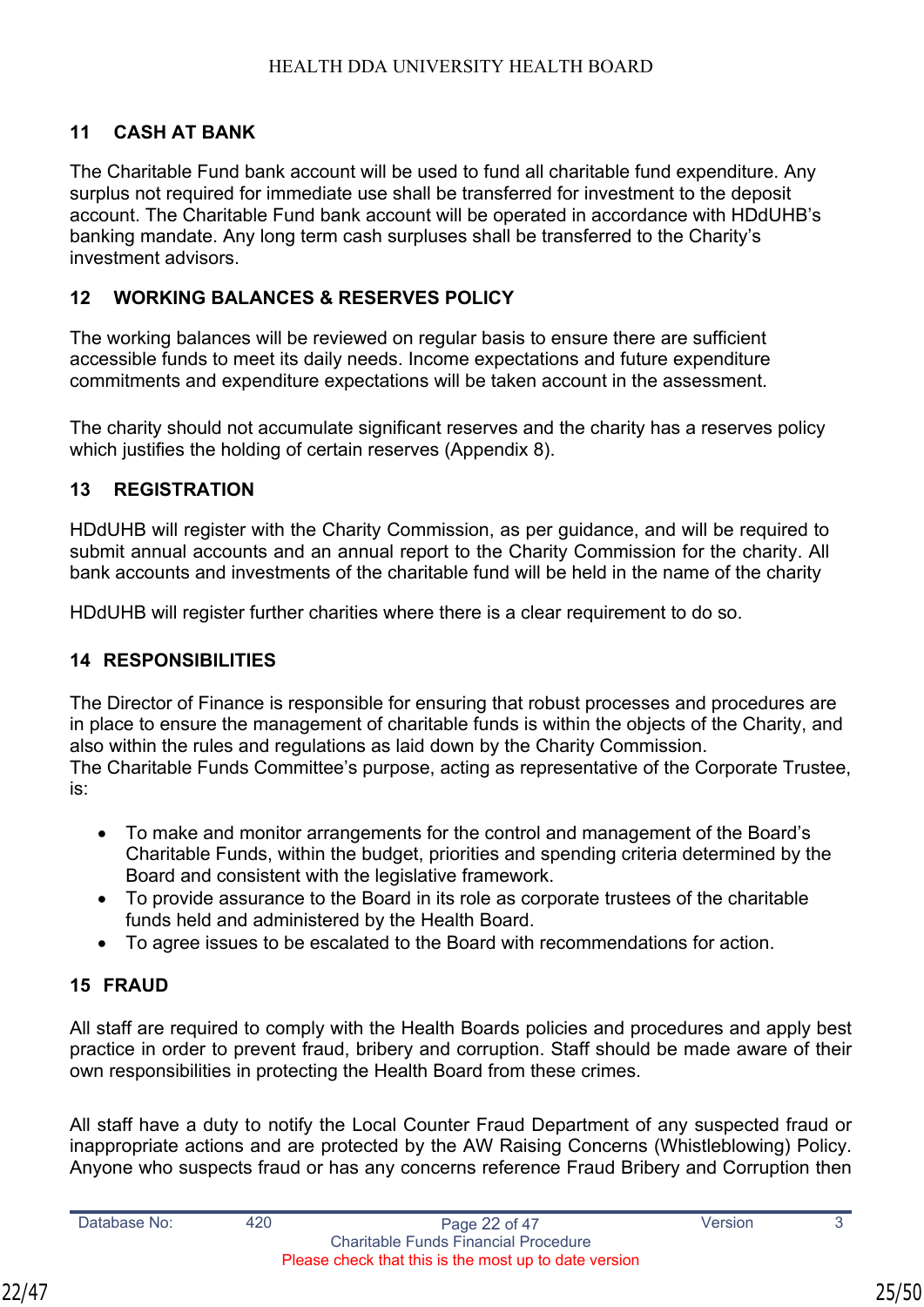they can make a referral by contacting the Local Counter Fraud Department by telephone on 01267 266268, by emailing HDUHB.CounterFraudTeam.HDD@ wales.nhs.uk or by making an online referral at [https://reportfraud.cfa.nhs.uk.](https://reportfraud.cfa.nhs.uk/) An anonymous referral can also be made by telephoning Crimestoppers on 0800 028 40 60.

The use of the Health Board or Charity name, brand or any implied association that has not been approved will be regarded as false representation and will fall under the auspices of the Health Boards Counter Fraud, Bribery and Corruption Policy and appropriate action will be taken. Those found not to be complying with the Charitable Funds Financial Administration and Governance Policy, or are suspected of illegal activity may be referred to the Local Counter Fraud Department and risk disciplinary action.

#### Fraud Act 2006

The Fraud Act 2006 came into force on 15 January 2007 and provided, for the first time, a general offence of fraud. The act sets out three ways in which an offence under the Act may be committed, which are:

- Fraud by false representation
- Fraud by failing to disclose information
- Fraud by abuse of position

## Bribery Act 2010

This can be broadly defined as the offering or acceptance of inducements, gifts, favours, payment or benefit-in-kind, which may influence the action of any person. Corruption does not always result in a loss. The corrupt person does not need benefit directly from their deeds; however, they may be unreasonably using their position to give some advantage to another.

Offences covered by the Fraud Act 2006,and the Bribery Act 2010, may be considered and investigated in accordance with the Health Boards Counter Fraud, Bribery and Corruption Policy.

#### Money laundering

This is a process by which the proceeds of crime are converted into assets which appear to have a legitimate origin, so that they can be retained permanently or recycled into further criminal enterprises. Criminals will attempt to distance themselves from their crimes by finding safe havens for their profits where they can avoid confiscation orders, and where the proceeds can be made to appear legitimate.

Money Laundering Regulations 2017 apply to any high value dealer, i.e. any organisation that accepts cash transactions in excess of €10,000 (approximately £9,000). However, the Proceeds of Crime Act 2002 applies to all transactions and can include dealings with agents, third parties, property or equipment, cheques, cash or bank transfers.

Offences covered by the Proceeds of Crime Act 2002 and the Money Laundering Regulations 2017 will be considered in accordance with the Health Boards Fraud, Bribery and Corruption Policy and referred to NHS Counter Fraud Services Wales team for investigation where appropriate.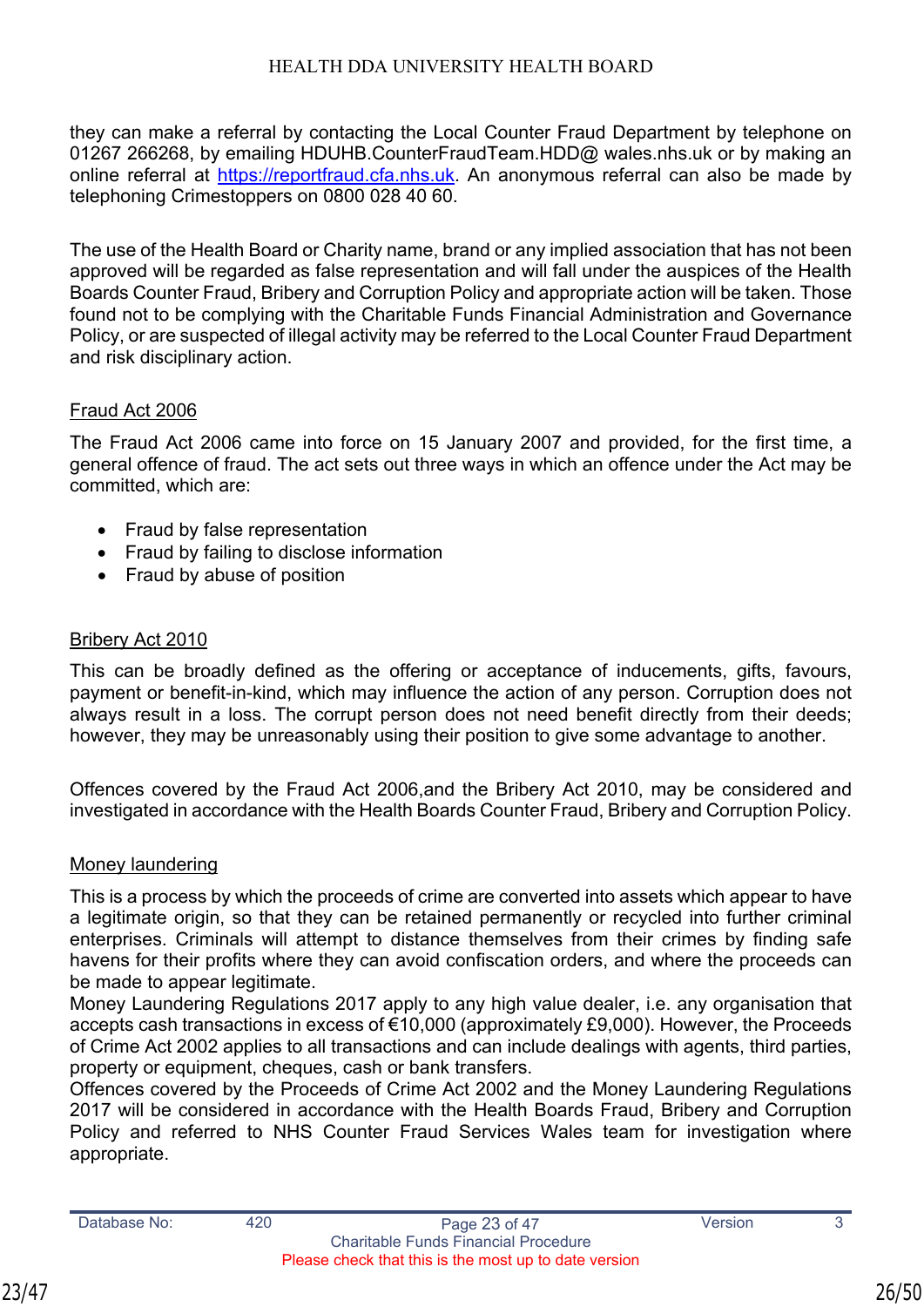## <span id="page-26-0"></span>**16 TRAINING**

Training will be through dissemination of the procedure by global email, and will be accessible through HDdUHB's Intranet. Where there is a need identified in specific areas then a bespoke training programme will be developed to meet the specific area's needs.

#### <span id="page-26-1"></span>**17 IMPLEMENTATION**

The procedure will be circulated globally by email and posted on HDdUHB's Intranet. Advice on the procedure may also be sought from the Finance Department.

## <span id="page-26-2"></span>**18 FURTHER INFORMATION**

Further information ca be obtained from the Charity Commission web site and NHS Charitable Funds Guide. (Insert links to website)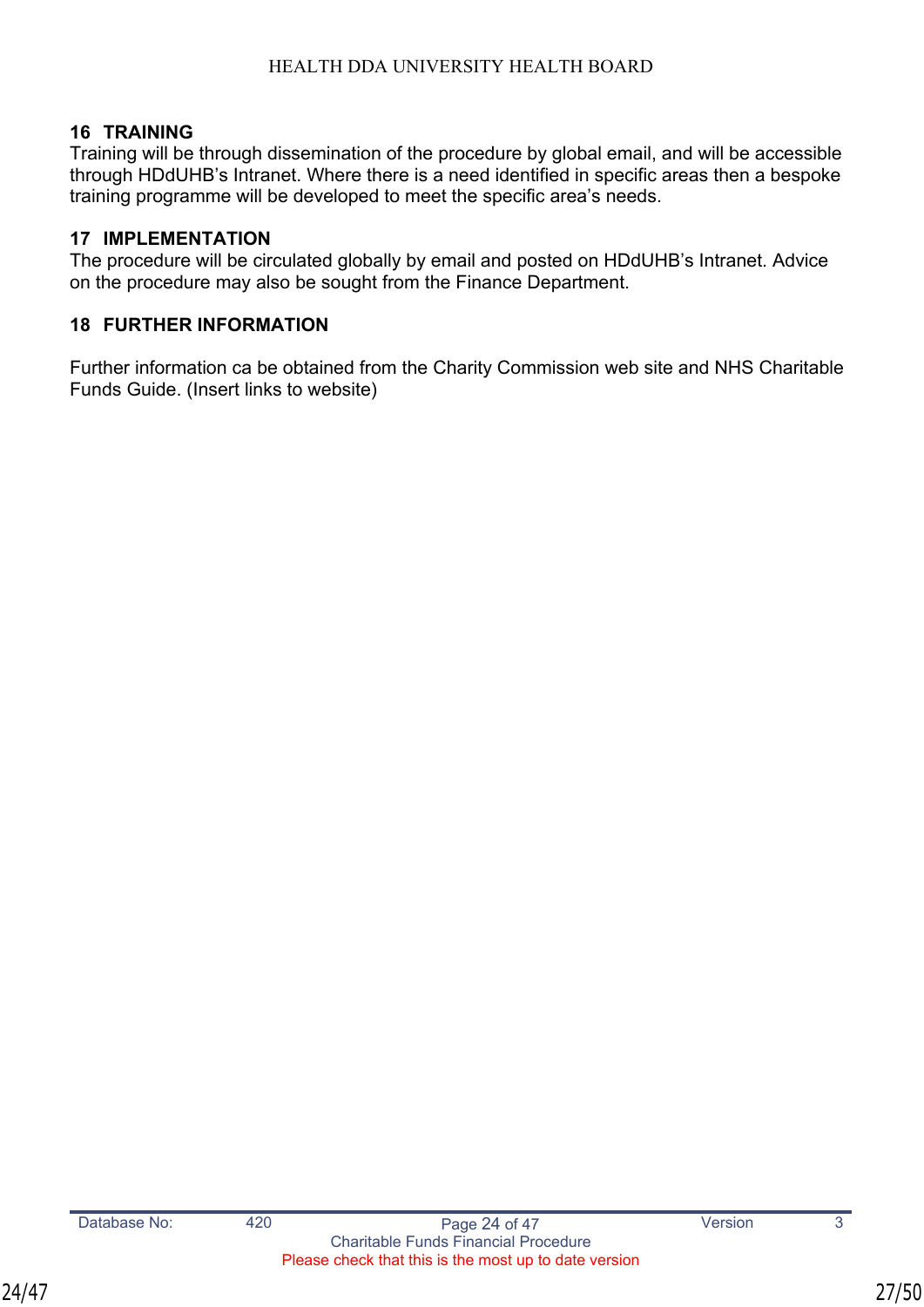

## <span id="page-27-0"></span>**APPENDIX 1 – SAMPLE CHARITABLE FUNDS DONATION FORM AND FLOWCHART**

## **COMPLETING A CHARITABLE FUNDS DONATION FORM**



- Ensure that donor is aware that they must be a UK tax payer for their donation to qualify for Gift Aid.
	- Gift Aid gives us an extra 25p for every pound donated. It is an income tax relief designed to benefit charities at no extra cost to the donor.
- In person: Donors should be asked to tick the Gift Aid box if they consent for us to claim Gift Aid.
- By post: For donations over £50, the Fundraising Team will contact the donor to obtain consent to reclaim Gift Aid.
- Gift Aid only applies to individual donations, not donations made by an organisation or community group.
- For sponsored/fundraising events, Gift Aid can only be claimed with completed sponsorship/Gift Aid forms.

#### **IMPORTANT**

- Donations must be kept secure and deposited at the nearest General Office within 48 hours.
- person at the time of making the donation) example 25 or 47 Years 25 or 47 Years 20 and 25 or 47 Years 20 and 20 • White copy of donation form must be sent to the donor as an official receipt of their donation (if not given in
- Yellow copy will be sent to Finance by General Office.
- Blue copy should be retained in the donation book.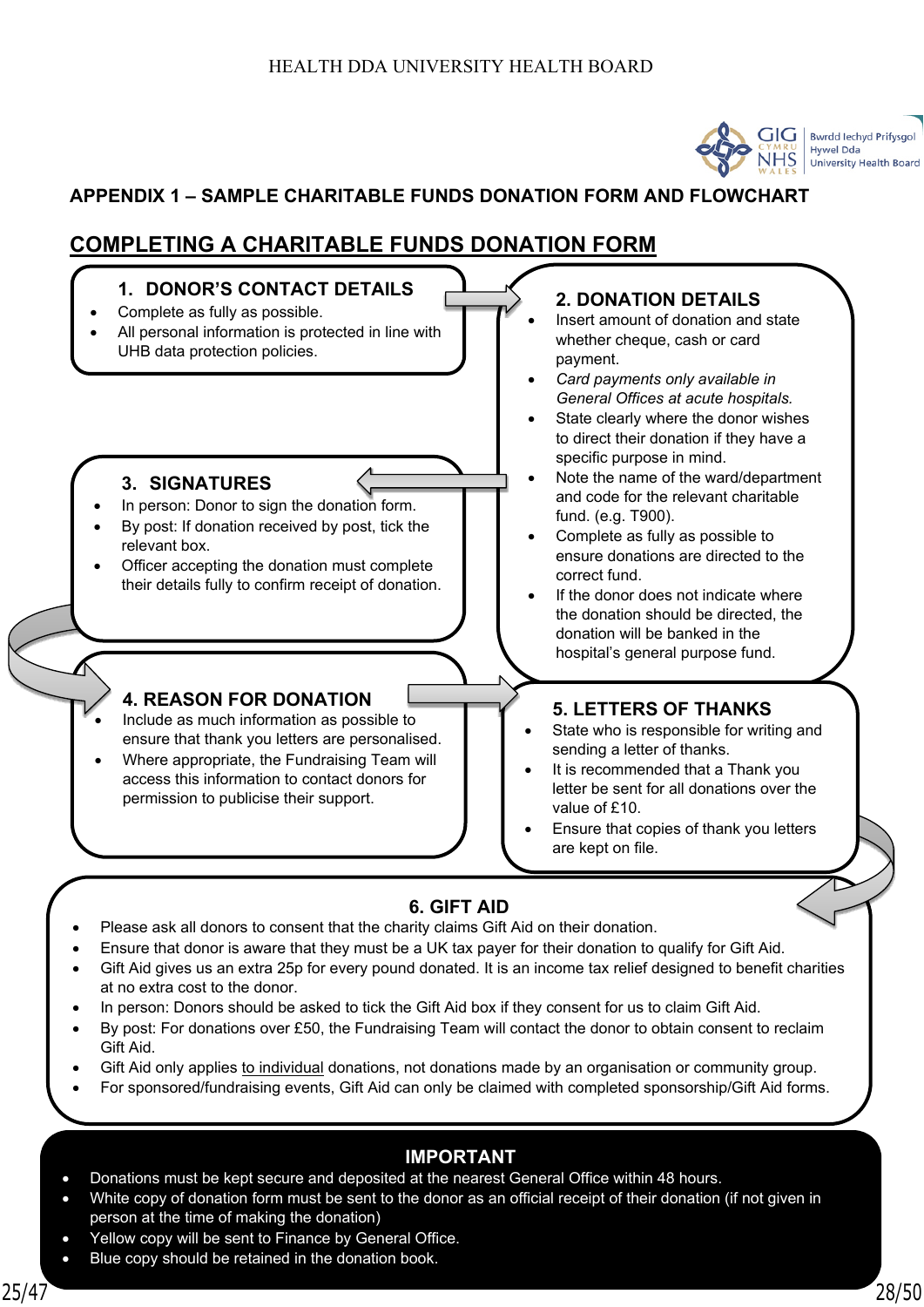

## **FFURFLEN RHODDION ELUSENNOL FEURFLEN RHODDION ELUSENNOL** *CHARITABLE FUNDS DONATION FORM*

| Health Charities                                                                                                                                                                                                                                 | Teitl / Title:                                                                                                                                                                                                                                                                                                                                                                                                                                                           | Enw(au) cyntaf / Forename(s):                         |                            | Cyfenw / Surname:                                                                                                                                                                                                             |  |  |
|--------------------------------------------------------------------------------------------------------------------------------------------------------------------------------------------------------------------------------------------------|--------------------------------------------------------------------------------------------------------------------------------------------------------------------------------------------------------------------------------------------------------------------------------------------------------------------------------------------------------------------------------------------------------------------------------------------------------------------------|-------------------------------------------------------|----------------------------|-------------------------------------------------------------------------------------------------------------------------------------------------------------------------------------------------------------------------------|--|--|
| Enw/Rhif Tŷ / House Name/Number:                                                                                                                                                                                                                 |                                                                                                                                                                                                                                                                                                                                                                                                                                                                          |                                                       | Enw'r Stryd / Street Name: |                                                                                                                                                                                                                               |  |  |
| Tref/Pentref / Town/Village:                                                                                                                                                                                                                     |                                                                                                                                                                                                                                                                                                                                                                                                                                                                          | Sir / County:                                         |                            | Côd Post / Post Code:                                                                                                                                                                                                         |  |  |
| Ffôn /Telephone:                                                                                                                                                                                                                                 |                                                                                                                                                                                                                                                                                                                                                                                                                                                                          |                                                       | Ebost / Email:             |                                                                                                                                                                                                                               |  |  |
| Siec / Cheque:                                                                                                                                                                                                                                   | Rwy'n rhoi i ymddiriedolwyr Elusennau lechyd Hywel Dda, at ddibenion cyffredinol<br>yr elusen honno, y swm o:<br>$f$<br>I give to the trustees of Hywel Dda Health Charities for the general purposes<br>of that charity the sun of:<br>Cerdyn debyd, credyd / Debit, credit card:<br>Srian parod / Cash:<br>Heb ymrwymiad, fy nymuniad yw y dylai'r rhodd gael ei ddefnddio ar gyfer:<br>Without imposing any trust it is my wish that the donation should be used for: |                                                       |                            |                                                                                                                                                                                                                               |  |  |
| Ddim un perthnasol, rhodd trwy'r post / Not applicable, donation by post:                                                                                                                                                                        |                                                                                                                                                                                                                                                                                                                                                                                                                                                                          |                                                       |                            |                                                                                                                                                                                                                               |  |  |
| Derbyniwyd y rhodd gan / Donation accepted by:                                                                                                                                                                                                   |                                                                                                                                                                                                                                                                                                                                                                                                                                                                          |                                                       |                            |                                                                                                                                                                                                                               |  |  |
|                                                                                                                                                                                                                                                  |                                                                                                                                                                                                                                                                                                                                                                                                                                                                          |                                                       |                            |                                                                                                                                                                                                                               |  |  |
| Rheswm dros gyfranny / Reason for donation:                                                                                                                                                                                                      |                                                                                                                                                                                                                                                                                                                                                                                                                                                                          |                                                       |                            |                                                                                                                                                                                                                               |  |  |
|                                                                                                                                                                                                                                                  |                                                                                                                                                                                                                                                                                                                                                                                                                                                                          |                                                       |                            |                                                                                                                                                                                                                               |  |  |
|                                                                                                                                                                                                                                                  |                                                                                                                                                                                                                                                                                                                                                                                                                                                                          |                                                       |                            |                                                                                                                                                                                                                               |  |  |
|                                                                                                                                                                                                                                                  |                                                                                                                                                                                                                                                                                                                                                                                                                                                                          |                                                       |                            |                                                                                                                                                                                                                               |  |  |
|                                                                                                                                                                                                                                                  |                                                                                                                                                                                                                                                                                                                                                                                                                                                                          |                                                       |                            |                                                                                                                                                                                                                               |  |  |
| Llythyr o ddiolch i'w paratoi gan / Letter of thanks to be issued by:<br>Ward                                                                                                                                                                    |                                                                                                                                                                                                                                                                                                                                                                                                                                                                          |                                                       |                            | Adran / Department \ Swyddfa cyffredinol / General office \ Tim codi arian / Fundraising team \ Arall / Other                                                                                                                 |  |  |
| Dim ond y rhoddwr, neu unigolyn â chaniatâd y rhoddwr gellir ticio'r blwch                                                                                                                                                                       |                                                                                                                                                                                                                                                                                                                                                                                                                                                                          |                                                       |                            | Gift Aid box must only be ticked by the donor or with the donor's Consent                                                                                                                                                     |  |  |
| Rwyf am roi Rhodd Cymorth ar fy nghyfraniad ac ynrhyw gyfraniad a<br>wnaf yn y dyfodol neu rwyf wedi'l wneud yn 4 mlynedd diwethal                                                                                                               |                                                                                                                                                                                                                                                                                                                                                                                                                                                                          |                                                       |                            | I want to Gift Aid my donation and any donations I<br>make in the future or have made in the past 4 years                                                                                                                     |  |  |
| Rwyf yn drethdalwr yn y DU ac yn deal os byddaf yn talu llai o Dreth Incwm<br>a/neu Dreth Enillion Cyfalaf na swm y Rhodd Cymorth a hawliwyd ar fy holl<br>gyfraniadau yn y flwyddyn dreth honno, fy nghfrifoldeb i yw talu unrhyw<br>wahaniaeth |                                                                                                                                                                                                                                                                                                                                                                                                                                                                          |                                                       |                            | I am a UK taxpayer and understand that if I pay less Income Tax and/or<br>Capital Gains Tax in the current tax year than the amount of Gift Aid<br>Claimed on all my donations it is my responsibility to pay any difference. |  |  |
| Rhowchwybod I ni os (i) ydych am ganslo'r datganiad hwn (ii) ydych am<br>newid eich enw neu'ch cyfeiiad gartref (iii) nad ydych bellach yn talu treth<br>ddigonol ar eich incwm a/neuch enillion cyfalaf.                                        |                                                                                                                                                                                                                                                                                                                                                                                                                                                                          |                                                       | and/or capital gains.      | Please notify us if you (i) want to cancel this declaration (ii) change your<br>name or home address (iii) no longer pay sufficient tax on your income                                                                        |  |  |
|                                                                                                                                                                                                                                                  |                                                                                                                                                                                                                                                                                                                                                                                                                                                                          |                                                       |                            | ADRAN CYLLID A SWYDDFEYDD CYFFREDINOL YN UNIG - FINANCE / GENERAL OFFICE USE ONLY:                                                                                                                                            |  |  |
|                                                                                                                                                                                                                                                  | Rhif taleb / Receipt number:                                                                                                                                                                                                                                                                                                                                                                                                                                             |                                                       |                            |                                                                                                                                                                                                                               |  |  |
| Côd cyllidol /<br>Financial code:                                                                                                                                                                                                                | Derbyniwyd y rhodd gan /<br>Dyddiad /<br>Donation received by:<br>Date:                                                                                                                                                                                                                                                                                                                                                                                                  |                                                       |                            |                                                                                                                                                                                                                               |  |  |
|                                                                                                                                                                                                                                                  |                                                                                                                                                                                                                                                                                                                                                                                                                                                                          |                                                       |                            | GWYN/WHITE - RHODDWR / DONOR MELYN/YELLOW - CYLLID / FINANCE GLAS/BLUE - ADRAN / DEPARTMENT                                                                                                                                   |  |  |
| Database No:                                                                                                                                                                                                                                     | 420                                                                                                                                                                                                                                                                                                                                                                                                                                                                      |                                                       | Page 26 of 47              | Version<br>3                                                                                                                                                                                                                  |  |  |
|                                                                                                                                                                                                                                                  |                                                                                                                                                                                                                                                                                                                                                                                                                                                                          | <b>Charitable Funds Financial Procedure</b>           |                            |                                                                                                                                                                                                                               |  |  |
|                                                                                                                                                                                                                                                  |                                                                                                                                                                                                                                                                                                                                                                                                                                                                          | Please check that this is the most up to date version |                            |                                                                                                                                                                                                                               |  |  |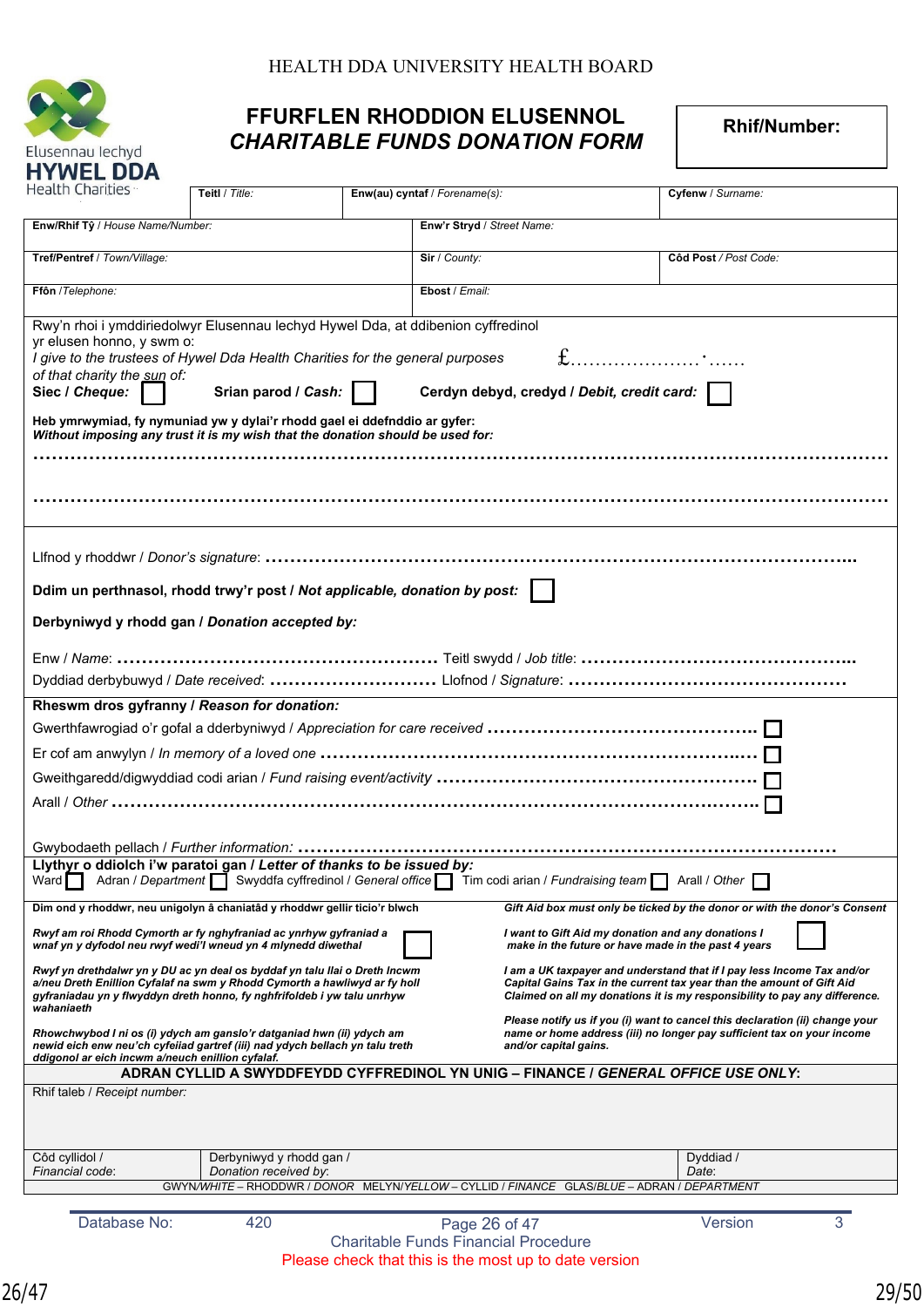## <span id="page-29-0"></span>**19 APPENDIX 2 – THANK YOU LETTER TEMPLATE**

Swyddfa gofrestredig | Registered office: Ystwyth, Hafan Derwen Parc Dewi Sant | St David's Park Heol Ffynnon Job | Jobswell Road Caerfyrddin | Carmarthen SA313BB



Rhif elusen gofrestredig I Registered charity number 1147863

Gofynnwch am / Please ask for: XXX Rhif Ffôn / Telephone: XXXX E-bost / E-mail: [XXXX](mailto:diane.henry@wales.nhs.uk)

ADDRESS

DATE

Dear XXX

#### **Donation in aid of name of ward department**

Thank you for your kind donation of £XXX to support name of ward department

Hywel Dda Health Charities is the official charity of Hywel Dda University Health Board. We use the generous donations we receive from patients, their families and our local communities to enhance services for the benefit of the thousands of people we care for each year.

Our charity is made up of over 180 individual charitable funds, each with a specific purpose from individual hospital wards or departments to research and community care, supporting our services across Carmarthenshire, Ceredigion and Pembrokeshire. Donations do not replace NHS funding, but help us to ensure that patients, their families and our staff can access a wide range of specialist services above and beyond what the NHS can provide, for example:

- Providing the most-up-to-date medical equipment;
- Supporting the training and development of staff;
- Ensuring the best possible environments for care, including building and refurbishing hospital and community facilities;
- Funding research into, and the development of, treatments;
- Delivering healthy living and health promotion initiatives.

Our work would not be possible without the continued generosity of our supporters. Thank you again for your support, we are extremely grateful for your generosity.

Kind regards

**Name Job Title**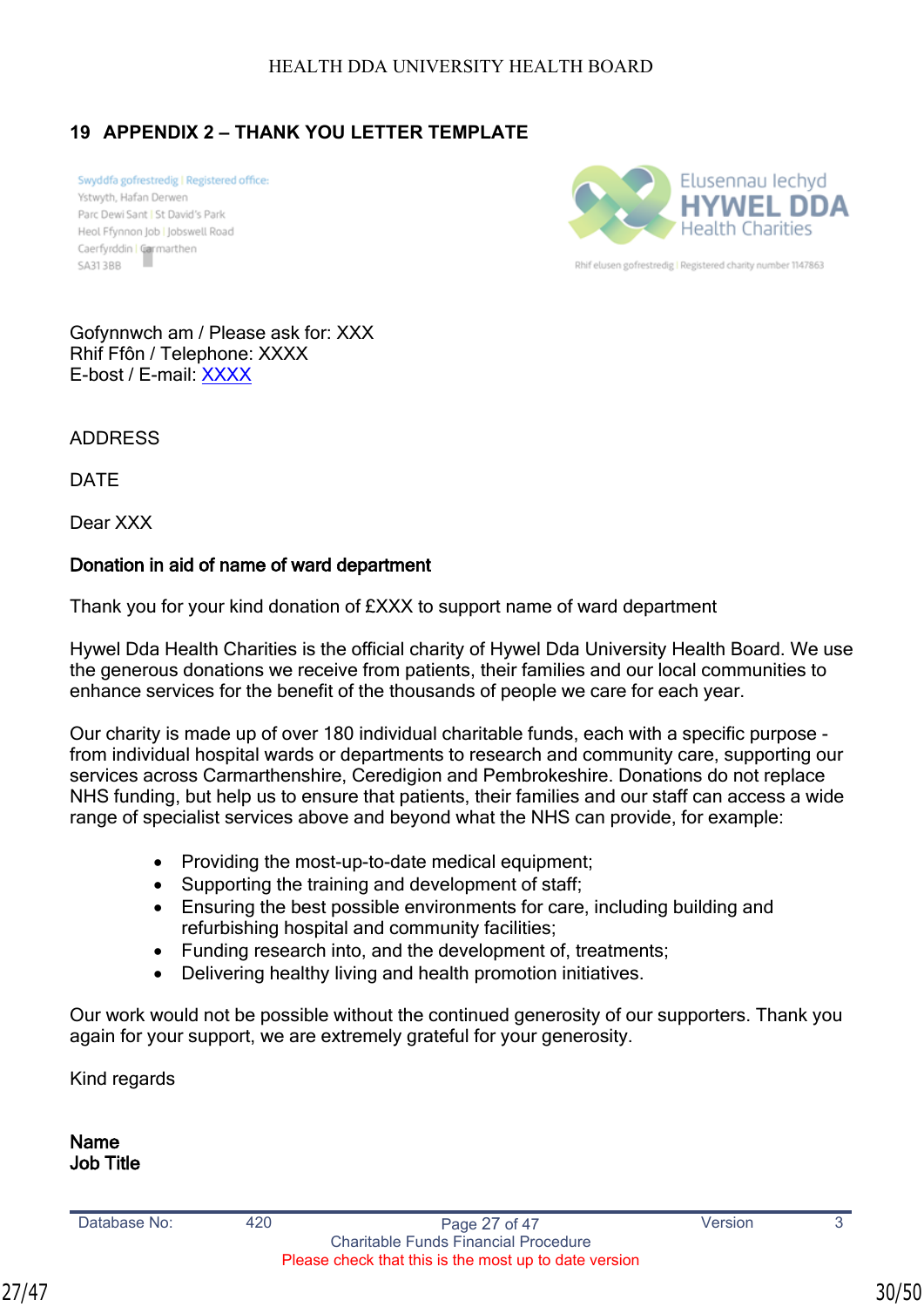## <span id="page-30-0"></span>**20 APPENDIX 3 - INVESTMENTS AND ETHICS POLICY**

## **1 BACKGROUND**

The Trustee Board aims to ensure that donations and funds held by the Charity are spent effectively and efficiently for the benefit of the patients of Hywel Dda University Health Board. This means that they may not need to be spent straight away and there will be time between receiving donations and spending them when they can be invested to further increase their value and earn extra income for the Charity as well as to protect them in the short to medium term so that they are available to meet future expenditure on committed projects.

The Trustees have adopted this Investment Policy to regulate the activities of their Investment Manager from time to time and to meet the requirements of the Trustee Act 2000.

## **2 DEFINITIONS**

Total return describes an investment approach that charities can adopt to manage their investments. Under this approach, the form in which investment return is received (for example, income, dividend or capital growth) does not matter. Instead, investments are managed to make the most of the total investment return they generate. A total return approach can give charities greater flexibility in achieving their investment objectives. This is because the focus is on investments that are expected to give the best overall performance, rather than on investments which will produce a particular level of income. Cash for the Charity's needs can be generated from both income and from cashing in the capital growth.

**Short term portfolio:** investments managed so as to be available to meet day to day cashflow needs, immediate funding requirements and to pay out grants awarded and other short term commitments made but not yet paid.

**Long term portfolio:** investments representing funds not required in the immediate or short term, and which are expected to be held for at least five years. Some short term risk to capital value can be tolerated in the interests of generating a longer term return.

**Endowment:** property held by the Charity under specific trusts where the capital cannot be spent but is invested to generate an income to be used for charitable purposes. Short and medium term risk to the capital value can be tolerated provided the real value of the capital is preserved over the longer term. Investments must produce an income distinct from the capital growth which the Trustee Board can spend on charitable activity.

## **3 THE LAW**

As an unincorporated Charity our Trustee Board has the general powers of investment and duties provided for in the Trustee Act 2000, subject only to any specific provisions in the governing document. The Trustee Board makes full use of its powers to invest for the benefit of the Charity and its beneficiaries and reserves the right to hold any asset for the purpose of generating money, whether income or capital growth, with which to further the work of the Charity.

In accordance with the Trustee Act 2000 the Trustee Board will: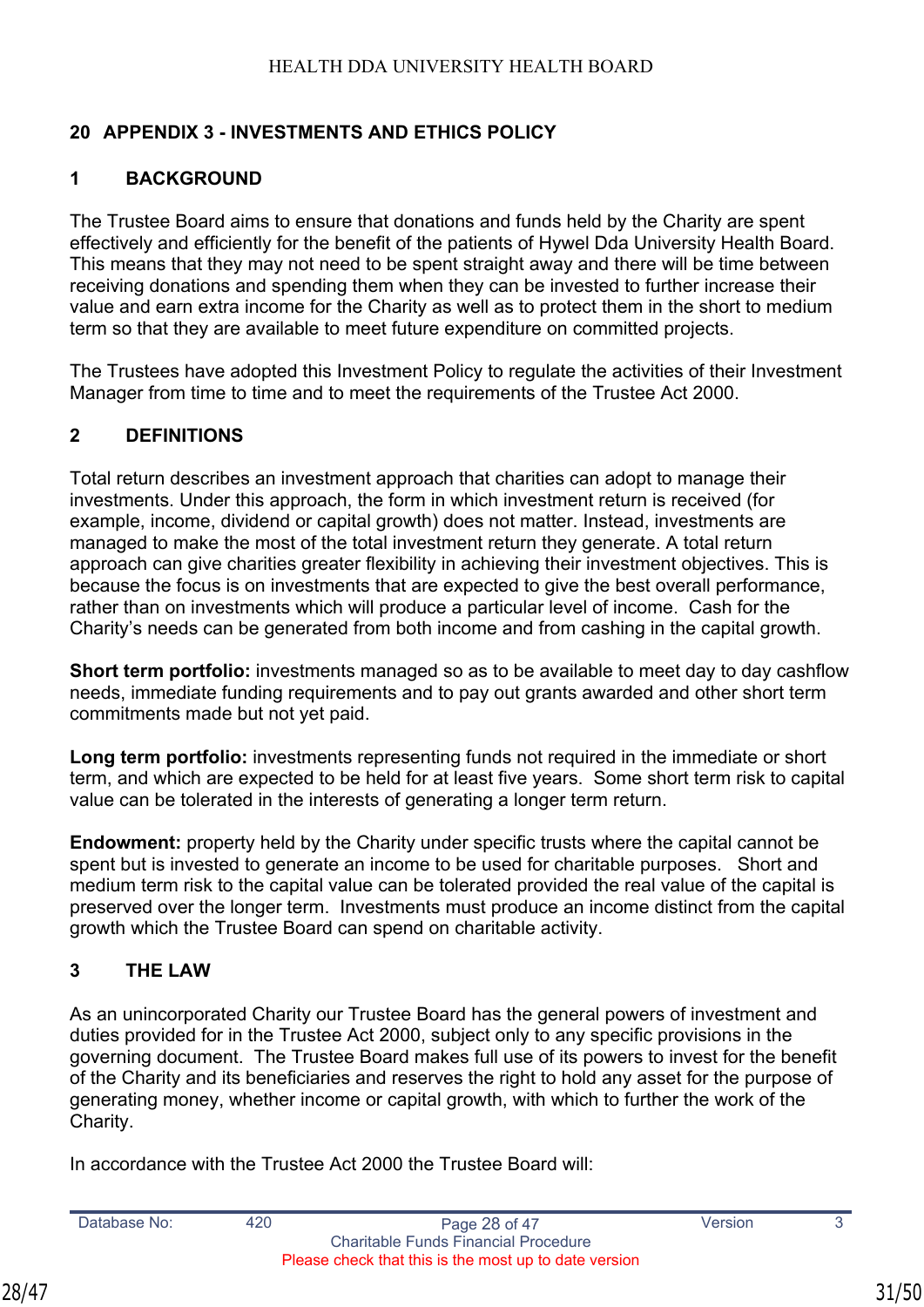- exercise care and skill when making investment decisions
- select investments that are right for their charity; this means taking account of:
- how suitable any investment is for the Charity
- the need to diversify investments
- take advice from someone experienced in investment matters unless they have good reason for not doing so
- ensure there is a written agreement with anyone they decide to appoint to manage investments on their behalf, including a provision that the manager should comply with this Policy
- review investments from time to time
- explain their investment policy in the Annual Report and Accounts

## **4 LEVEL OF INVESTMENT**

The Investment policy below will be as specified in the tender document for the appointment of the Investment Advisor. This shall be reviewed when the current appointment ends, or through the Charitable Fund Committee should circumstances dictate.

The investment fund is to be split into two, each with a different objective, as follows:

- Permanent endowment to be invested with the objective of maximising income, where the income is to be released from the fund.
- The remaining general investment with the objective of maximising the investment return, where the income, and capital are to be retained within the fund.
- The value of the investment fund may increase, or decrease over time dependent on the resource commitment of the charity
- The investment advisor is required to actively manage the investment fund. The Trustee is also open to suggestions to alternative approaches that investment managers may wish to put forward that they consider appropriate
- Investments are to have either a low or medium risk profile, and will be guided with advice from the successful investment advisor linked to past performance of those investments.
- The expected annual income stream of the charity is approximately  $£1.5m$ , mainly from donations and legacies. The Trustees are committed under Charity Commission guidance not to accumulate funds unnecessarily, and aims to spend income within a reasonable period. This commitment may affect the level of investment, and an annual review and discussion with the investment advisor will be undertaken to adjustments required.
- As the investment fund is in relation to an NHS charity, the investments should take account of the contents of its ethical investment policy.

The Trustee Board cannot tolerate any risk to the capital value of its short term portfolio. The investment advisor will be expected to use a diversified mix of cash deposits and other assets with a guaranteed capital value to minimise the risks from institutional failure. Any income or capital growth will be incidental.

Costs can materially impact the long term value of an investment portfolio and are an important component in assessing different investment strategies. This does not necessarily imply that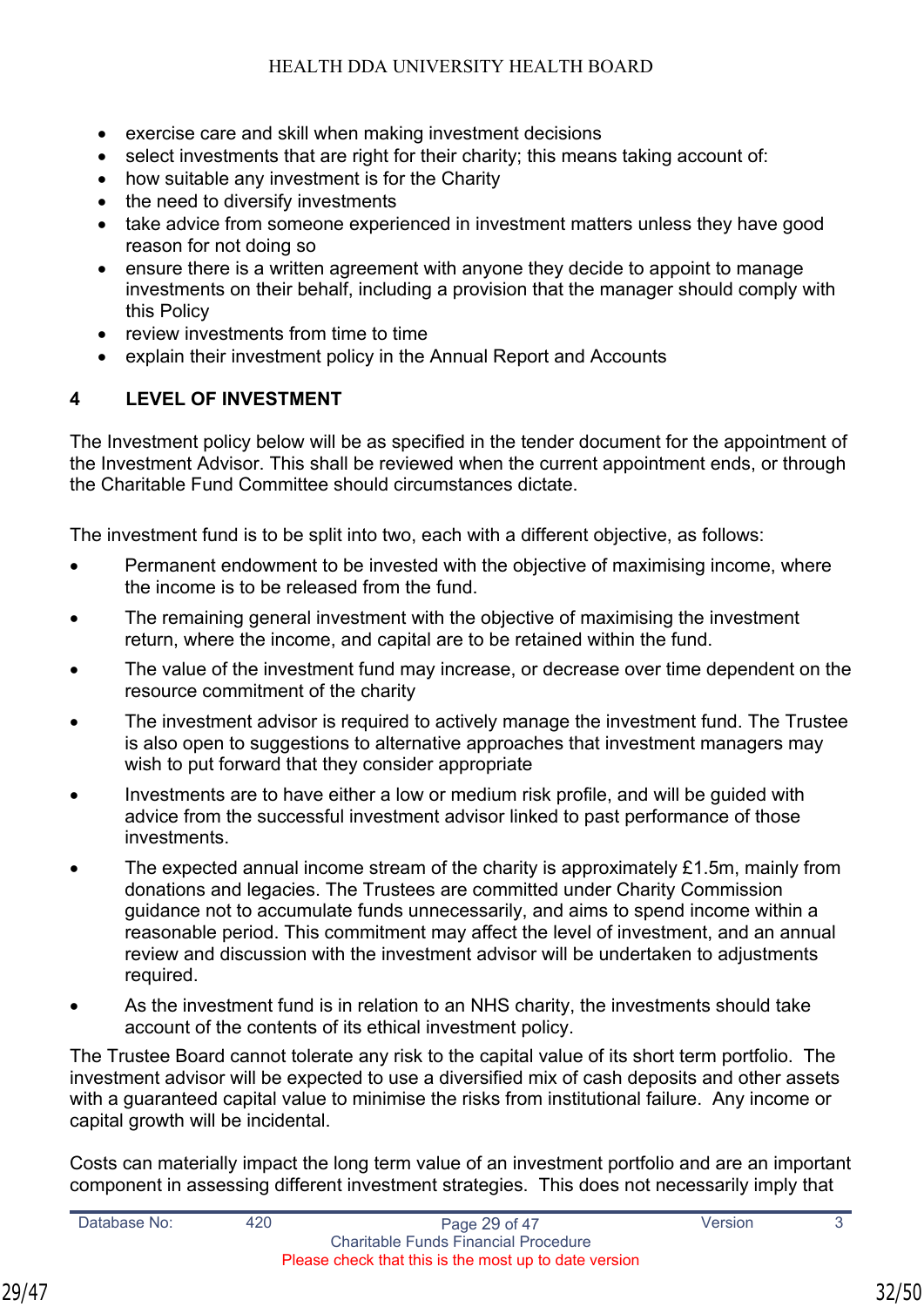costs have to be minimised, as there are often circumstances when paying extra will be more than compensated by increased returns. Nonetheless careful management of costs is important in achieving the highest quality of returns on the portfolios and investment performance will be monitored net of all investment management fees.

## **5 ETHICAL POLICY**

It has been determined that the following investments conflict with the charitable objects and purposes of the charity;

- Investment in the production, manufacturing or supply of tobacco products.
- Investment in the production, manufacturing or supply of alcoholic beverages.

Clearly there are some companies, in particular in the retail sector, which derive part of their turnover from the above two product groups. In proportion to harm caused by the moderate consumption of either the following limits are set, above which investment will not take place;

- Investment in the production or manufacturing of tobacco products at any level of turnover
- Investment in the supply of tobacco products where turnover of more than 5% is derived from this source.
- Investment in the production, manufacturing of alcoholic beverages where more than 25% is derived from this source.

## **6 REPORTING AND MONITORING**

At the end of each quarter a valuation and accompanying report is to be provided by the investment manager(s) containing the following:

- a list of all investments held together with their respective book costs, current market value, and estimated income and yield
- a performance analysis for the period covered by the report providing the statistics necessary to allow monitoring against the performance requirements detailed in this policy
- a transaction schedule detailing both purchases and sales
- details of any non-market transactions and rights issues, capitalisations or other corporate actions
- a detailed review of the market environment for the period including specific comment on any strategic considerations affecting asset allocation or individual holdings in the portfolio, and any other economic considerations that are relevant.

Investment managers will be required to present in person to the Charitable Funds Committee at least quarterly (via Videoconferencing, and in person at least twice a year)

The Charitable Funds Committee will consider the reports and presentations from the investment manager(s) together with current cashflow reports and forecasts.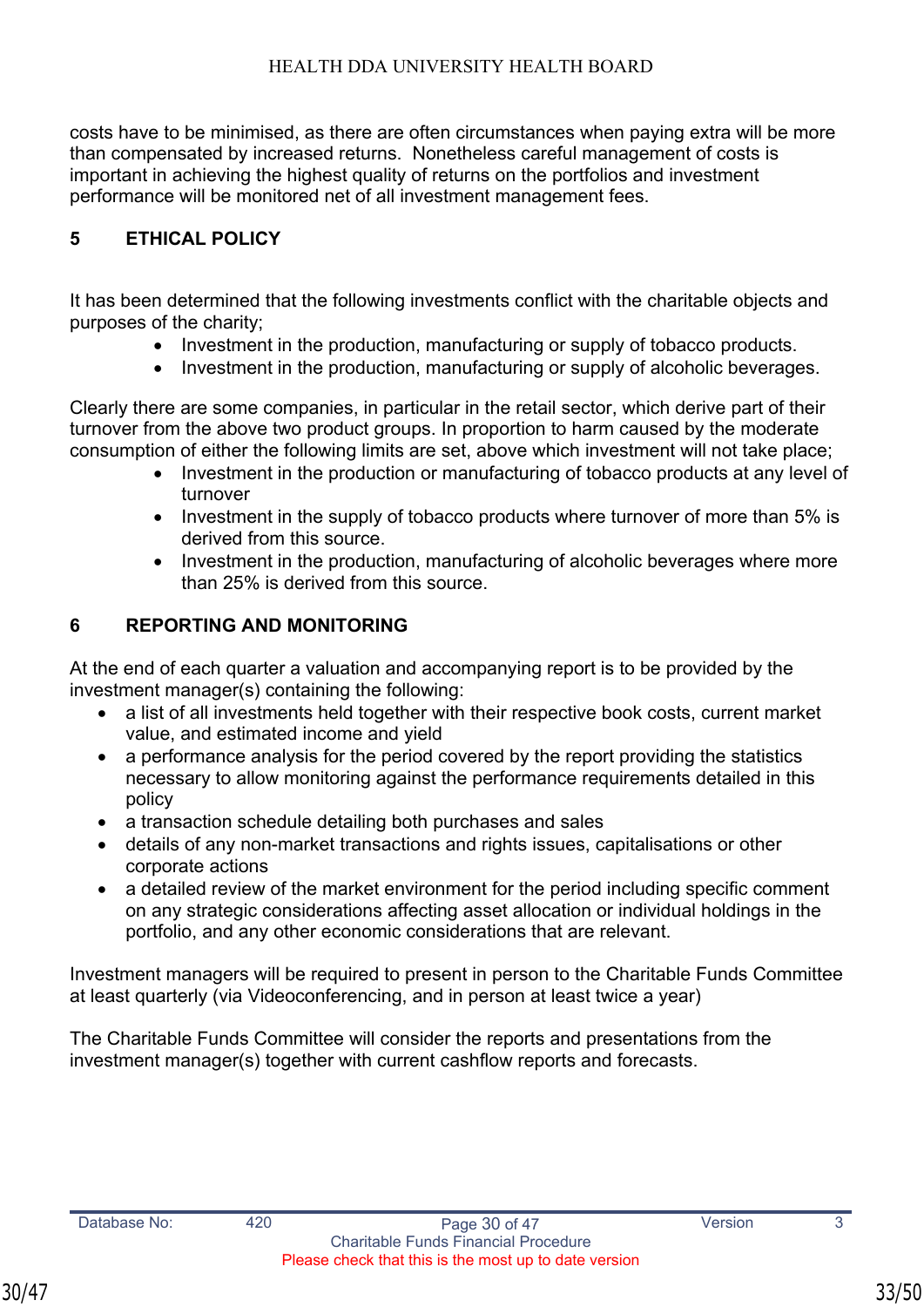## **21 APPENDIX 4 – GIFT AID DECLARATION FORM**



## **GIFT AID DECLARATION FORM**

#### Boost your donations by 25p of Gift Aid for every £1 you donate

Gift Aid is reclaimed by the charity from the tax you pay for the current tax year. Your address is needed to identify you as a current UK taxpayer.

giftaid it

#### I want to Gift Aid my donation of £ and any donations I make in the future or have made in the past 4 years.

#### Name of charity: Hywel Dda Health Charities

I am a UK taxpayer and understand that if I pay less Income Tax and/or Capital Gains Tax than the amount of Gift Aid claimed on all my donations in that tax year it is my responsibility to pay any difference.

#### My details

| $\cdots$ . $\cdots$ . $\cdots$ |                   |       |         |  |  |
|--------------------------------|-------------------|-------|---------|--|--|
| Title                          | <b>First Name</b> |       | Surname |  |  |
| <b>Address</b>                 |                   |       |         |  |  |
|                                |                   |       |         |  |  |
| Postcode                       |                   |       |         |  |  |
| <b>Telephone</b>               |                   | Email |         |  |  |

Please notify us if you:

- Want to cancel this declaration
- Change your name or home address
- No longer pay sufficient tax on your income and/or capital gains  $\bullet$

If you pay Income Tax at the higher or additional rate and want to receive the additional tax relief due to you, you must include all your Gift Aid declarations on your Self-Assessment tax return or ask HM Revenue and Customs to adjust your tax code.

Please complete and return this form to:

Hywel Dda Health Charities

Hafan Derwen, Parc Dewi Sant, Jobswell Road, Carmarthen, SA31 3BB

Email: Fundraising.HywelDda@wales.nhs.uk Tel: 01267 239815

Hywel Dda Health Charities Registered Charity Number 1147863 www.hywelddahealthcharities.org.uk

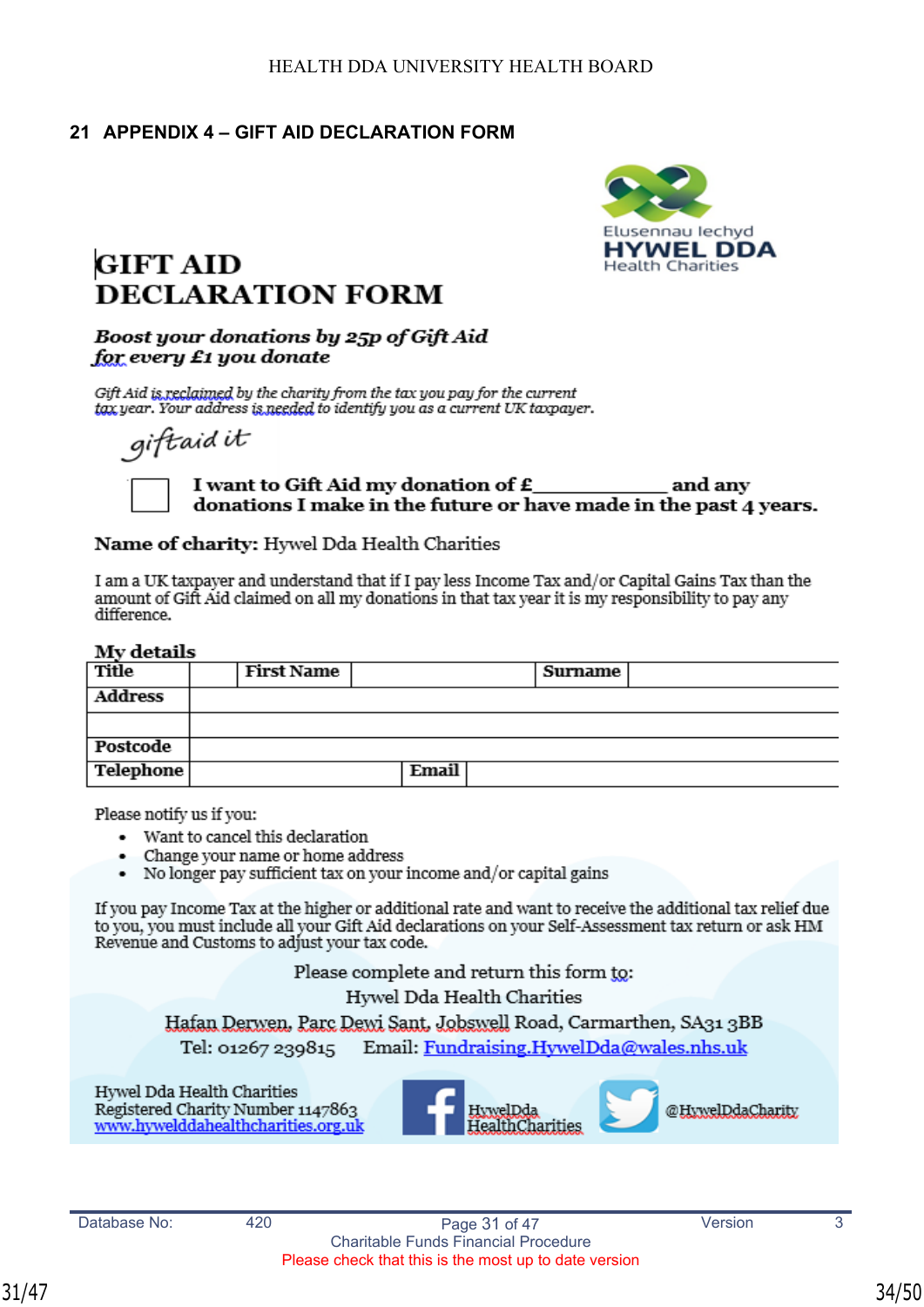#### **22 APPENDIX 5 - PROCESS FOR APPROVING CHARITABLE FUNDS REQUESTS AND REQUEST FOR CHARITABLE FUNDS EXPENDITURE FORM**

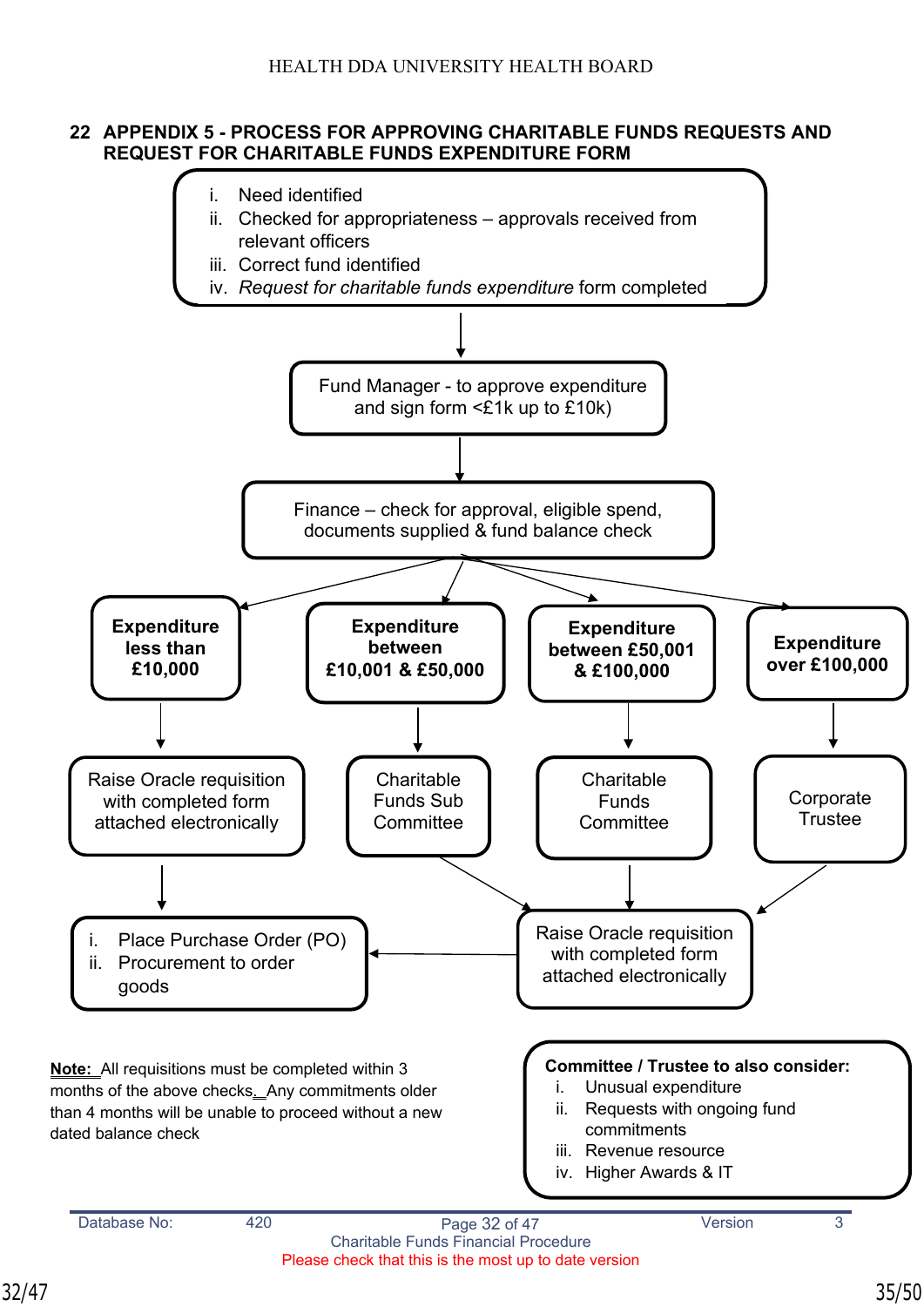

## **Hywel Dda Health Charities**

## **Request for charitable funds expenditure**

|                                           | For Finance<br>use only | Reference: |
|-------------------------------------------|-------------------------|------------|
| 1. Lead contact                           |                         | Fund Code: |
| Contact name:                             | Job title:              |            |
| Ward/Team/Department/Service/Directorate: |                         |            |
| Contact address:                          |                         |            |
| Post code:                                |                         |            |
| WHTN:                                     | Mobile:                 |            |
| Telephone:                                | Email:                  |            |

#### **2. What item(s) are you asking us to fund and for what purpose?**

Please give us as much information as possible so that we can determine whether your request is eligible for support. For any equipment, please provide details of supplier make, model and quote.



Please provide details of how the need has been identified and who this has been discussed with.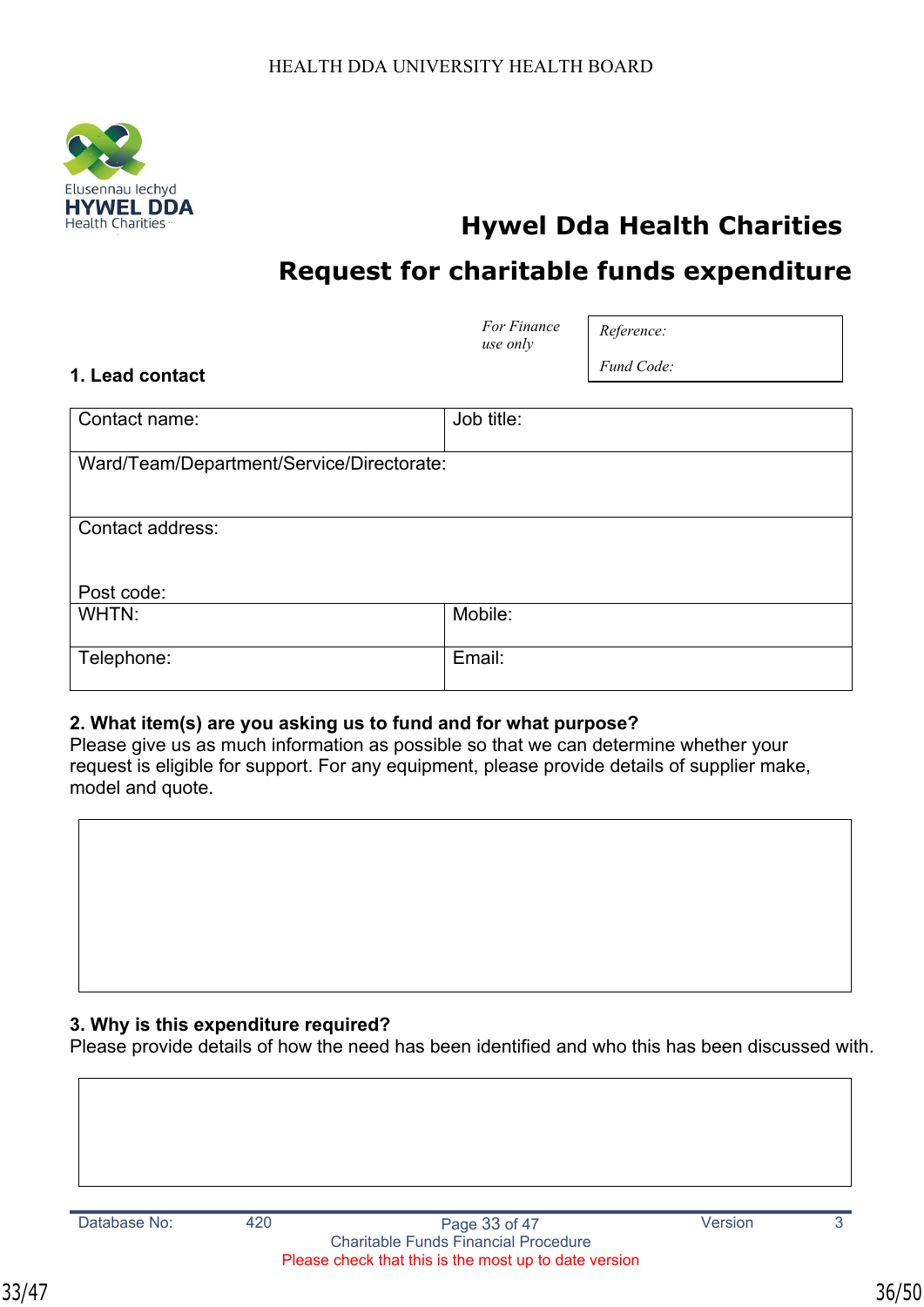#### **4. Why is this a charitable request?**

Our charitable funds support expenditure over and above what the NHS can provide. All requests for support must offer value for money and demonstrate clear and direct benefits to patient care.

#### **5. Total amount of funding requested**

| Net £<br>Excluding<br><b>VAT</b> |          | <b>VAT £</b> |                          | <b>Gross £</b><br><b>Including</b><br>Vat |  |
|----------------------------------|----------|--------------|--------------------------|-------------------------------------------|--|
| Is this medical<br>equipment?    | Yes / No |              | <b>Supplier</b><br>name: |                                           |  |

#### **6. Fund details**

| Fund title: |  |
|-------------|--|
| Fund code:  |  |

#### **7a. Assessment for medical equipment**

When buying medical equipment is it important to ensure that all HDdUHB requirements are being met. Please answer the questions below as fully as possible.

| Is this a new or replacement item?                                    |  |
|-----------------------------------------------------------------------|--|
| Where will this equipment be located?                                 |  |
| Have you consulted with the Medical<br><b>Devices Steering Group?</b> |  |
| Does this item appear on HDdUHB's<br><b>Capital Planning List?</b>    |  |
| <b>Risk:</b> What risk assessments have<br>been carried out?          |  |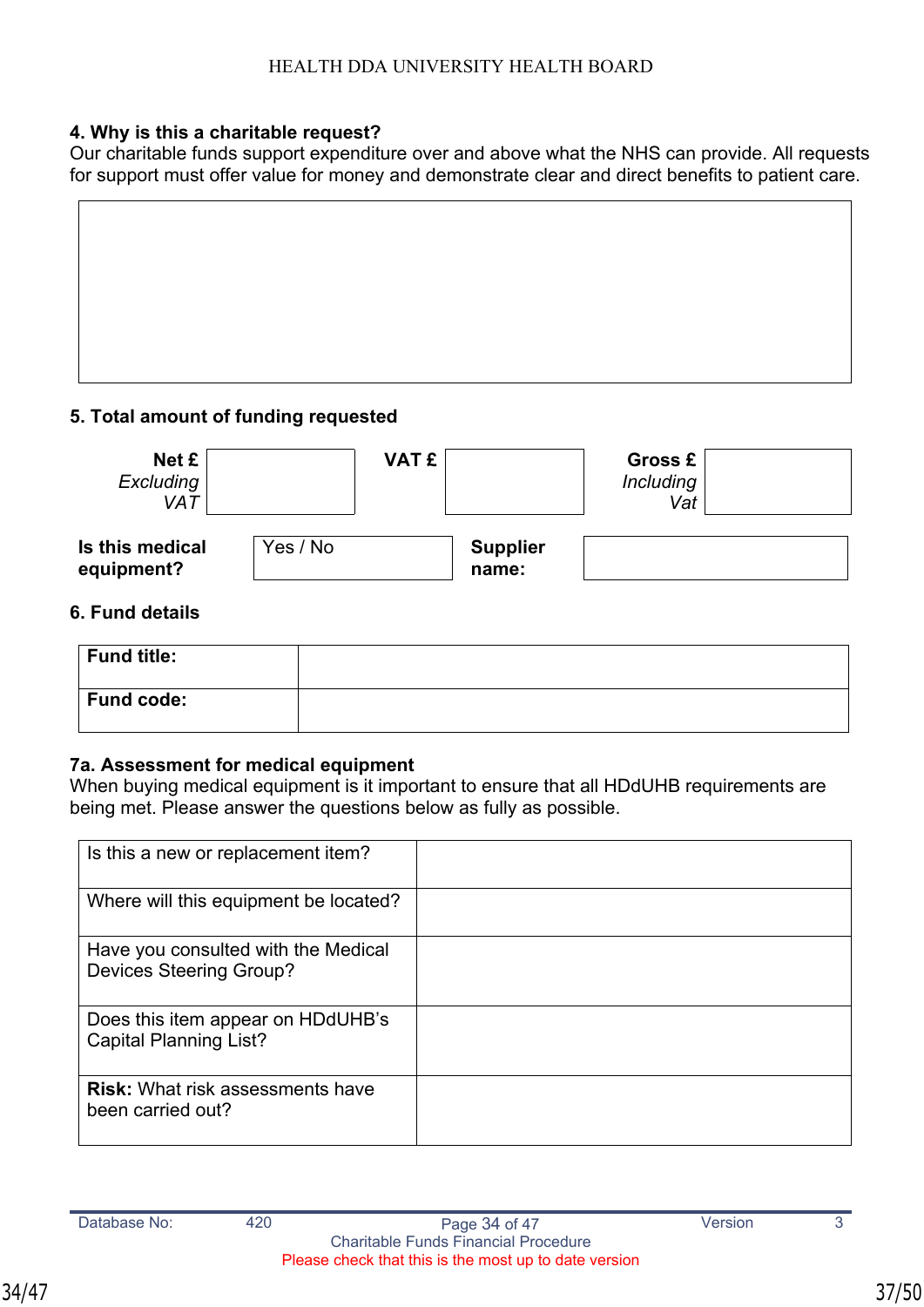| <b>Maintenance:</b> Has support been<br>gained from the maintenance/ estates<br>department?<br>Who will maintain the equipment? |        |
|---------------------------------------------------------------------------------------------------------------------------------|--------|
| <b>Storage:</b> Are there any storage<br>implications?                                                                          |        |
| <b>Training:</b> Are there any training<br>implications?                                                                        |        |
| <b>Revenue costs: Details of any</b><br>associated revenue costs and how<br>they will be met                                    |        |
| <b>Capital costs: Details of any</b><br>associated capital costs and how they<br>will be met                                    |        |
| <b>Approval from Clinical Engineering</b><br><b>Department</b><br>(Attach supporting e-mail)                                    | Yes/No |

## **7b. Assessment for IT equipment**

| Is this a new or replacement item?                                 |  |
|--------------------------------------------------------------------|--|
| Where will this equipment be located?                              |  |
| Does this item appear on HDdUHB's<br><b>Capital Planning List?</b> |  |
| <b>Risk:</b> What risk assessments have<br>been carried out?       |  |
| <b>Maintenance:</b><br>Who will maintain the equipment?            |  |
| <b>Storage:</b> Are there any storage<br>implications?             |  |
| <b>Training:</b> Are there any training<br>implications?           |  |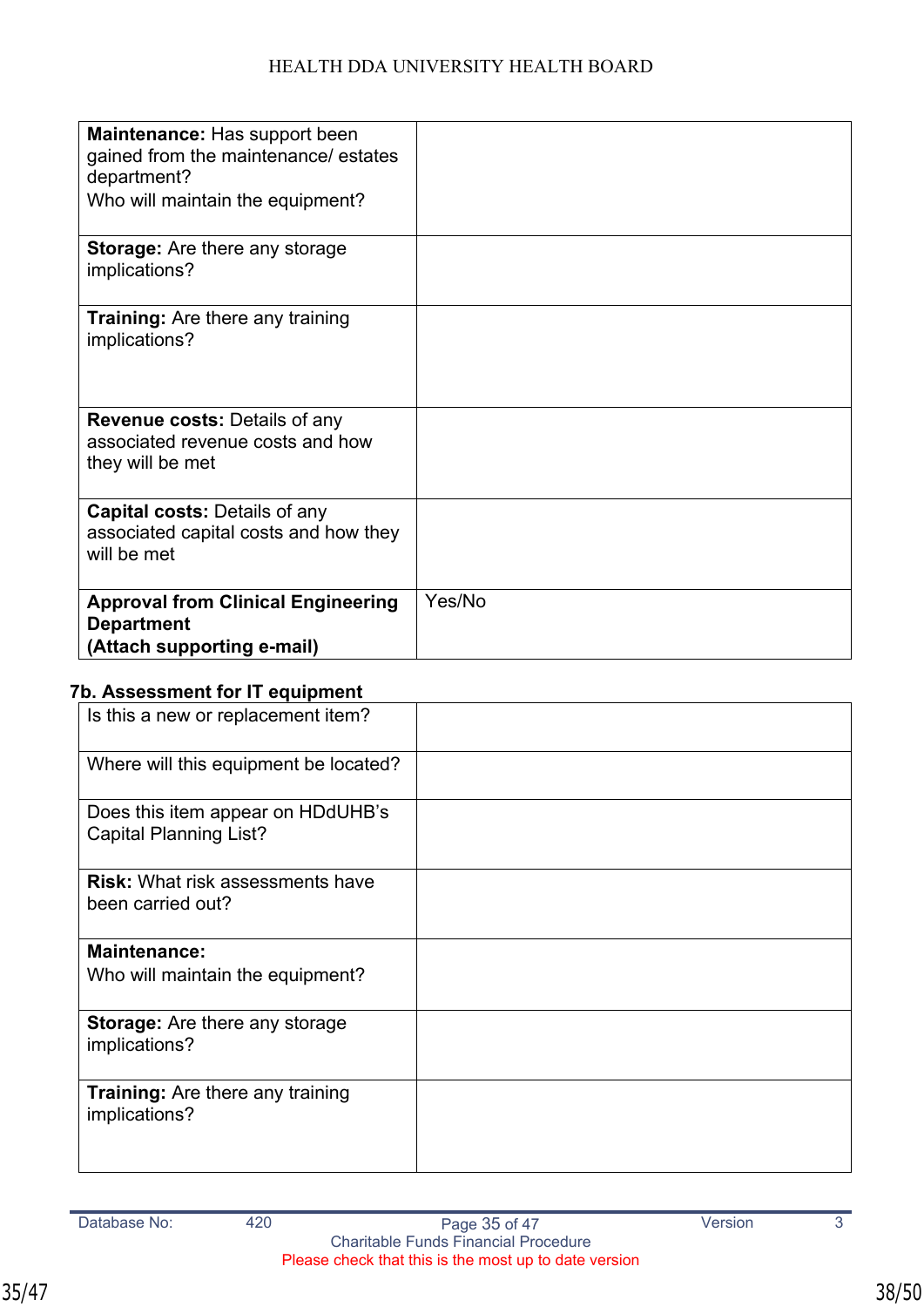| <b>Revenue costs: Details of any</b><br>associated revenue costs and how<br>they will be met |        |
|----------------------------------------------------------------------------------------------|--------|
| <b>Capital costs: Details of any</b><br>associated capital costs and how they<br>will be met |        |
| <b>Approval from ICT Department</b>                                                          | Yes/No |
| (Attach supporting e-mail)                                                                   |        |

## **7c. Assessment for building or groundworks**

| What is the proposed work?                                                                   |        |
|----------------------------------------------------------------------------------------------|--------|
| Does this item appear on HDdUHB's<br><b>Capital Planning List?</b>                           |        |
| <b>Risk:</b> What risk assessments have<br>been carried out?                                 |        |
| Maintenance: Has support been<br>gained from the estates department?                         |        |
| <b>Training:</b> Are there any training<br>implications?                                     |        |
| <b>Revenue costs: Details of any</b><br>associated revenue costs and how<br>they will be met |        |
| <b>Capital costs: Details of any</b><br>associated capital costs and how they<br>will be met |        |
| <b>Approval from Estates Department</b><br>(Attach supporting e-mail)                        | Yes/No |

## **7d. Assessment for higher award training**

| <b>Approved Study leave application</b> | Yes/No |
|-----------------------------------------|--------|
| form                                    |        |
| (Attach supporting e-mail)              |        |
|                                         |        |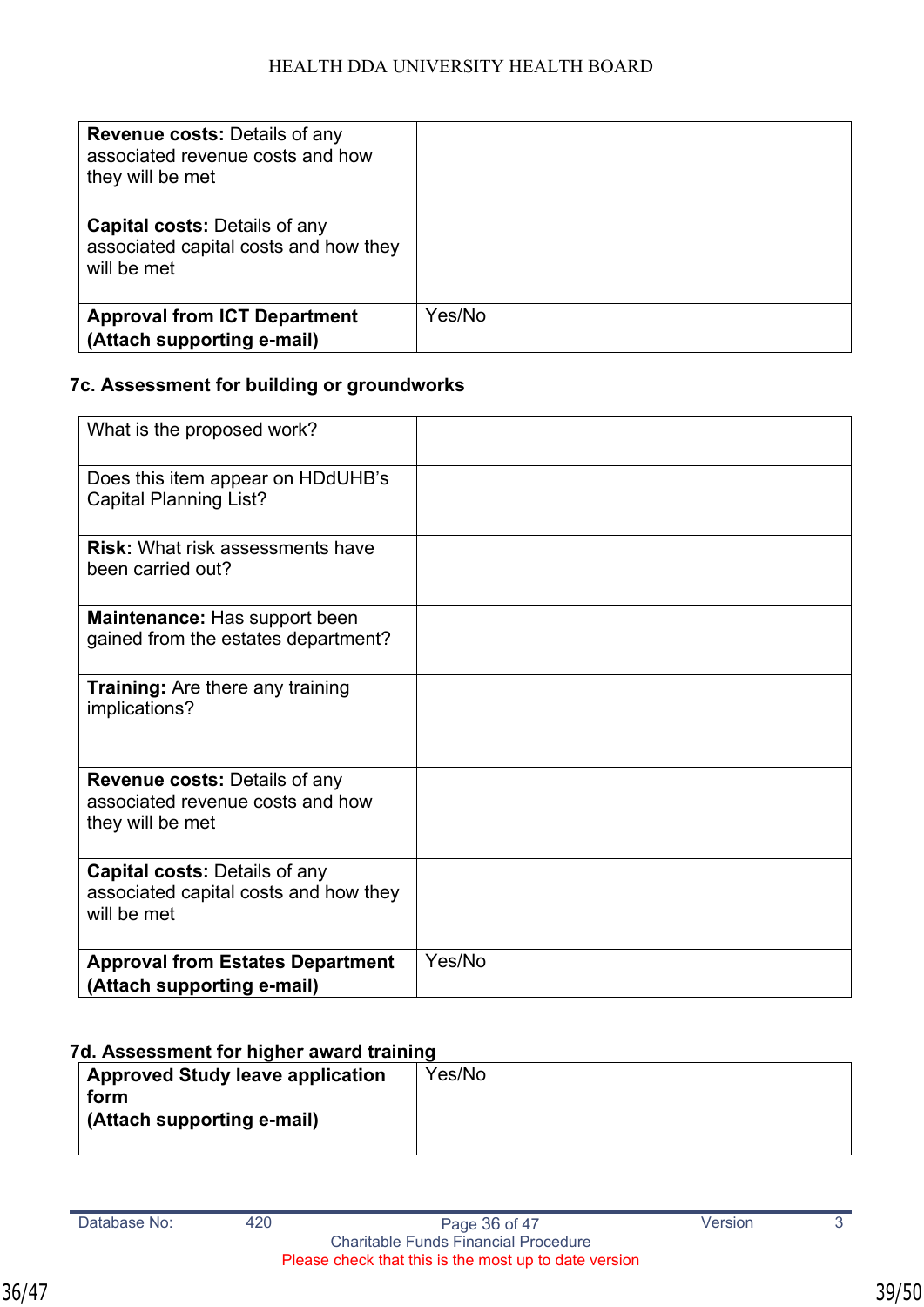## **8. Authorisation**

| <b>Designation</b>                           |                                                                                                         | <b>Date</b> |
|----------------------------------------------|---------------------------------------------------------------------------------------------------------|-------------|
| 1. Requester                                 | <b>Name</b><br><b>Job Title</b><br><b>Signature</b>                                                     |             |
| 2. Authorised<br>signatory under<br>£1,000   | <b>Name</b><br><b>Job Title</b><br><b>Signature</b>                                                     |             |
|                                              | Senior Nurse Manager, Service Delivery Manager,<br>Head of Service or managers at equivalent level      |             |
| 3. Authorised<br>signatory under<br>£10,000  | <b>Name</b><br><b>Job Title</b><br><b>Signature</b>                                                     |             |
|                                              | <b>Hospital or Service Director/General Manager, Head</b><br>of Nursing or managers at equivalent level |             |
| 4. Authorised<br>signatory under<br>£50,000  | <b>Charitable Funds Sub-committee meeting reference</b>                                                 |             |
|                                              | <b>Charitable Funds Sub-Committee</b>                                                                   |             |
| 5. Authorised<br>signatory under<br>£100,000 | <b>Charitable Funds Committee meeting reference</b>                                                     |             |

## **Charitable Funds Committee**

| 6. Authorised                        | <b>Corporate Trustee meeting reference</b> |  |
|--------------------------------------|--------------------------------------------|--|
| ∣ signatory over<br>$\vert$ £100,000 |                                            |  |

## **Corporate Trustee**

## **FOR FINANCE DEPARTMENT**

| Directorate: | <b>Reference Number:</b> |
|--------------|--------------------------|
| Fund Title:  | Fund Code:               |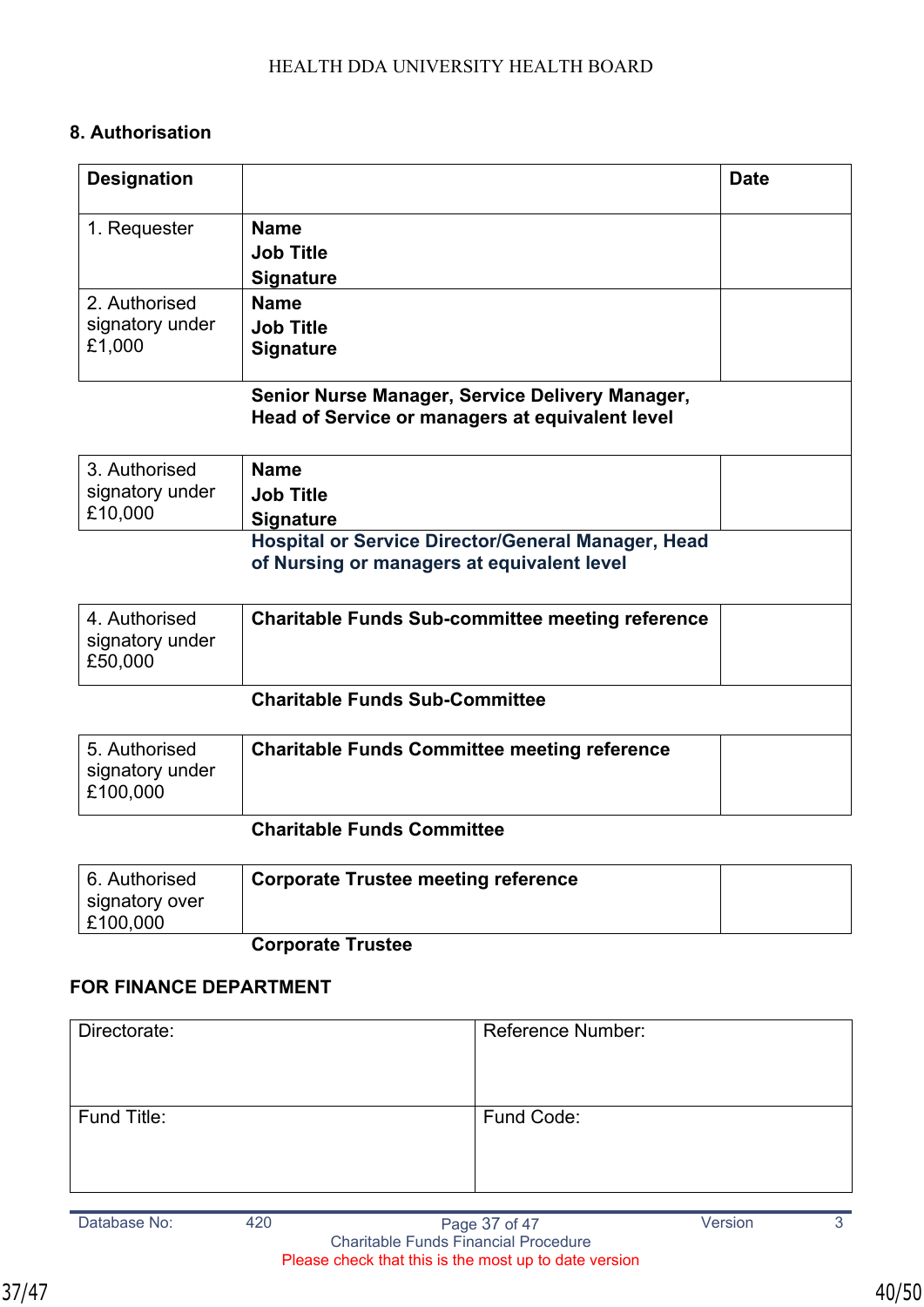| <b>Current Fund Balance:</b> | <b>Financial Code:</b>               |
|------------------------------|--------------------------------------|
| Eligible Expenditure: Y/N    | <b>Authorised Finance Signatory:</b> |
|                              | Date:                                |

## **Please return this form to:**

Charitable Funds Support Officer Finance Department Ty Gorwel, Building 14, St David's Park, Job's Well Road, Carmarthen, SA31 3BB

> Tel: 01267 283012 WHTN: 01827 1612

Email:[CharitableFundsFinance.hdd@wales.nhs.uk](mailto:CharitableFundsFinance.hdd@wales.nhs.uk)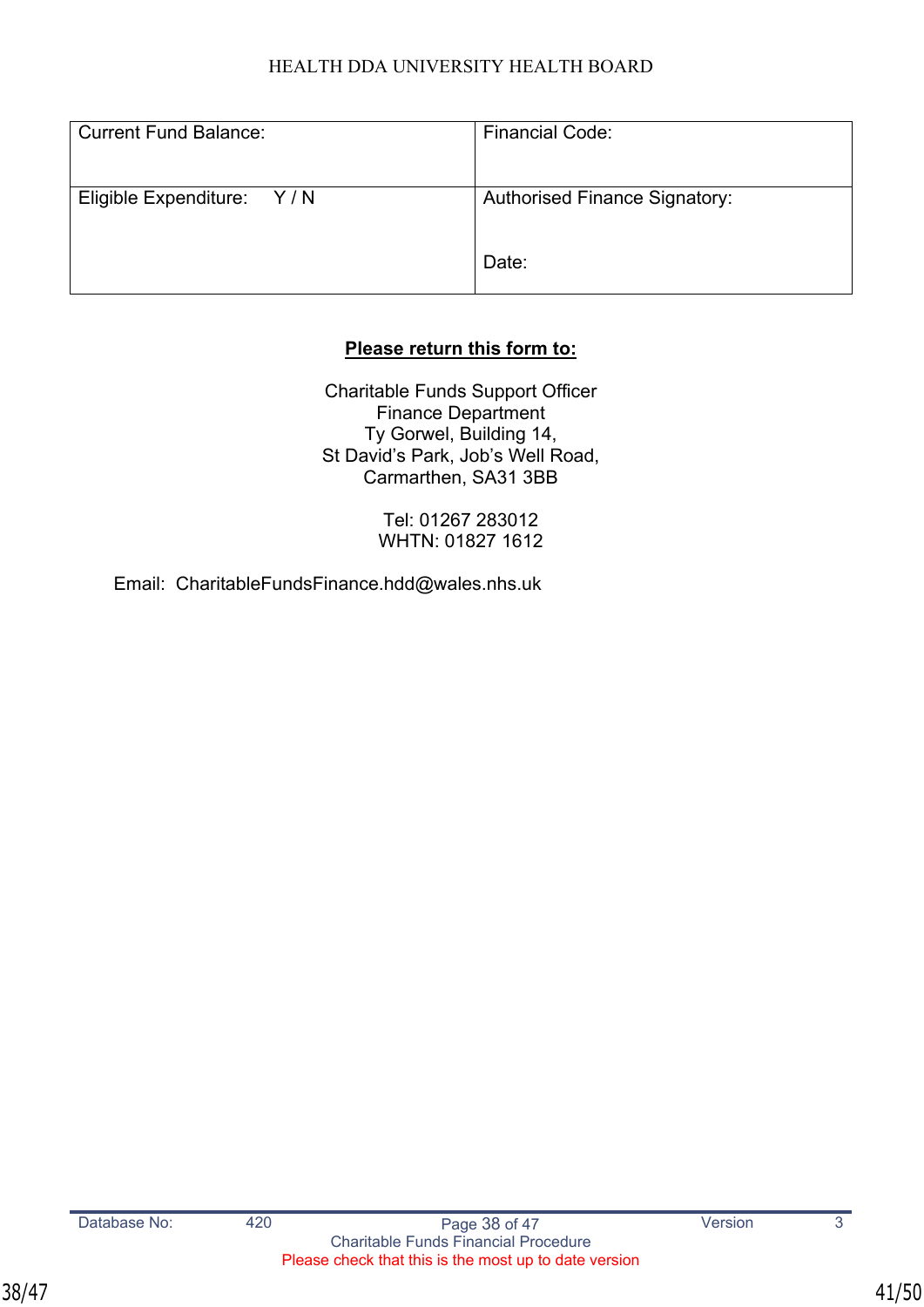## **APPENDIX 6 - ELIGIBLE AND INELIGIBLE CHARITABLE EXPENDITURE**

The Charitable Funds Committee has approved the following list of items that can and cannot be funded from our charitable funds.



| Items that CAN be funded by                                                                                                                                                                                                                             | <b>Items NOT to be funded by</b>                                                                                                                                                                                |  |
|---------------------------------------------------------------------------------------------------------------------------------------------------------------------------------------------------------------------------------------------------------|-----------------------------------------------------------------------------------------------------------------------------------------------------------------------------------------------------------------|--|
| charitable funds                                                                                                                                                                                                                                        | charitable funds                                                                                                                                                                                                |  |
| 1. Equipment & Consumables                                                                                                                                                                                                                              |                                                                                                                                                                                                                 |  |
| Medical and surgical equipment and its<br>maintenance for NHS patient care, education<br>and research.                                                                                                                                                  | Medical and surgical equipment and its<br>maintenance for private patient care unless<br>such use is incidental to its main NHS use<br>(i.e. less than 2% of total activity).                                   |  |
| Confirmation on how any running costs<br>associated with the equipment will be met<br>must be in place prior to purchase.                                                                                                                               |                                                                                                                                                                                                                 |  |
| Medical and surgical consumables for new<br>charitable equipment when ordered together.<br>Incidental 'start up' stock to constitute no<br>more than the first year's supply.                                                                           | Ongoing medical and surgical consumables<br>(e.g. dressings, implants, cannulae,<br>hypodermic syringes, needles).                                                                                              |  |
| Furniture, fixtures and fittings for use in<br>clinical areas by patients, visitors, relatives or<br>staff (e.g. beds, chairs, treatment couches,<br>bedside lockers, artwork, curtains) that<br>create more welcoming and comfortable<br>surroundings. | Furniture, fixtures and fittings for use in non-<br>clinical unless forming part of a charitably<br>funded service or building/refurbishment<br>project, when incidental to total spend is less<br>than $5\%$ . |  |
| Computer equipment and software for use in<br>direct patient care (e.g. attached to<br>radiography equipment, tablet computers for<br>use in direct diagnosis or care and<br>communication).                                                            | Computer equipment and software where<br>used in administrative and support roles (e.g.<br>patient administration or business support).                                                                         |  |
|                                                                                                                                                                                                                                                         | Office equipment and materials for use in<br>administrative and support roles (e.g.<br>stationery, filing cabinets, notes trolleys).                                                                            |  |
|                                                                                                                                                                                                                                                         | Health and safety items (e.g. antibacterial<br>gels, cleaning products/equipment, access<br>equipment, industrial dishwashers).                                                                                 |  |
| Fans and air conditioning units for patient<br>care, support and office areas.                                                                                                                                                                          | Portable heaters.                                                                                                                                                                                               |  |
|                                                                                                                                                                                                                                                         | Staff communication and navigation<br>equipment (e.g. phones, mobile phones and<br>chargers, satellite navigation systems).                                                                                     |  |
| Books, educational DVDs, posters, leaflets,<br>information screens for patient care.                                                                                                                                                                    |                                                                                                                                                                                                                 |  |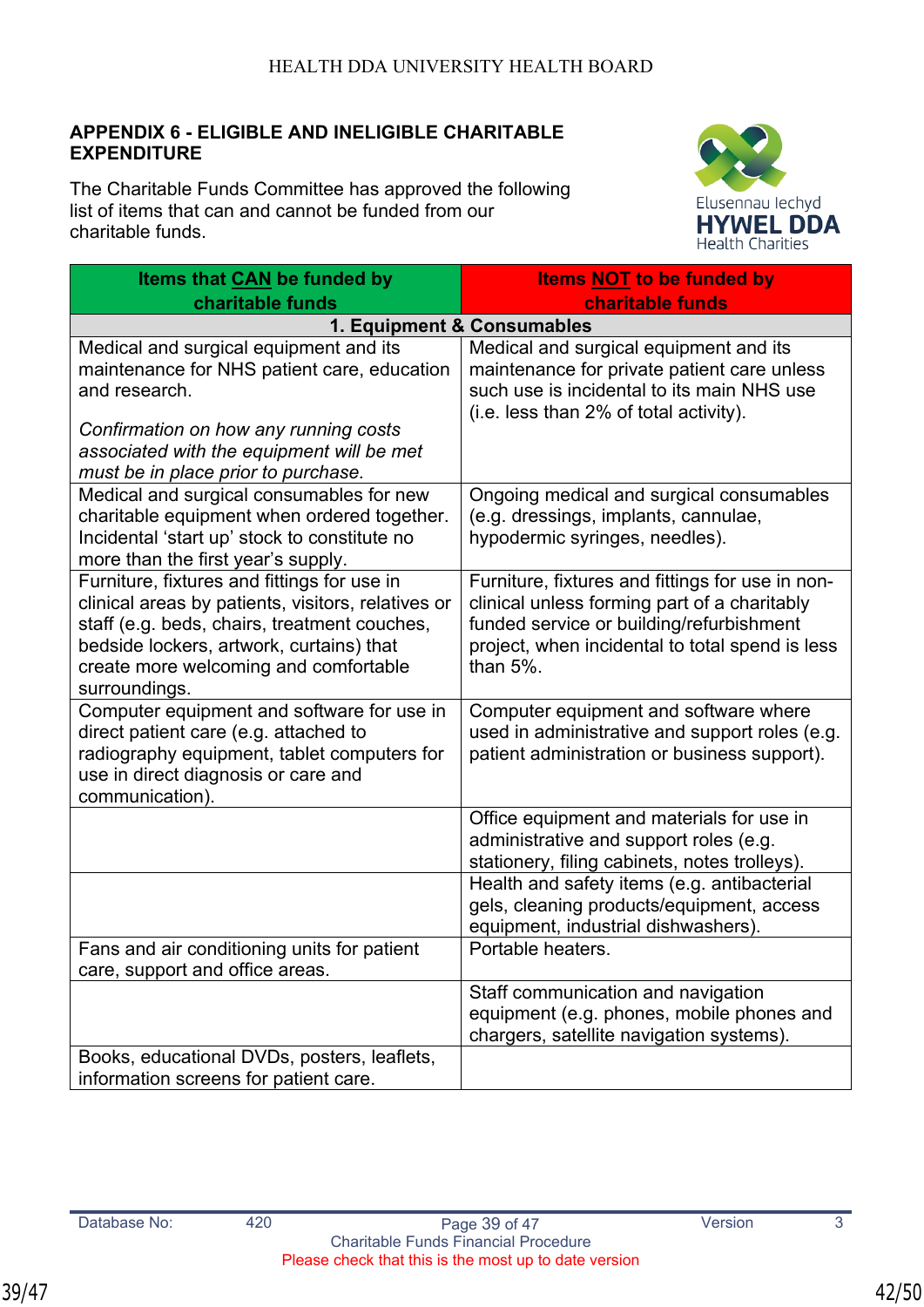| Items that CAN be funded by                                                                                     | <b>Items NOT to be funded by</b>                                                            |  |
|-----------------------------------------------------------------------------------------------------------------|---------------------------------------------------------------------------------------------|--|
| charitable funds                                                                                                | charitable funds                                                                            |  |
| 2. Education & Training                                                                                         |                                                                                             |  |
| All charitable funds requests must comply with the HDdUHB Learning & Development Policy.                        |                                                                                             |  |
| Study leave or higher award requests must be made prior to the submission of a charitable funds<br>application. |                                                                                             |  |
| Education and training (courses and                                                                             | Statutory, mandatory or essential education                                                 |  |
| conferences), over and above that provided                                                                      | and training (e.g. required by law or identified                                            |  |
| by the NHS which will improve staff                                                                             | as necessary for staff to undertake their roles                                             |  |
| knowledge and performance in their roles<br>within the NHS. Where no NHS resources                              | within the NHS or required for maintenance<br>of professional registration).                |  |
| are available, 100% of fees and associated                                                                      |                                                                                             |  |
| costs can be funded in line with NHS                                                                            | Backfill for staff attending education and                                                  |  |
| subsistence rates.                                                                                              | training programmes.                                                                        |  |
| Higher award and academic studies for                                                                           | Education and training (courses and                                                         |  |
| which significant benefit to the UHB can be<br>quantified through training and development                      | conferences) defined as 'Continuing<br>Development 2' in the UHB's Learning and             |  |
| objectives. All applications will be referred to                                                                | Development Policy, which is not normally                                                   |  |
| the Charitable Funds Sub-Committee for                                                                          | supported by the UHB.                                                                       |  |
| consideration on a case by case basis.                                                                          |                                                                                             |  |
|                                                                                                                 | Backfill for staff attending education and<br>training programmes.                          |  |
| Running costs associated with internally or                                                                     | Alcohol for course refreshments.                                                            |  |
| externally run courses or conferences                                                                           |                                                                                             |  |
| (including team skills development days)                                                                        | Honorariums above and beyond out of                                                         |  |
| which are linked to identified education and                                                                    | pocket expenses, in line with HMRC<br>guidelines.                                           |  |
| training needs. E.g. speaker fees, room/<br>equipment hire, refreshments, honorariums,                          |                                                                                             |  |
| visiting speakers' accommodation.                                                                               | Team building days/time out not linked to                                                   |  |
|                                                                                                                 | identified education and training needs.                                                    |  |
| Attendance at awards ceremonies when<br>linked to identified education and training                             | Attendance at awards ceremonies not linked<br>to identified education and training needs or |  |
| needs which will improve staff knowledge                                                                        | improvements in care to patients.                                                           |  |
| and performance in their roles within the                                                                       |                                                                                             |  |
| NHS and translate to improved care to                                                                           |                                                                                             |  |
| patients.                                                                                                       |                                                                                             |  |
| Overseas courses and conferences where<br>there is clear patient benefit and no UK                              | Cost of accompanying family members.                                                        |  |
| provision available within 12 months.                                                                           | Requests for overseas courses and                                                           |  |
| Maximum of 75% of all reasonable costs, in                                                                      | conferences must be received at least 3                                                     |  |
| line with NHS subsistence rates.                                                                                | months in advance and will be referred to the                                               |  |
| Accommodation for a maximum of 1 night<br>before and 1 night after the event.                                   | <b>Charitable Funds Sub-Committee for</b><br>consideration.                                 |  |
| Library facilities and resources.                                                                               | Requests which have not received study                                                      |  |
|                                                                                                                 | leave or higher award approval from the                                                     |  |
|                                                                                                                 | Learning and Development Department prior                                                   |  |
|                                                                                                                 | to the submission of a charitable funds                                                     |  |
|                                                                                                                 | application.                                                                                |  |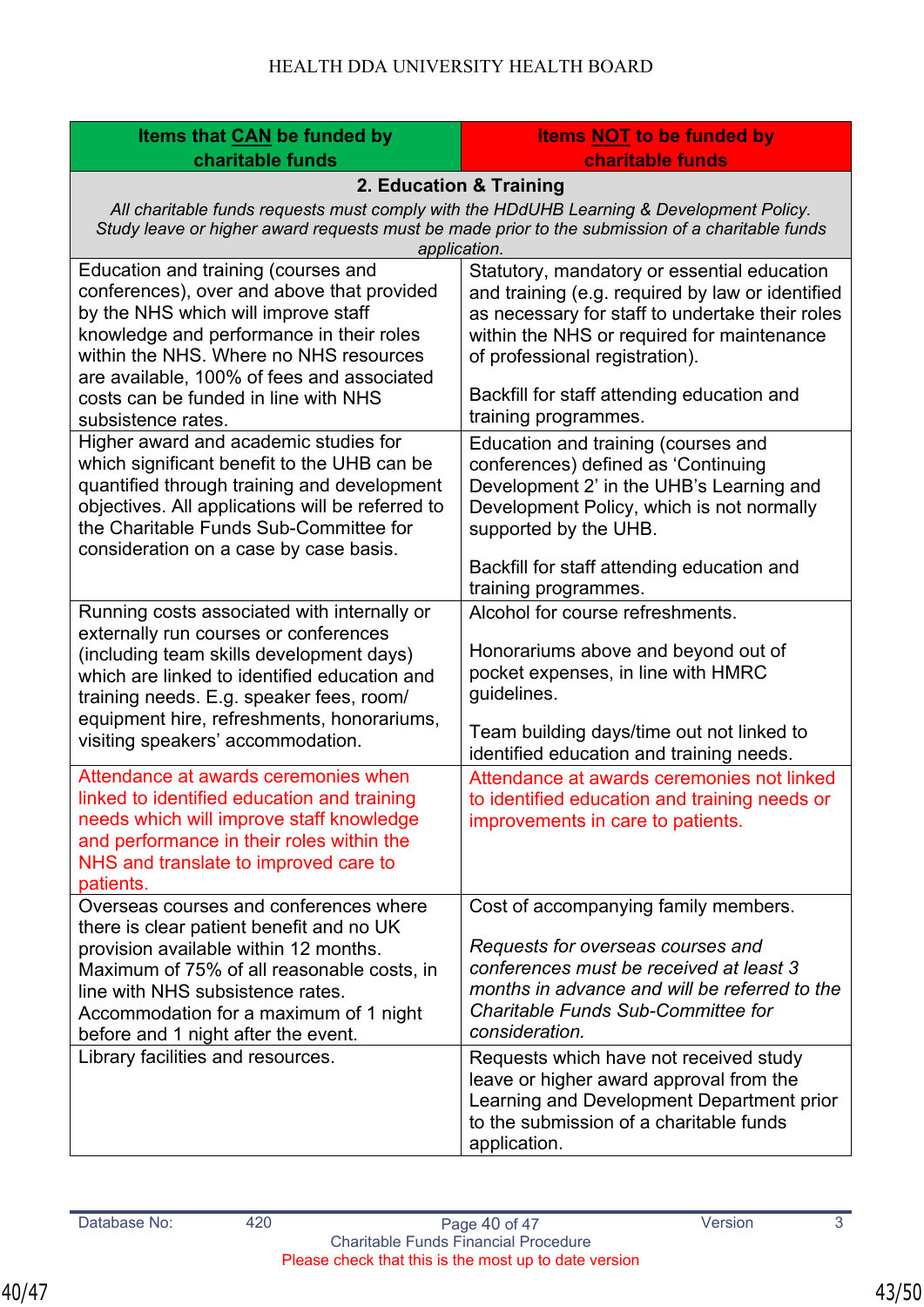|                                                                                                                                                                                                                                                                                                                                                                               | Requests which have not complied with the<br>UHB's Learning and Development Policy.                                                                                                                                                                                                                      |  |
|-------------------------------------------------------------------------------------------------------------------------------------------------------------------------------------------------------------------------------------------------------------------------------------------------------------------------------------------------------------------------------|----------------------------------------------------------------------------------------------------------------------------------------------------------------------------------------------------------------------------------------------------------------------------------------------------------|--|
|                                                                                                                                                                                                                                                                                                                                                                               | Applications for education and training which<br>has already taken place.                                                                                                                                                                                                                                |  |
| Items that CAN be funded by                                                                                                                                                                                                                                                                                                                                                   | <b>Items NOT to be funded by</b><br><b>charitable funds</b>                                                                                                                                                                                                                                              |  |
| charitable funds<br>3. Patient Welfare                                                                                                                                                                                                                                                                                                                                        |                                                                                                                                                                                                                                                                                                          |  |
| Education and training (courses and<br>conferences), over and above that provided<br>by the NHS which will improve staff<br>knowledge and performance in their roles<br>within the NHS. Where no NHS resources<br>are available, 100% of fees and associated<br>costs can be funded in line with NHS<br>subsistence rates.<br>Items that offer additional patient comforts to | Statutory, mandatory or essential education<br>and training (e.g. required by law or identified<br>as necessary for staff to undertake their roles<br>within the NHS or required for maintenance<br>of professional registration).<br>Backfill for staff attending education and<br>training programmes. |  |
| make time spent in hospital more<br>comfortable (e.g. arts and crafts materials,<br>children's themed duvet covers, themed<br>curtains, patient library facilities, radios).                                                                                                                                                                                                  |                                                                                                                                                                                                                                                                                                          |  |
| Furniture, fixtures and fittings in patient or<br>family/visitor rest areas.                                                                                                                                                                                                                                                                                                  |                                                                                                                                                                                                                                                                                                          |  |
| Additional snacks where there is a clear<br>clinical need (e.g. for chemotherapy<br>patients).                                                                                                                                                                                                                                                                                | Tea, coffee, water, water coolers<br>(adequate patient hydration is a mandatory<br>requirement in the NHS).                                                                                                                                                                                              |  |
| Christmas extras for ward areas, gifts of<br>nominal value (£5 each or less) for those<br>inpatients in hospital on Christmas Day.                                                                                                                                                                                                                                            | Distributions of money to<br>patients at any time. All patient gifts at<br>Christmas must be non-monetary.                                                                                                                                                                                               |  |
| Allocation of Christmas monies is<br>coordinated centrally on an annual basis.                                                                                                                                                                                                                                                                                                |                                                                                                                                                                                                                                                                                                          |  |
| 4. Staff Benefit                                                                                                                                                                                                                                                                                                                                                              |                                                                                                                                                                                                                                                                                                          |  |
| Tax implications can arise from staff benefits, tax advice should be sought if considered<br>necessary.                                                                                                                                                                                                                                                                       |                                                                                                                                                                                                                                                                                                          |  |
| Refurbishment works or furniture, fixtures<br>and fittings for indoor and outdoor staff rest<br>areas or accommodation, which would result<br>in an improvement in staff welfare facilities<br>where such enhancements would not<br>normally be funded by NHS resources.                                                                                                      | Furniture, fixtures and fittings for use in non-<br>clinical areas by staff (e.g. offices) unless<br>forming part of a charitably funded service or<br>building/refurbishment project.                                                                                                                   |  |
| Books, educational DVDs, posters, leaflets,<br>information screens for education of staff or<br>staff welfare and wellbeing.                                                                                                                                                                                                                                                  | Games or other entertainment for staff (e.g.<br>gaming equipment).                                                                                                                                                                                                                                       |  |
| Initiatives that promote staff wellbeing which<br>demonstrate a clear improvement in the<br>wellbeing of staff that translate to improved<br>care to patients.                                                                                                                                                                                                                | Staff celebrations or parties (including<br>weddings, special birthdays or retirements).<br>Gifts for staff including flowers, monetary and<br>non-monetary gifts.                                                                                                                                       |  |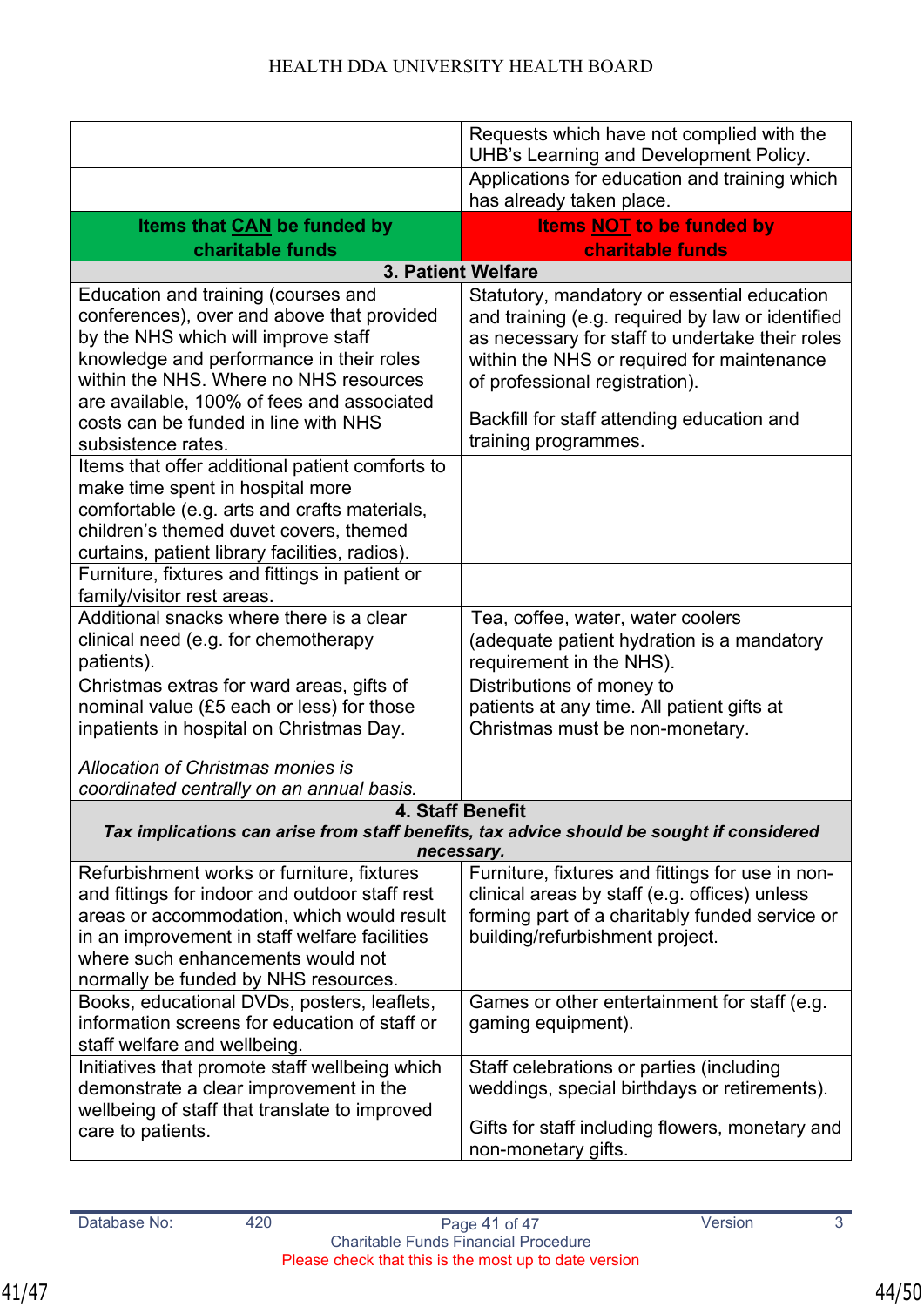| Regulation staff uniforms, protective clothing,<br>theatre shoes, non-static shoes, staff lockers.<br>Including team fleeces or hoodies.<br><b>Items NOT to be funded by</b><br><b>charitable funds</b><br>5. Building, Refurbishment & Environment<br>Planned preventative maintenance or                        |  |
|-------------------------------------------------------------------------------------------------------------------------------------------------------------------------------------------------------------------------------------------------------------------------------------------------------------------|--|
|                                                                                                                                                                                                                                                                                                                   |  |
|                                                                                                                                                                                                                                                                                                                   |  |
|                                                                                                                                                                                                                                                                                                                   |  |
| maintenance repair works (building and                                                                                                                                                                                                                                                                            |  |
| Health and safety expenditure consequent<br>upon charitably funded works (e.g. safe                                                                                                                                                                                                                               |  |
| Upgrading/replacement of existing<br>infrastructure or fixed plant (e.g. boilers,<br>central switchgear) unless consequent on a<br>charitably funded scheme. Where absolutely<br>required and where no NHS exchequer funds<br>are available, charitable funding of such<br>works should never exceed 20% of total |  |
| scheme cost.<br>6. Research & Development                                                                                                                                                                                                                                                                         |  |
| Commercial research or non-medical                                                                                                                                                                                                                                                                                |  |
| Research where the charity or UHB is unable<br>to secure the intellectual property or other<br>rights if the research is successful.                                                                                                                                                                              |  |
| 7. Other                                                                                                                                                                                                                                                                                                          |  |
| Recurring staff posts, except for situations<br>where the role is undertaken exclusively for<br>the benefit of the charity, i.e. fundraising staff                                                                                                                                                                |  |
|                                                                                                                                                                                                                                                                                                                   |  |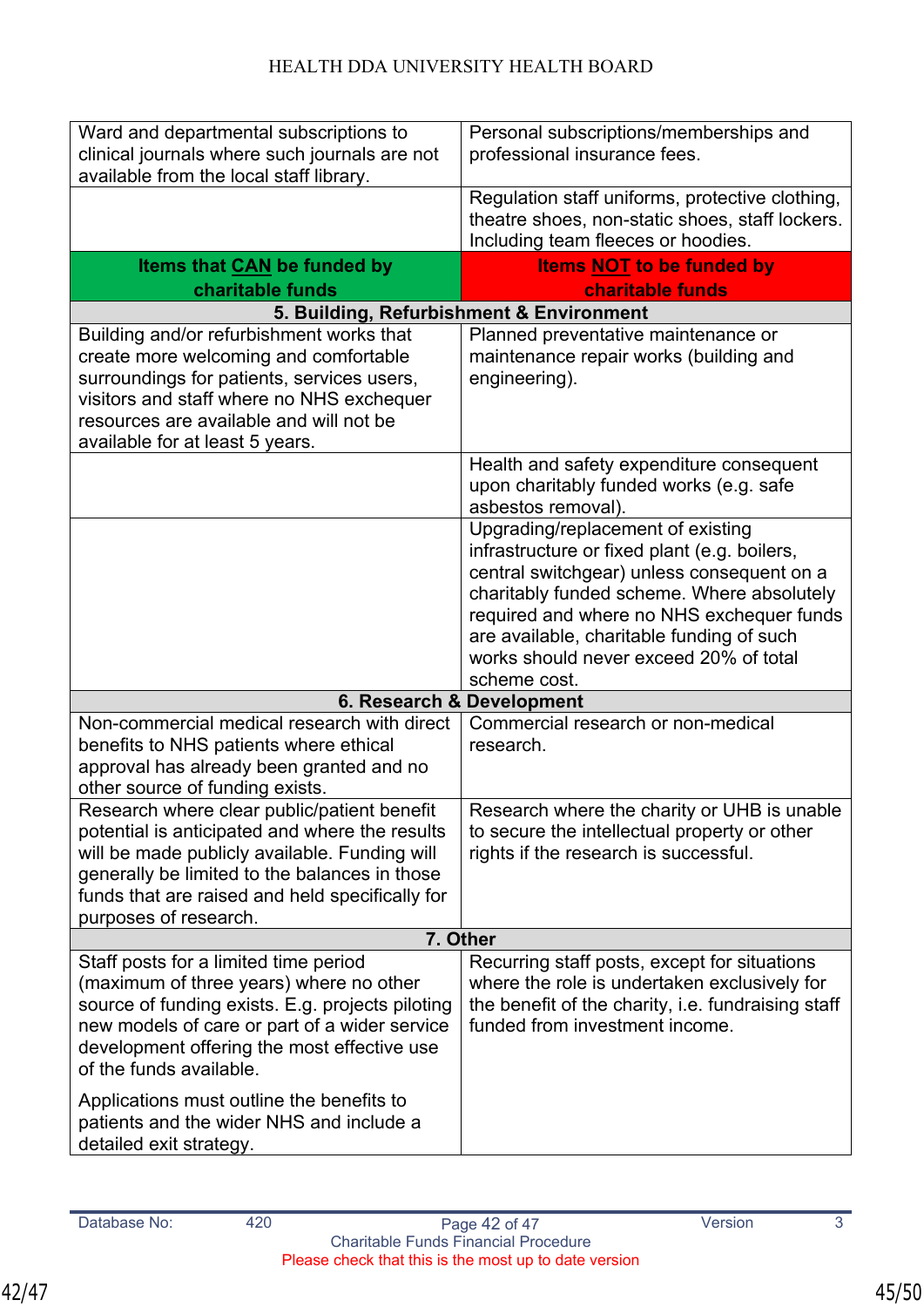## <span id="page-45-0"></span>**The public perception test**

When considering applying for charitable funds, ask yourself the following questions:

- Would someone who puts a pound in a collection box be happy for it to be spent in this way?
- Would you be proud to tell a donor about this expenditure and the difference it will make?
- Is this a justifiable charitable purchase or should it come from an NHS budget?
- Is there a more effective use of the funds available?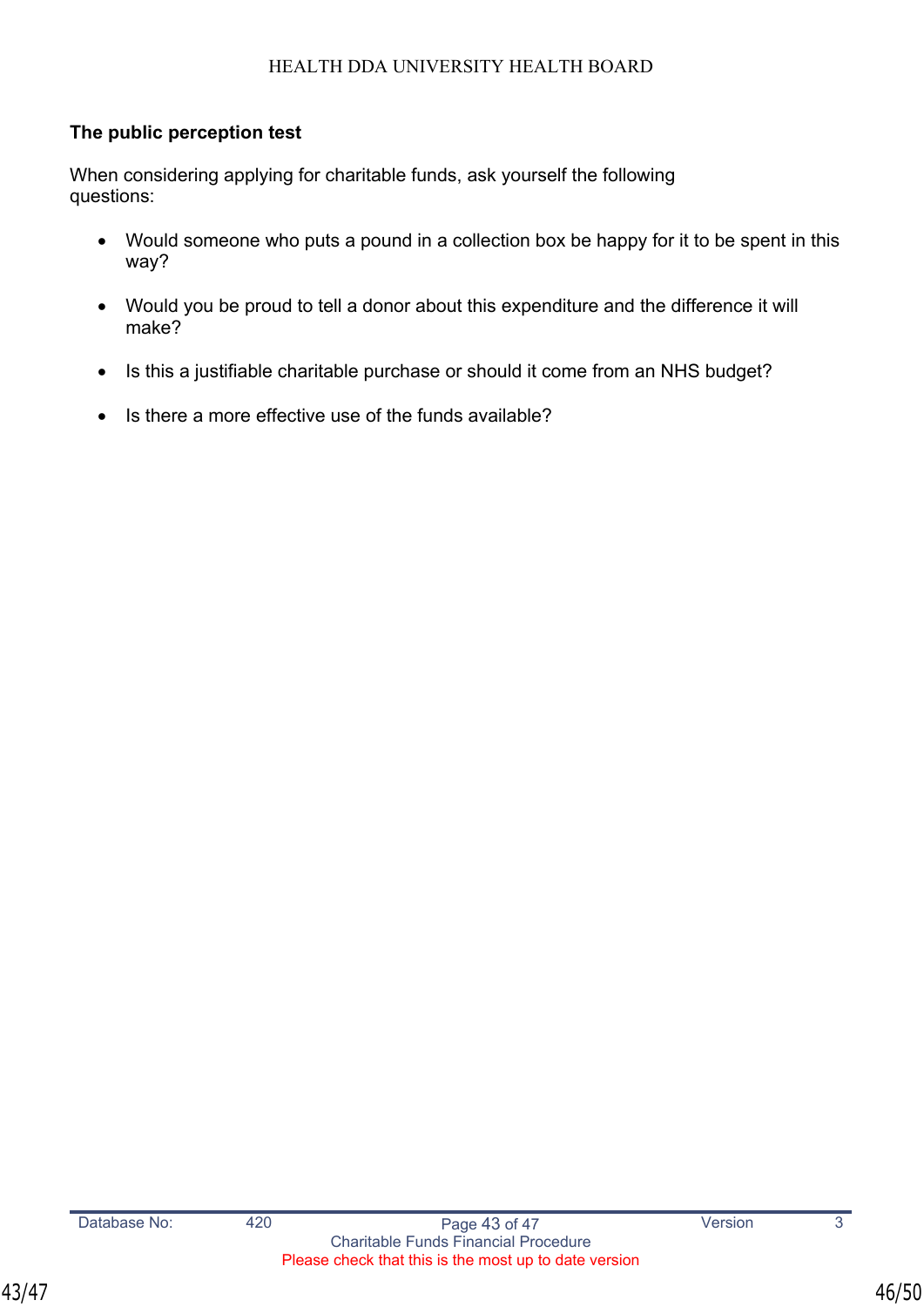## **23 APPENDIX 7 - RESERVES POLICY**

#### **1 INTRODUCTION**

#### **1.1 Terms of Reference**

This policy is a requirement of the Charity Commission and has been prepared in accordance with guidance issued by the Charity commission, viz, CC19 Charities Reserves, March 2008.

A charity needs to have sufficient reserves to allow it to cover known liabilities and contingencies, absorb setbacks and take advantage of change and opportunity. Setting and keeping under review a reserves policy is a key part of effective governance.

The Trustee Board acknowledges its responsibility for ensuring the Charity has identified an appropriate level of reserves and for taking steps to achieve and maintain that level, and for keeping the level under review. This Reserves Policy sets the framework within which the Trustee Board will fulfil its responsibilities.

#### **1.2 Background**

Reserves are that part of a charity's unrestricted income funds that is freely available to spend on any of the charity's purposes.

The Trustee Board recognises the importance of deciding an appropriate level of reserves as part of active financial management and forward financial planning for sustainability. Failure to do this may result in reserves which are either:

- higher than necessary which would limit the amount that could be spent on charitable activities and therefore the potential benefits the Charity can provide to patients; or
- too low, creating a risk to the Charity's ability to carry on its activities in future, especially in the event of financial difficulties or unforeseen events, and therefore creating a risk of unplanned and unmanaged closure, and even insolvency.

This Reserves Policy aims to:

- **fully justify and clearly explain why the Charity needs to keep a level of reserves**
- **demonstrate resilience and capacity to manage unforeseen financial requirements and give assurance the Charity can meet its financial commitments**
- **identify and plan for the ongoing effective, responsive and valuable support of the beneficiary NHS Body for the benefit of its patients**
- **reflect and help to address the risks of unplanned closure**
- **give funders and donors an understanding of why their support is needed to undertake a particular project or activity**
- **manage the risk to the Charity's reputation from holding substantial unspent funds without explanation**
- **explain to funders, beneficiaries, the public and the Charity Commission exactly what reserves are kept (or not kept) for and when they are to be used**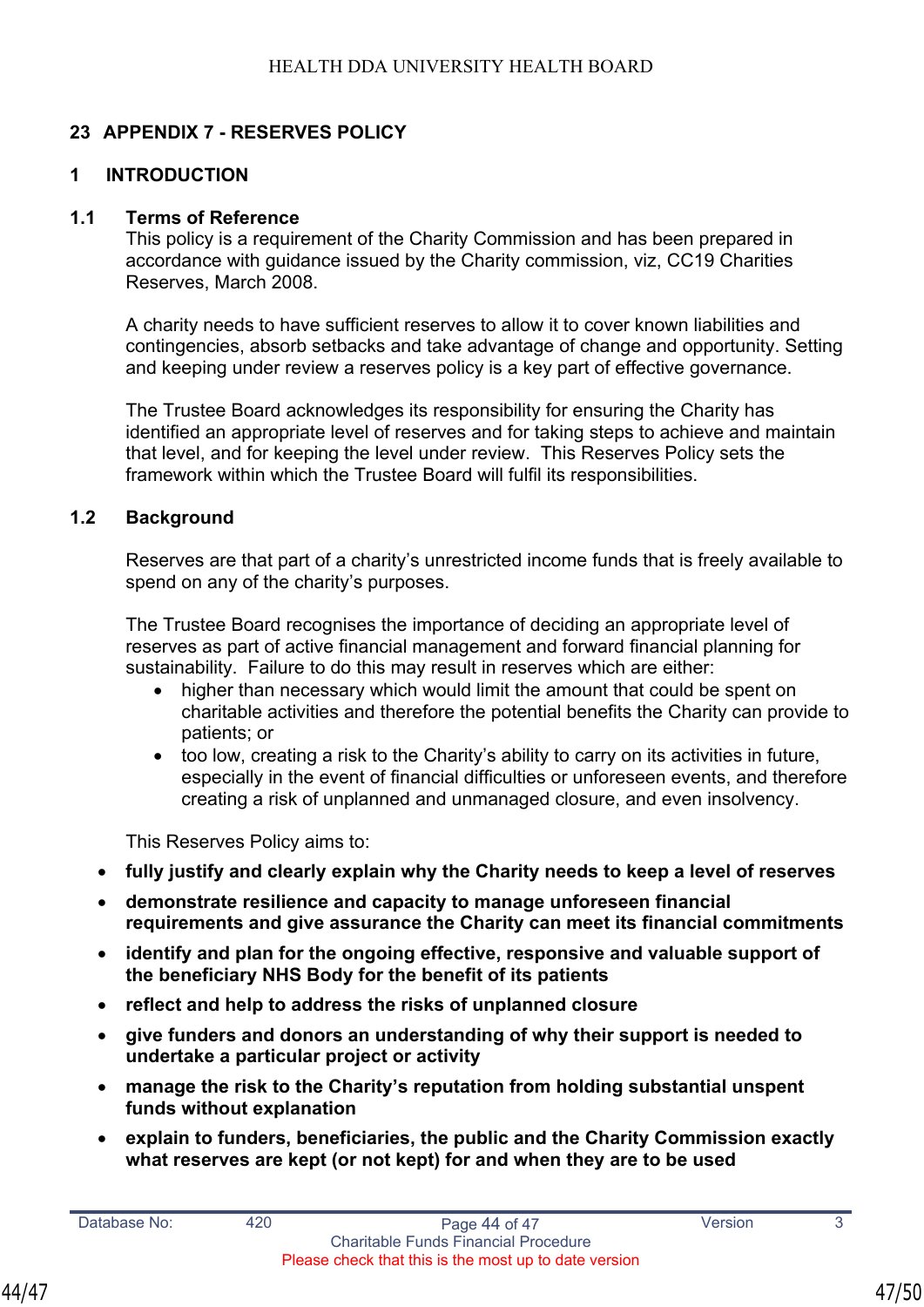#### **In setting the level of reserves the Trustee Board has considered guidance from the Charity Commission including CC19: Charity reserves: building resilience.**

#### **1.3 Definition**

"Reserves" is that part of a charity's income that is freely available for its general purposes. Reserves are the resources the charity can make available to spend for any or all of the charity's purposes once it has met its commitments and covered its other planned expenditure.

This definition therefore excludes;

- Permanent endowment
- Restricted funds
- Uncommitted designated funds

The reason for inclusion of uncommitted designated funds within reserves is due to there being no legal restriction preventing the Trustees treating them as general purpose funds, and also if Trustees wish they can re designate these funds for different purposes.

This policy applies to both the umbrella charity and special purpose charities.

#### **1.4 The Law**

Charity law requires any income received by a charity to be spent within a reasonable period of receipt. The Trustee Board must be able to justify the holding of income as reserves.

**Charities holding reserves that are greater than their needs will be subject to scrutiny and possible investigation by the Charity Commission. Trustees are justified in exercising their power to hold reserves only if in their considered view it is necessary to do so in the charity's best interests. If their power is used without justification then the holding of income in reserve might amount to a breach of trust.** 

**The Charity Commission expects trustees to decide, publish, implement and monitor their charity's reserves policy so that they can comply with their legal duties to:**

- **act in the interests of their charity and its beneficiaries**
- **protect and safeguard the assets of their charity**
- **act with reasonable care and skill**
- **ensure their charity is accountable**

**The Charities SORP requires the Trustee Board to include in its Annual Report and Accounts:** 

- **a statement of its policy on reserves;**
- **the level of reserves held and an explanation of why they are held;**
- **where material funds have been designated, the amount and the purpose of the designation should be explained;**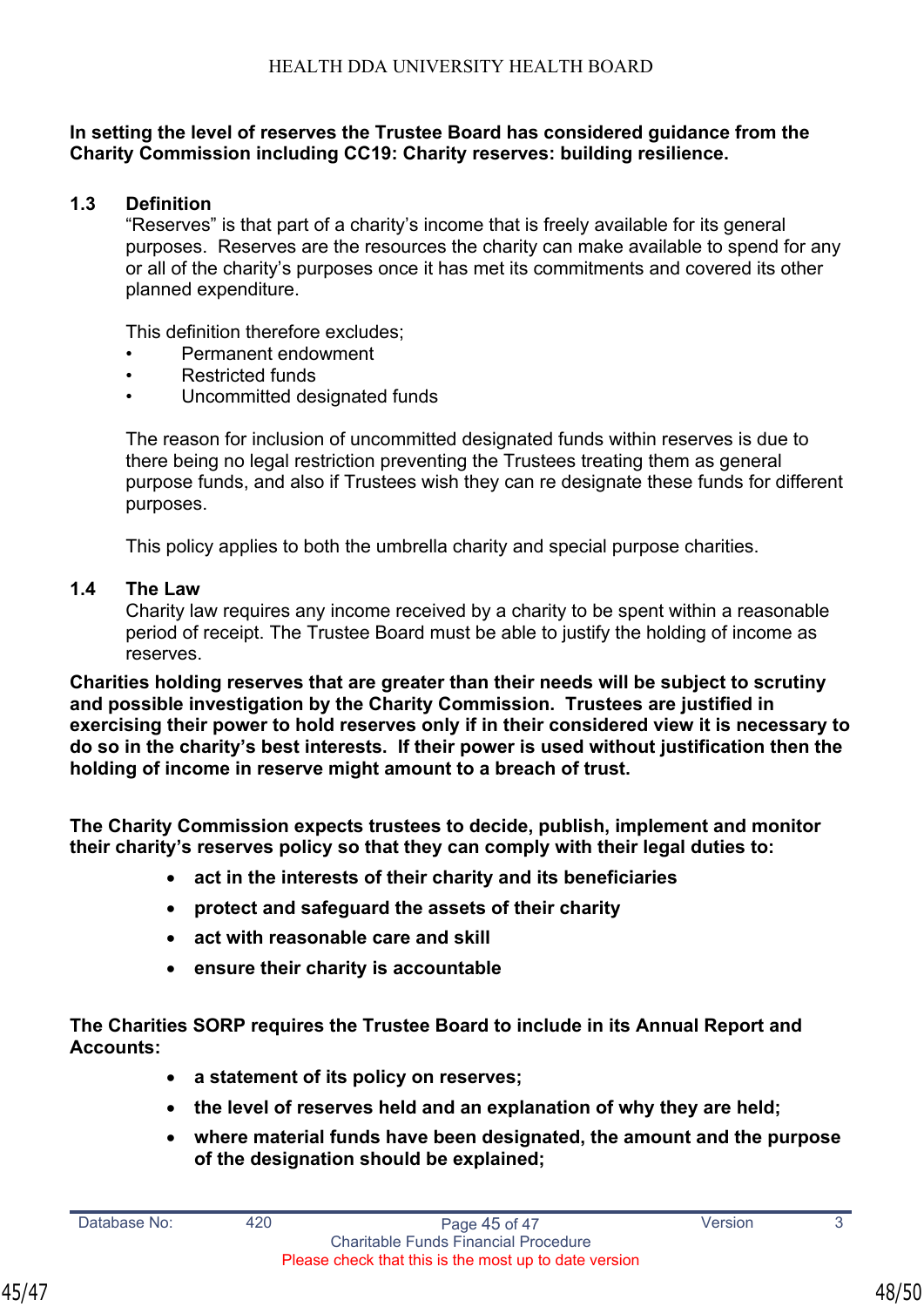#### • **where designated funds are set aside for future expenditure, the likely timing of that expenditure.**

#### **2 THE NEED FOR RESERVES**

- **2.1** There are a number of reasons why the charity needs reserves; as follows;
- **2.2** There could be insufficient balances in individual restricted and designated funds to meet the requirements or objectives of those funds.
- **2.3** There may be a requirement to incur expenditure which is exclusively charitable, and cannot be funded from revenue, for which there is not a relevant fund.
- **2.4** Future levels of income cannot be guaranteed with any certainty. The value of donations and legacies varies significantly from one year to the next.
- **2.5** To safeguard funds against fluctuation in the value of investments.

#### **3 LEVEL OF RESERVES**

- **3.1** Designated funds can only be excluded from the definition of reserves if there is planned expenditure for these funds. For this reason it is essential that fund managers formulate expenditure plans for these funds.
- **3.2** The value of fixed asset investments can go up or down. When values go down funds need to be safeguarded from such losses through the level of reserves retained.

**3.3 There is no single level, or even a range, of reserves that is right for all charities. In setting an appropriate level of reserves for the Charity the Trustee Board should take into account the Charity's financial circumstances and other relevant factors. These include the need to:** 

- **fund working capital including fundraising, support and governance costs**
- **fund unexpected expenditure, for example when projects overrun or unplanned events occur**
- **fund shortfalls in income, when income does not reach expected levels**
- **optimise the balance between short-term spending and longer-term sustainability**

Based on the definition of reserves above, and an assessment of the need for reserves by the Trustees, the following level should be maintained:

- A separate fixed asset investment reserve, based on 10% of the value of fixed asset investments retained (circa £550,000)
- A minimum of £500,000 to ensure there is sufficient funds for on-going commitments.